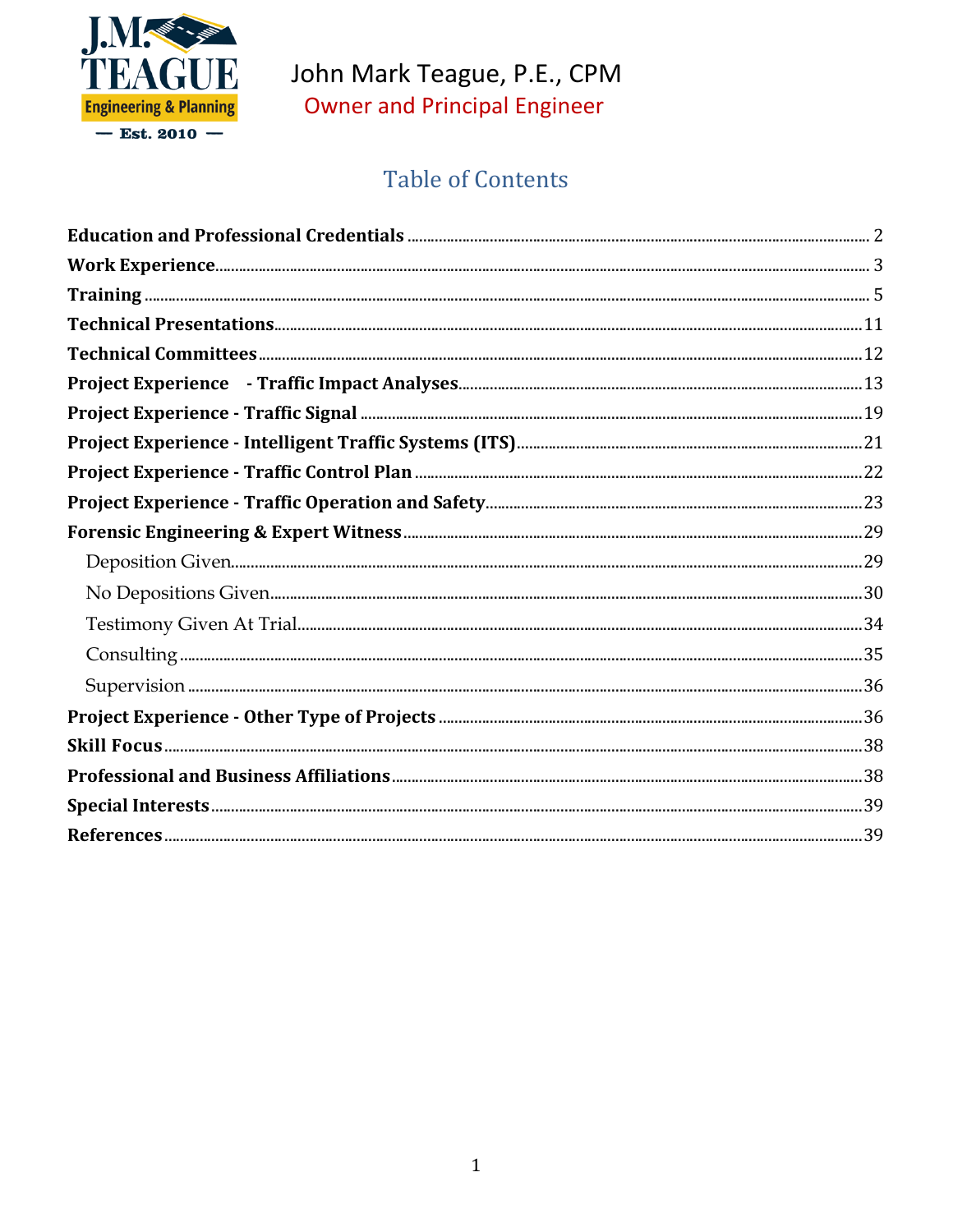#### **John Mark Teague, P.E., CPM** updated 03.08.22

**Owner and Principal Engineer**



J.M. Teague Engineering, PLLC 1155 North Main Street Waynesville, NC 28786 Phone : 828.456.8383 Fax : 828.456.8797 [mark.teague@jmteagueengineering.com](mailto:mark.teague@jmteagueengineering.com)

#### <span id="page-1-0"></span>**\_\_\_\_\_\_\_\_\_\_\_\_\_\_\_\_\_\_\_\_\_\_\_\_\_\_\_\_\_\_\_\_\_\_\_\_\_\_\_\_\_\_\_\_\_\_\_\_\_\_\_ EDUCATION AND PROFESSIONAL CREDENTIALS**

**Bachelor of Science in Civil Engineering**, concentration in transportation - June 1991 – North Carolina State University, NC.

**Professional Engineer July 1997** – State of North Carolina – License 022948

**Professional Engineer 2012** – State of South Carolina – License 29874

**Professional Engineer 2013** – State of Georgia –License PE038196

**Professional Engineer 2013** – State of Tennessee – License 116916

**Professional Engineer 2015** – State of Alabama – License 35386-E

**Professional Engineer 2015** – State of Virginia – License 402055623

**Professional Engineer 2019** – State of Kentucky – License 34487

**National Council of Examiners for Engineering and Surveying** ® (NCEES) – Record 53642

**Certified Public Manager January 2001** – State of North Carolina

**Certified in Context Sensitive Solutions** – State of North Carolina

**Certified Small Professional Services Firm** – North Carolina Department of Transportation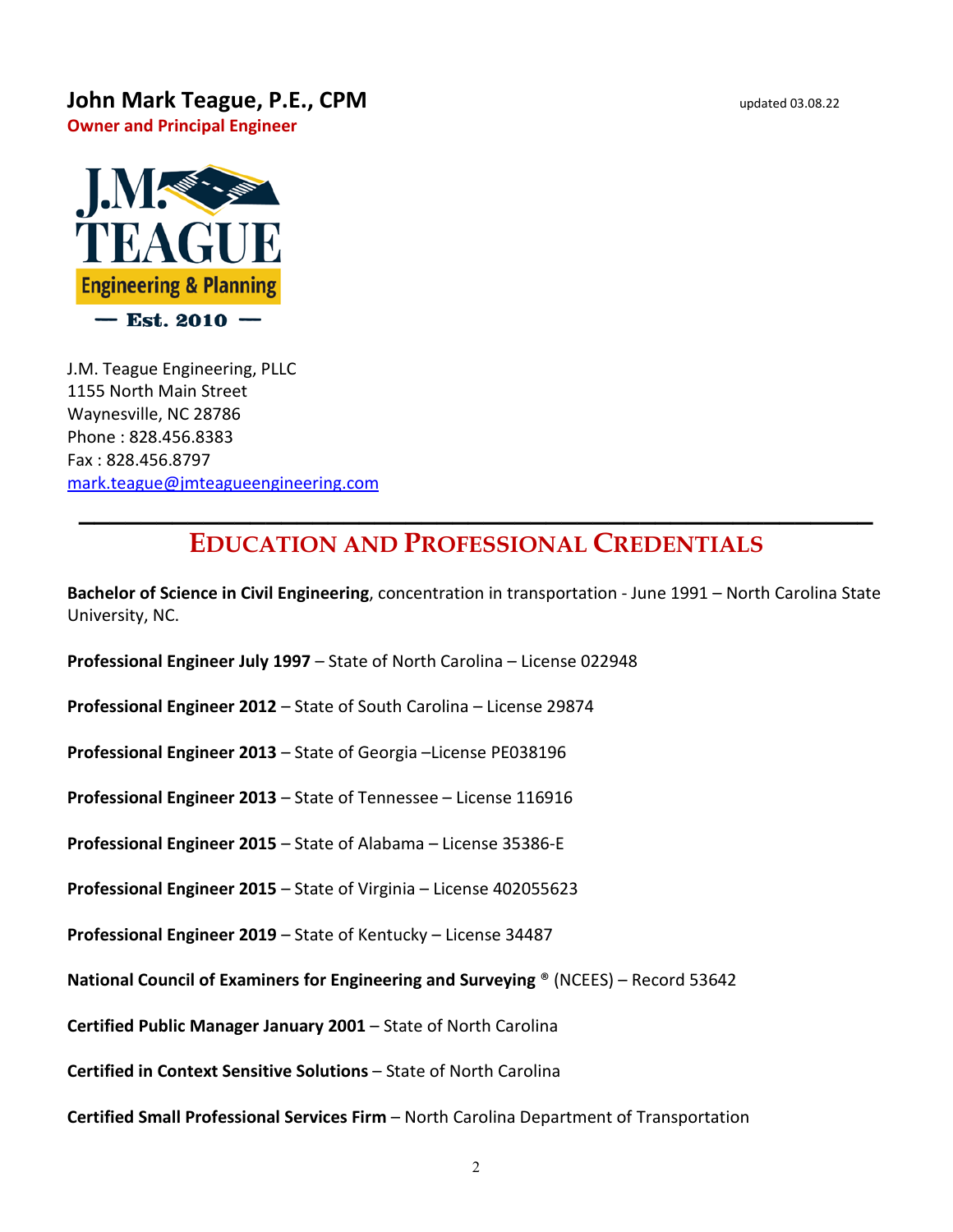#### **Certified Complete Streets** –North Carolina Department of Transportation

#### **Prequalified as a Private Consulting Firm** – North Carolina Department of Transportation

∗Capacity Analysis (Intersections & Corridors) ∗Capacity Analysis (Freeways & Interchanges) ∗Capacity Analysis (Roundabouts) ∗Guide Sign Design - Conventional Roads ∗Guide Sign Design - Expressways & Freeways

- ∗Traffic Data Collection
- ∗Interchange Modification / Justification Reports
- ∗Pavement Marking Plans
- ∗Traffic Impact Studies

<span id="page-2-0"></span>

∗School Traffic Operation Study

#### **WORK EXPERIENCE**

#### **OWNER AND PRINCIPAL ENGINEER**

J.M. Teague Engineering, PLLC Waynesville, NC - January 2010 to present:

Since founding JMTE in 2010 as the sole principal engineer, Mark continues to lead a team of professionals in providing transportation engineering and planning throughout a multi-state area. JMTE has grown from a single person firm to 25 full time, part time, and contract employees representing professionally licensed engineers and planners, technicians, administrative support, and trainers. JMTE is divided into 4 distinct divisions: forensic engineering, transportation engineering, transportation planning, and training (JMTE Academy). JMTE's clients consist of state agencies, municipalities, attorneys, insurance companies, local governments, school systems, private engineering firms, developers, colleges, and private industry. Services include: intersection safety, traffic flow, traffic impact analyses, expert witness, risk management, forensic traffic engineering, pedestrian planning, bicycle planning, roadway maintenance, sign operation and installation, traffic signal warrant and design, work zone safety, parking lot design and operation, training, traffic calming, traffic control design and operation, sidewalk condition surveys, data collection and pavement marking operation and installation. For non-forensic projects, JMTE's primary service area includes central and western North Carolina, eastern Tennessee, South Carolina, northwest Georgia, and southwest Virginia. JMTE's forensic work stretches nationwide. JMTE averages around 100 projects each year divided among its 4 project managers.

#### **TRANSPORTATION ENGINEERING SUPERVISOR II**

North Carolina Department of Transportation, Division Thirteen, Asheville, NC May 2000 to December 2009:

Served as the Division Traffic Engineer responsible for all traffic-engineering matters in a seven-county area of Western North Carolina.

Managed the traffic services department consisting of 33 permanent employees with a five-million-dollar annual operating budget. Managed over three million dollars in annual purchase order contracts and over two million dollars in annual small construction and safety projects.

Managed the Division's Intelligent Transportation System (ITS) and Incident Management programs including: Seven Overhead Dynamic Message Boards, Two Roadway Weather Systems, a Highway Advisory Radio, 30 miles of Incident Management Patrol, Three Queue Detection Systems, a Median Crossover System, and Two Truck Detection Systems.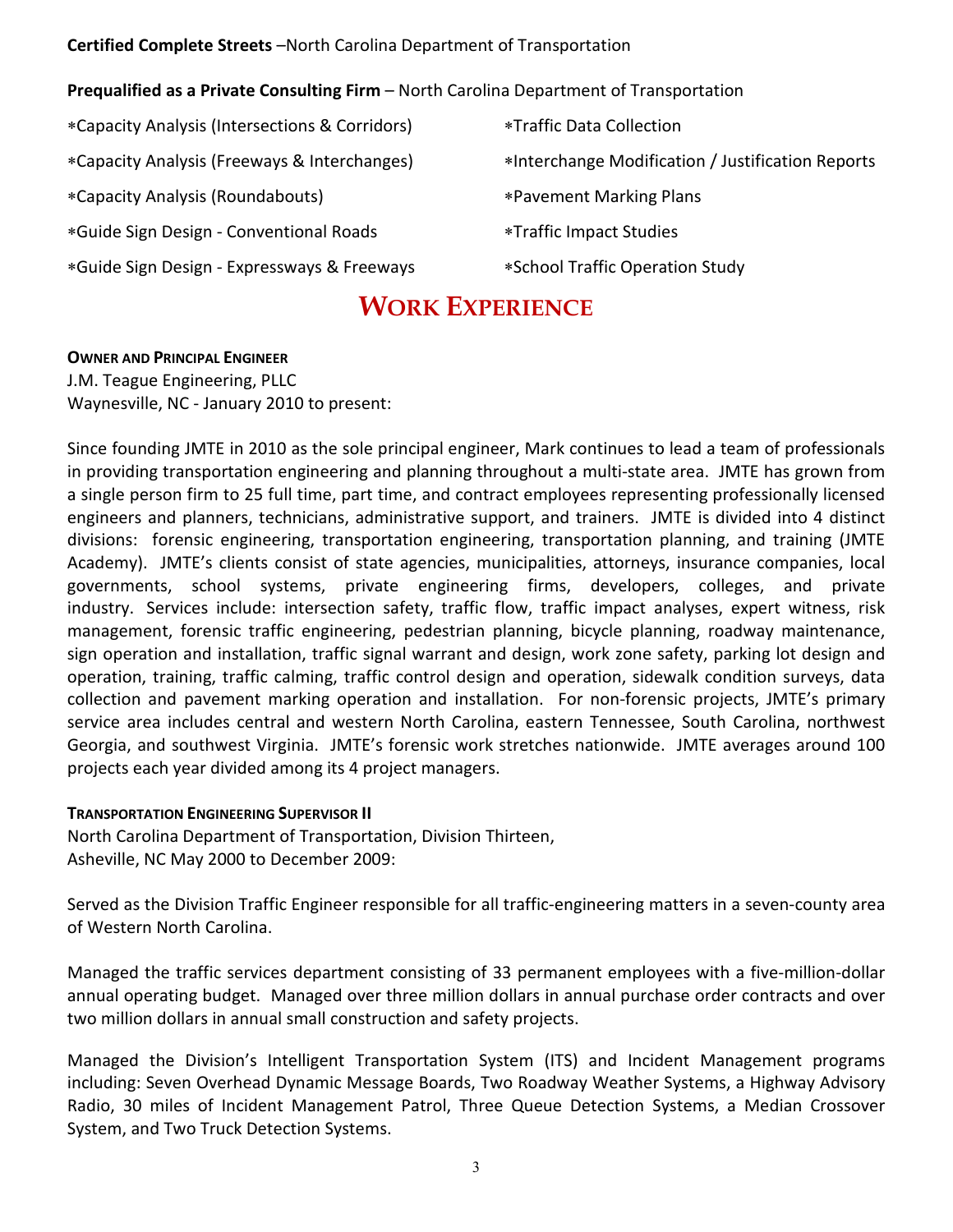Conceived and developed various transportation safety projects such as traffic signals, pedestrian enhancements, intersection treatments, turn lanes, and roadway realignment. Responsible for the operation and maintenance of 600 traffic signals, 50,000 traffic signs, and pavement markings on 9,000 miles of public highway in accordance with the Manual on Uniform Traffic Control Devices (MUTCD). Reviewed and approved traffic control, signing, traffic signal, and pavement marking plans. Assisted in roadway maintenance operations and projects such as drainage, pavement condition, crack sealing, pothole repair, and shoulder re-habilitation. Reviewed and approved developer site plans involving traffic engineering issues. Reviewed and approved Traffic Impact Studies and served as the division's Safe Route to Schools Coordinator. Conducted, reviewed, and approved traffic signal warrant studies. Evaluated and interpreted traffic engineering concerns to the media and elected officials. Provided local governments and municipalities with traffic engineering expertise. Investigated, evaluated, and responded to traffic engineering inquiries from the public and private sector. Served on various community and municipal traffic focus groups. Represented NCDOT and the North Carolina Attorney General as an expert witness.

#### **TRANSPORTATION ENGINEER I**

North Carolina Department of Transportation, Division Fourteen, Sylva, NC August 1997 to April 2000:

Served as the Assistant Division Traffic Engineer responsible for traffic-engineering matters in a ten-county area of Southwestern North Carolina.

Assisted in the development of the annual budget and planned maintenance program. Managed the traffic signal unit. Administered purchase order contracts, including the installation of traffic signals, pavement markings, and signs. Served as the skill-based pay coordinator. Administered the NCDOT Motorist Service Signing (LOGO) Program. Served as the railroad crossing pre-empt coordinator. Assisted in managing the Division's ITS program including three advisory radios and a fog detection system.

Investigated, evaluated, and responded to traffic related inquiries from public and private sector. Assisted local municipalities and governments with traffic engineering expertise. Supervised the construction, operation, and maintenance of traffic signals including one closed loop system. Assisted in the supervision of sign and pavement marking installation and maintenance. Evaluated and interpreted traffic engineering concerns to the media and elected officials. Reviewed traffic control plans. Enforced work zone and facility safety. Reviewed site plans for driveway permit issues.

#### **TRANSPORTATION TECHNICIAN IV**

North Carolina Department of Transportation, Division Eleven, North Wilkesboro, NC. July 1991 to August 1997:

Served as the Transportation Technician responsible for transportation technician and data collection matters in an eight-county area of Northwestern North Carolina.

Investigated, evaluated, and responded to traffic related inquiries from the public and private sector. Developed and administered various purchase order and division contracts including the installation of traffic signals, pavement markings, and signs. Enforced work zone safety. Coordinated project plans with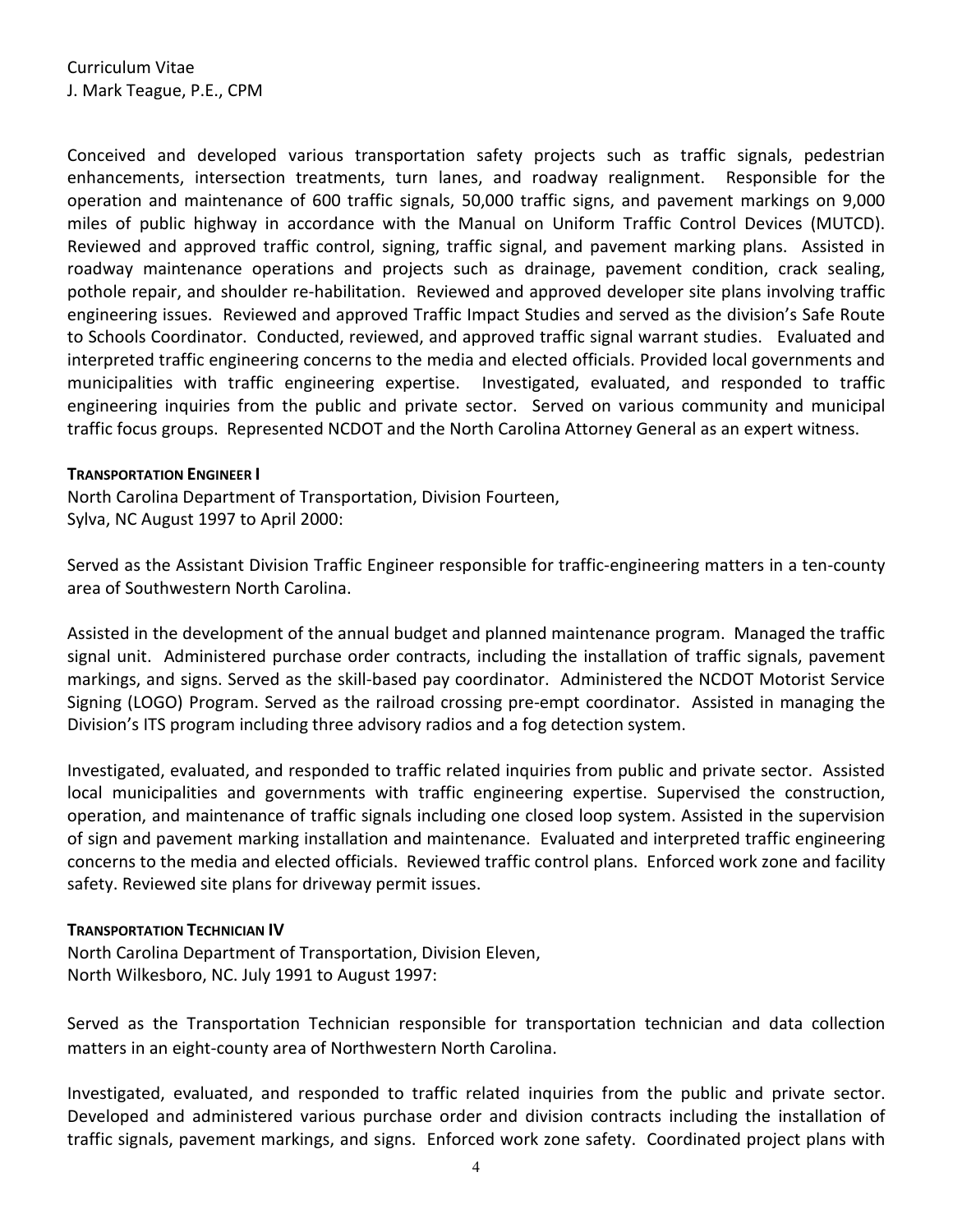local officials and utility companies. Prepared designs for division projects. Performed safety investigations. Developed and implemented a traffic incident management plan for thirty-seven miles of interstate highway. Assisted in the design and operation of traffic signals, including two closed loop traffic signal systems. Conducted general traffic engineering studies including volume counts, delay counts, speed analyses, traffic forecasting, and highway capacity analyses. Prepared technical letters and reports.

#### **TRAINING**

- <span id="page-4-0"></span>**1997 -** Intermediate Work Zone Training – Endorsed and Facilitated by the North Carolina Department of Transportation
- **1997 -** Advanced Work Zone Training Endorsed and Facilitated by the North Carolina Department of Transportation
- **1999 -** Communication with the Media and Public Endorsed and Facilitated by the North Carolina Department of Transportation and Institute of Transportation Research and Education
- **1999 -** Access Management Workshop –Endorsed and Facilitated by the North Carolina Department of Transportation and Institute of Transportation Research and Education
- **1999 -** Fog Detection System Training –Endorsed and Facilitated by the North Carolina Department of Transportation
- **1999 -** Traffic Signal Systems Endorsed and Facilitated by the North Carolina Department of Transportation and the University of North Carolina at Charlotte
- **2000 -** Advanced Traffic Signals Endorsed and Facilitated by the North Carolina Department of Transportation and the University of North Carolina at Charlotte
- **2000 -** Traffic Impact Analysis Workshop Endorsed and Facilitated by the Institute of Transportation Research and Education
- **2000 -** Problem Solving Processed Endorsed and Facilitated by the North Carolina Office of State Personnel
- **2000 -** Traffic Calming Workshop Endorsed and Facilitated by the Institute of Transportation Research and Education
- **2000 -** Traffic Signal Maintenance Workshop Endorsed and Facilitated by the North Carolina Department of Transportation
- **2001 -** Highway Incident Management Endorsed and Facilitated by the North Carolina Department of Transportation and the Federal Highway Administration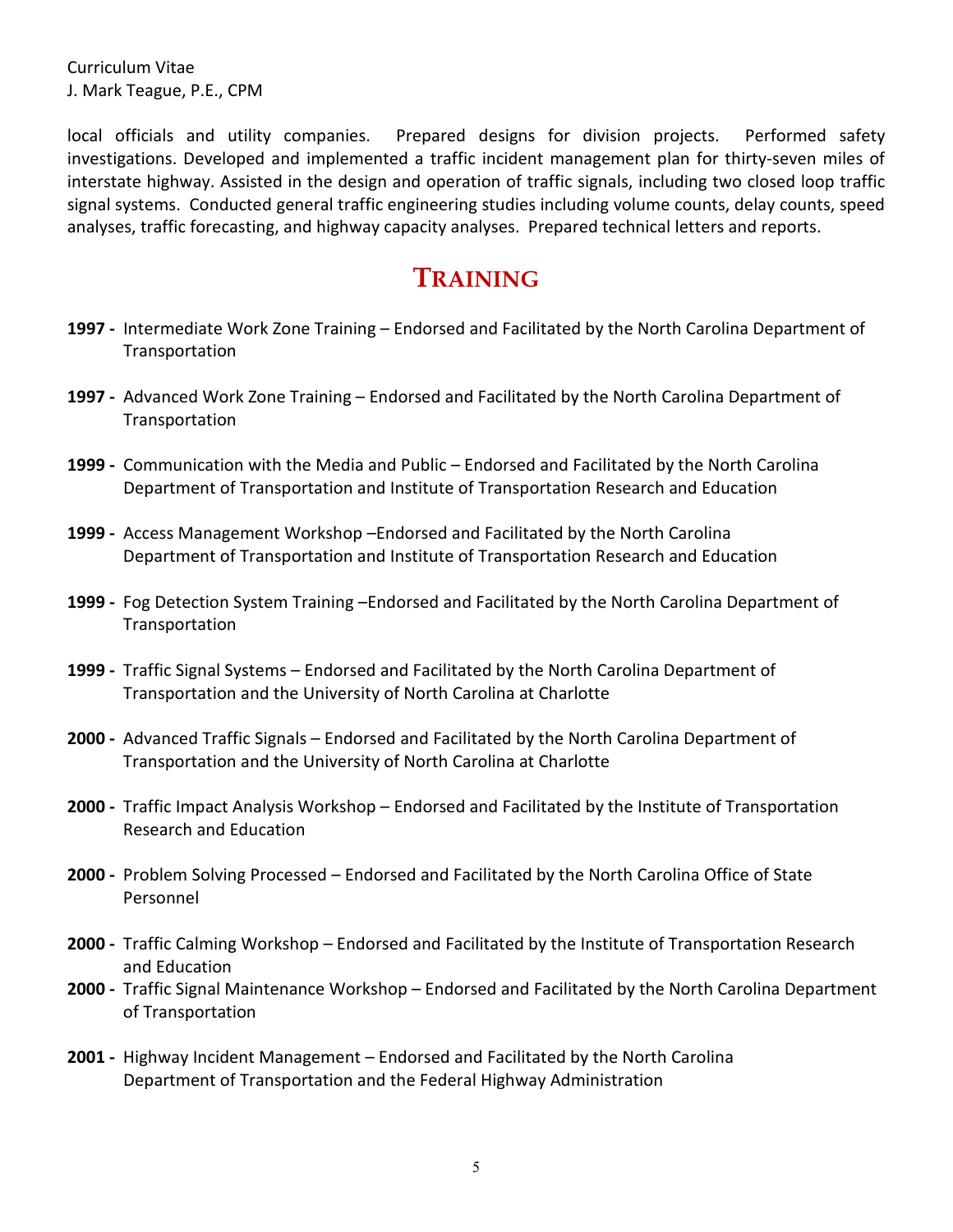- **2001 -** Emergency Response and Procedure Endorsed and Facilitated by the North Carolina Department of Transportation and the Federal Highway Administration
- **2001 -** Tort Liability Endorsed and Facilitated by the North Carolina Department of Transportation and the North Carolina Office of Attorney General
- **2001 -** Highway Capacity Manual Graduate Course Endorsed and Facilitated by North Carolina State University
- **2002 -** North Carolina Section Institute of Transportation Engineers Annual Conference "Guardrail Installation Prioritization"
- **2003 -** Modern Roundabout Design and Operation Workshop Endorsed and Facilitated by the Institute of Transportation Research and Education
- **2003 -** AASIDRA (Roundabout Design Software) Workshop Endorsed and Facilitated by the Institute of Transportation Research and Education and by software designers Akcelik and Associates
- **2003 -** NCDOT Pavement Marking Rodeo Endorsed and Facilitated by the North Carolina Department of Transportation
- **2003 -** North Carolina Section Institute of Transportation Engineers Annual Conference
- **2004 -** NCDOT Driveway Manual Workshop Endorsed and Facilitated by the North Carolina Department of Transportation
- **2004 -** Trip Generation Workshop Endorsed and Facilitated by the Institute of Transportation Engineers and the North Carolina Department of Transportation.
- **2004 -** Seven-Habits of Highly Effective People Endorsed and Facilitated by the North Carolina Department of Transportation and Franklin Covey International
- **2004 -** Traffic Engineering Roundtable Endorsed and Facilitated by the North Carolina Department of **Transportation**
- **2004 -** North Carolina Department of Transportation Traffic Engineering Annual Conference "School Safety and Transportation"
- **2005 -** AASHTO Roadside Design Guide Training Course Endorsed and Facilitated by the North Carolina Department of Transportation and the Federal Highway Administration
- **2005 -** Intersection Safety Workshop Endorsed and Facilitated by the North Carolina Department of Transportation and the Federal Highway Administration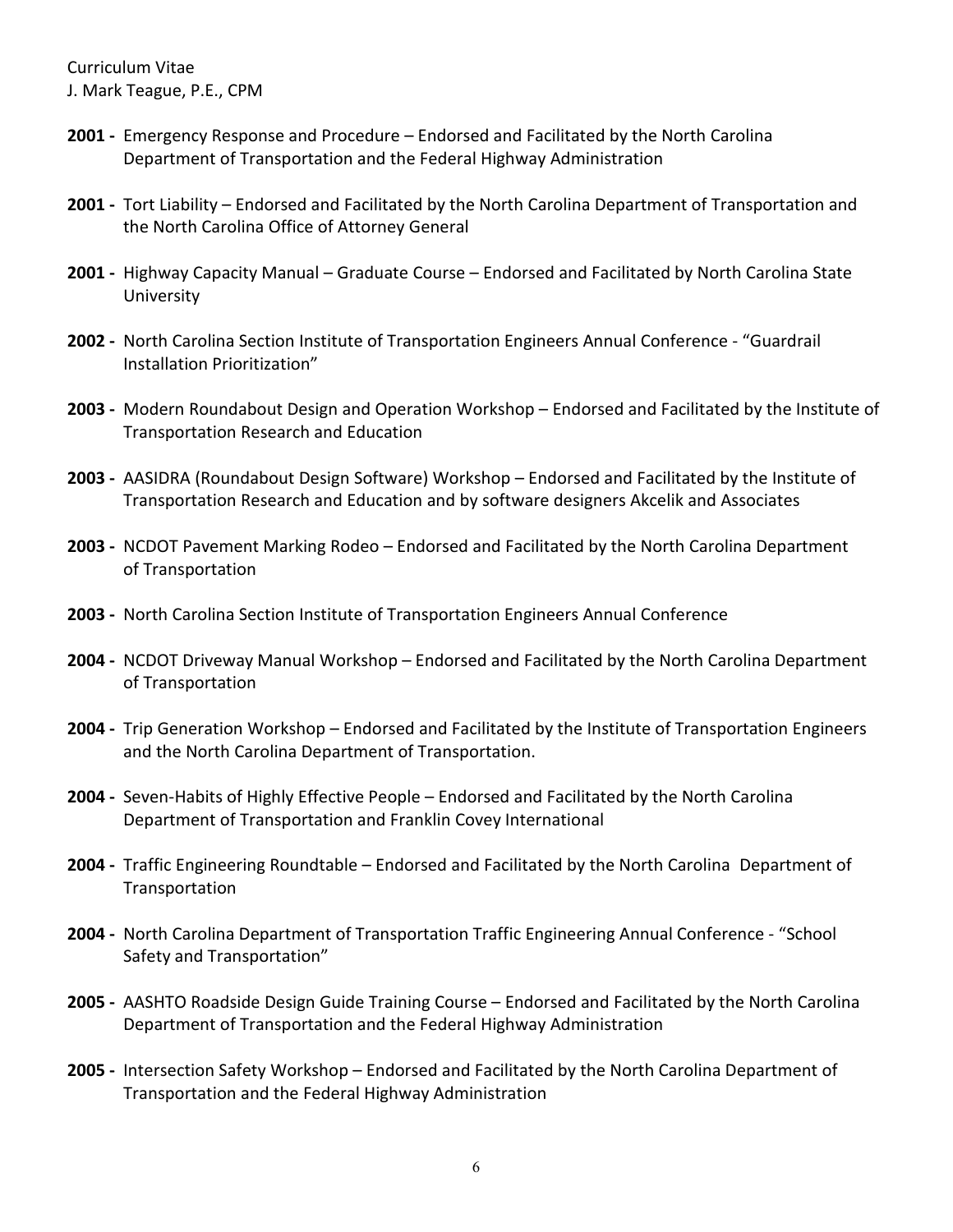- **2005 -** NCDOT Signing Rodeo Endorsed and Facilitated by the North Carolina Department of **Transportation**
- **2005 -** Pedestrian Planning and Design Workshop Endorsed and Facilitated by the North Carolina Department of Transportation
- **2005 -** Signalized Intersection Safety Workshop Endorsed and Facilitated by the North Carolina Department of Transportation and the Federal Highway Administration
- **2005 -** Office Politics Endorsed and Facilitated by the North Carolina Department of Transportation and the National Management Association
- **2005 -** Context Sensitive Solutions Endorsed and Facilitated by the North Carolina Department of Transportation
- **2005**  Traffic Engineering Roundtable Endorsed and Facilitated by the North Carolina Department of **Transportation**
- **2005 -** Introduction to Negotiation Endorsed and Facilitated by the North Carolina Department of **Transportation**
- **2006 -** North Carolina Department of Transportation Traffic Engineering / Intelligent Transportation Systems Annual Conference
- **2007 -** Traffic Engineering Roundtable Endorsed and Facilitated by the North Carolina Department of Transportation
- **2008 -** Traffic Engineering Roundtable Endorsed and Facilitated by the North Carolina Department of Transportation
- **2008 -** Traffic Engineering Conference for Mobility and Safety Endorsed and Facilitated by the North Carolina Department of Transportation
- **2009 -** American Society of Civil Engineers monthly meeting "General Design and Features of Single Point Urban Interchanges
- **2009 -** Traffic Engineering Roundtable Endorsed and Facilitated by the North Carolina Department of **Transportation**
- **2009 -** Fraud Awareness Training Endorsed and Facilitated by the Office of Inspector General
- **2013 -** Complete Streets Training Endorsed and Facilitated by the North Carolina Department of Transportation
- **2013 -** Modern Roundabouts Training Endorsed and Facilitated by American Society of Civil Engineers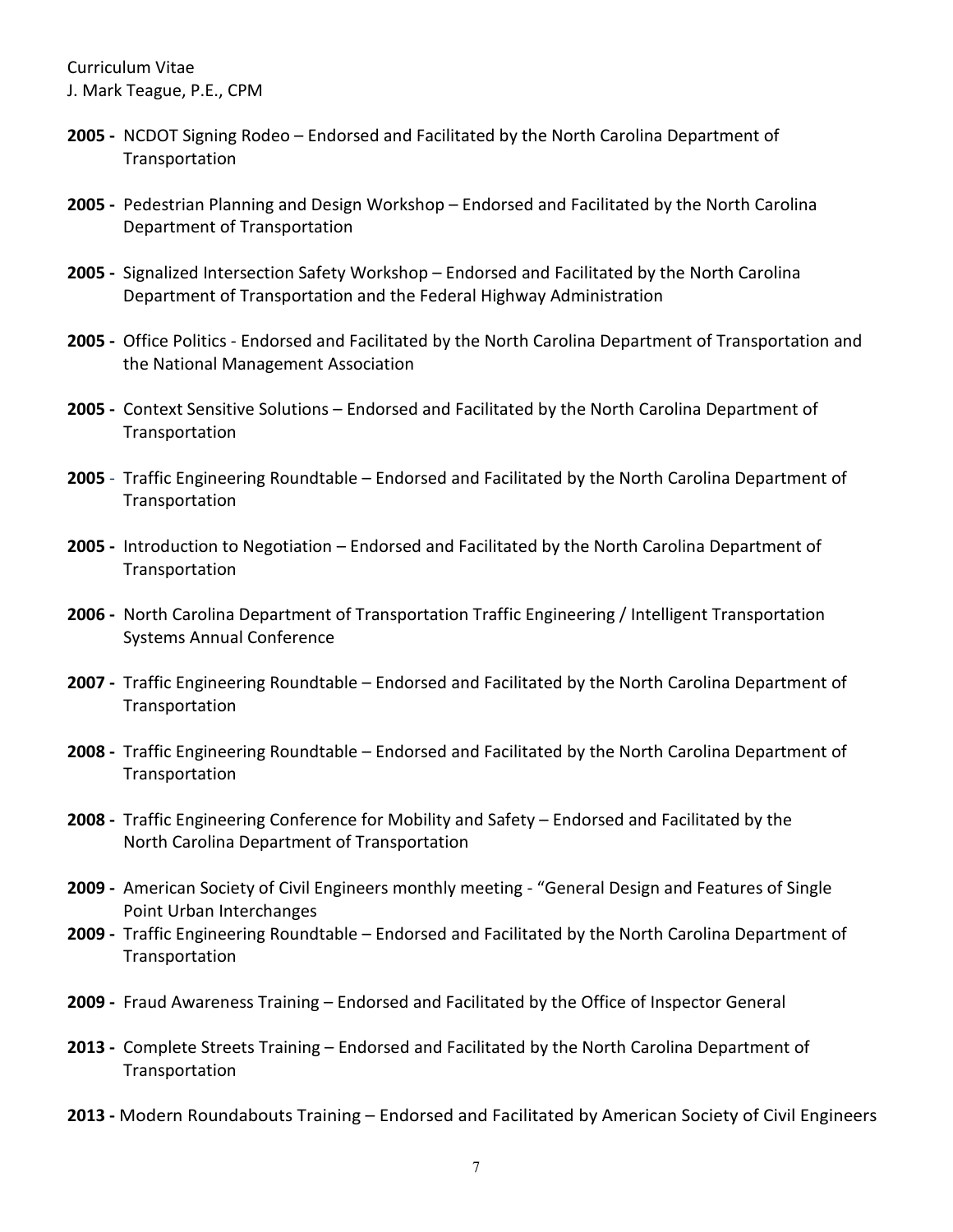- **2013** Traffic Signal Design Training Endorsed and Facilitated by ASCE's Transportation and Development Institute and ASCE Continuing Education
- **2013**  OTISS Innovative Methods in Expediting TIA Process Endorsed and Facilitated by Institute of Transportation Engineers Education Foundation
- **2014**  Asheville's Infrastructure Improvements, Airport Road Diverging Diamond Interchange Endorsed and Facilitated by NCSITE
- **2014** NCDOT Rail Division Planning Activities; BRT Perspectives, Applications & Modeling Analysis; Radar Vehicle Detection with Four Quadrant Gate Crossing – Endorsed and Facilitated by NCSITE & NCDOT
- **2014** Real Life Challenges of Biking to Work; New NCDOT Crosswalk Marking & Pedestrian signal Guidance; NC's Bicycle & Pedestrian Counting Program - Endorsed and Facilitated by NCSITE & NCDOT
- **2014** Overview of NCDOT Statewide TMC & Operations; Future Trends of the TMC Operations & Connected Vehicles; Georgia DOT TMC Redesign to Incorporate Managed Lanes – Endorsed and Facilitated by NCSITE & NCDOT
- **2014** Safety Evaluation of Flashing Yellow Arrows; Innovative 7 Practical Approaches to Analyze Road Safety; Contraflow in the Work Zone: Safety Considerations – Endorsed and Facilitated by NCSITE & NCDOT
- **2014** NTSB Efforts to Enhance Safety: Reducing Distraction & Fatigue in Transportation Endorsed and Facilitated by NCSITE
- **2014** Getting Trails on the Ground Endorsed and Facilitated by Elkin Valley Trails
- **2014** Things to Consider Prior to Land Acquisition Endorsed and Facilitated by Carolina Thread Trail Association
- **2015** Conservancy Planning for Major Appalachian Trail Projects; The Economics of Trail Projects; Engineering on the Fly; Volunteer Crews – Endorsed and Facilitated by NCSITE & the Appalachian Trail Volunteer Corporation
- **2015** Traffic Management at Special Events Endorsed and Facilitated by NCSITE
- **2015** Adventure on Two Wheels Endorsed and Facilitated by NCSITE
- **2015** Attracting Business & Visitors Endorsed and Facilitated by NCSITE
- **2015** Workplace Safety Polices, Practices & Training Endorsed and Facilitated by J.M. Teague Engineering & Planning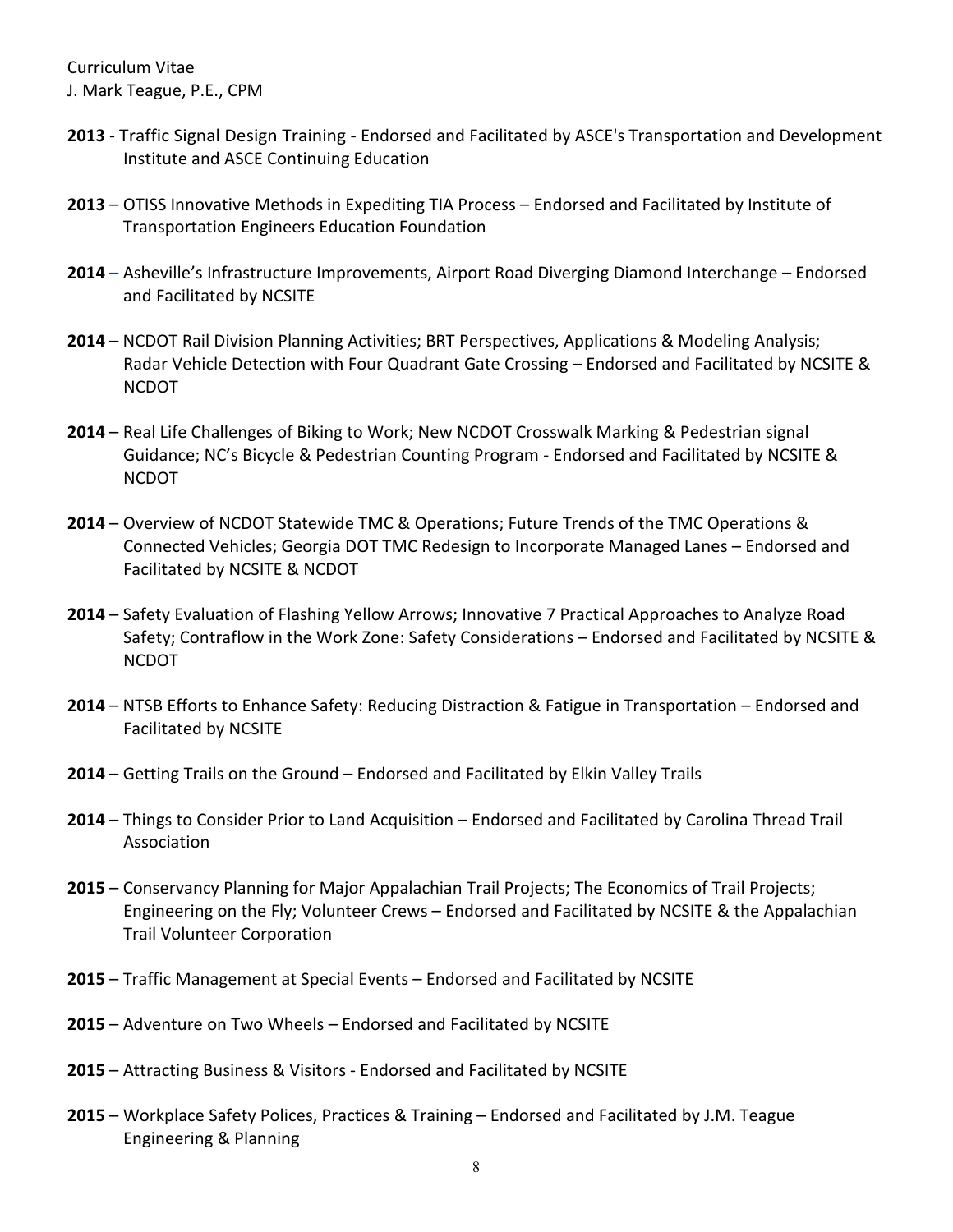- **2015** Transportation Planning Performance Measurement using GIS Endorsed and Facilitated by NCAMPO
- **2015** On-Board Surveying & Simulation Modeling for the Downtown Raleigh Bus Facilities Master Plan Endorsed and Facilitated by NCAMPO
- **2015** Design & Implementation of Protected Bike Lanes Endorsed and Facilitated by NCAMPO
- **2015** Use of GIS in Evaluation of Transportation Projects for Title VI/Environmental Justice Endorsed and Facilitated by NCAMPO
- **2015** Land Use Forecasting Models for Small Areas in NC Endorsed and Facilitated by NCAMPO
- **2015** Roundabouts & Dedicated Trucks Slip Lanes Endorsed and Facilitated by NCAMPO
- **2015** Modeling Military Base Travel Endorsed and Facilitated by NCAMPO
- **2015** SPOT and P3.0 Lessons Learned Endorsed and Facilitated by NCAMPO
- **2015** State & Federal Transportation Policy & Legislative Update Endorsed and Facilitated by NCAMPO-
- **2016**  Business Entrepreneurs Leadership Certification 10,000 Small Business Babson College, Wellesly, MA – 14-week course
- **2016**  NCSITE Eliminating unnecessary traffic noise, 2016 NCSITE annual conference presented by NCDOT
- **2016**  NCSITE How to Improve unsignalized intersections, 2016 NCSITE annual conference presented by Patriot Engineering
- **2016** NCSITE Autonomous Vehicles, 2016 NCSITE annual conference presented by Princeton University and AECOM
- **2017**  A Closer Look at Road Diets presented by ASCE
- **2017** Greenway Plans from Concept to Construction presented by Destination by Design and NC State University – NC Growing Greenways Conference
- **2017 –** WNC Trails and Greenways Past, Present and Future presented by UNC Ashville and Equinox and NC State University – NC Growing Greenways Conference
- **2017** Engaging the Public and Corporate Citizens in Greenway Support presented by Mecklenburg County Parks and Recreations and NC State University -NC Growing Greenways Conference
- **2017** The Effects of Demand-Responsive Parking on Transit Usage and Congestion: Evidence from SF Park – Webinar Portland State University.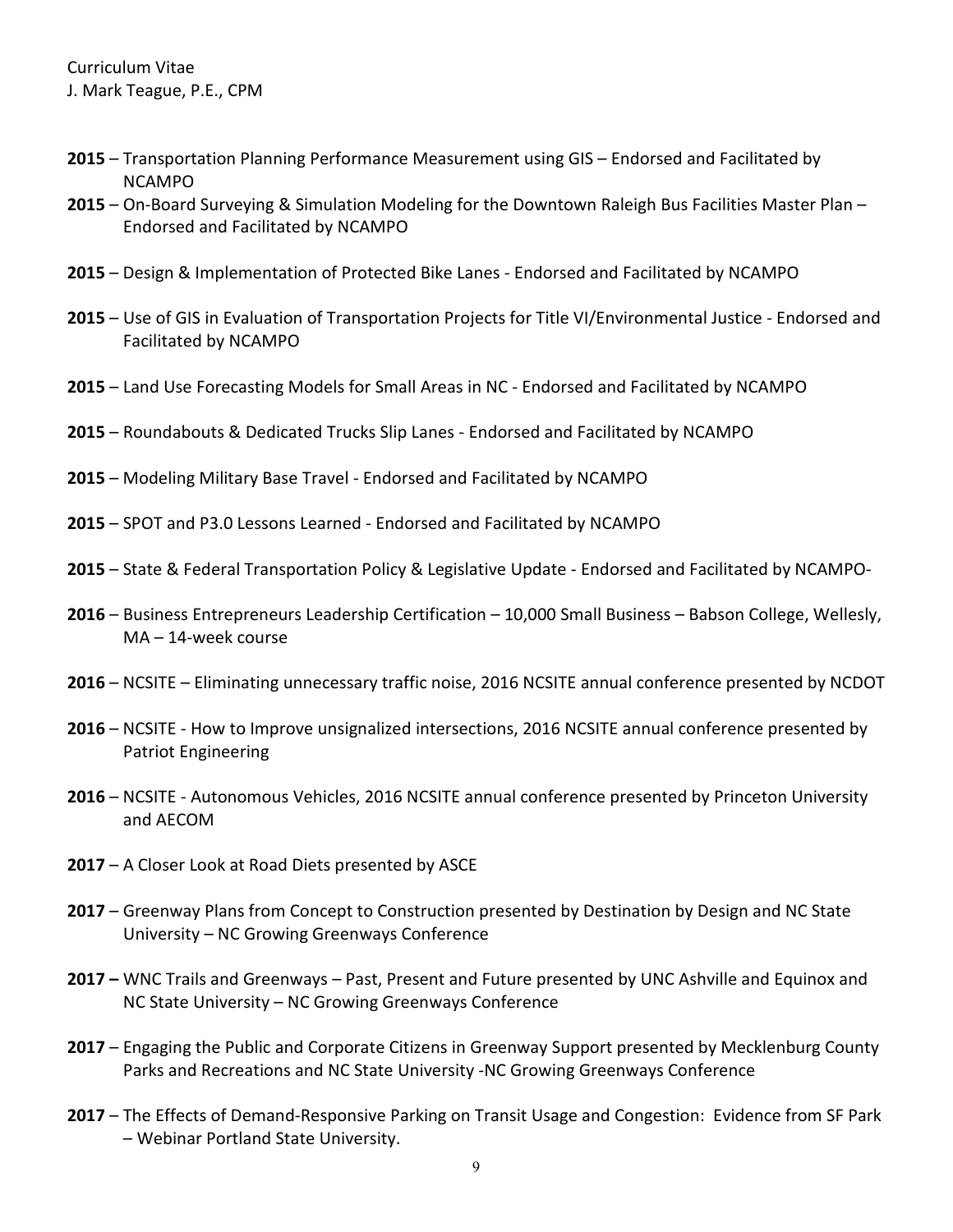- **2017**  Safety Effectiveness of Pedestrian Crossing Treatments Webinar Portland State University.
- **2017** NCSITE A brave New Word of Connected Autonomous Vehicles by Larry Head.. 2017 NCSITE Annual Conference.
- **2017** NCSITE Unique Signal Analysis with Microsimulation by Stuart Samberg, Transit Signal Priority in a Constrained Operating Environment by Bailey Lozner, Automated Traffic Signal Performance Measures: Pilot Testing in NC by Thomas Chase. 2017 NCSITE Annual Conference.
- **2017** NCSITE Vision Zero in North Carolina by Tracy Anderson, Fatal and Serious Injury Trends in NC: Incorporating Safety into the NEPA Planning Process by Chris Oliver, PE and Brian Murphey PE, Resources for Road Safety Professionals: FHWA Safety Textbook, CMF Clearinghouse and what to expect in the HSM2 by Daniel Carter. 2017 NCSITE Annual Conference.
- **2017** Engineering Treatments and Design Development Strategies for Creating Safe Routes to Schools by Joel Crandford and Johnson, Sponsored by ASCE.
- **2018** NCSITE The Great American Eclipse in North Carolina: Planning for the Unplannable by Nick Breedlove, David Uchlyama, Chad Franklin, Bailey Harden and Mike Reese, Contraflow – Not Contraflow, Case study of enhanced left turns interchanged design by Craig Scheffler, PE, Innovation and collaboration to keep everyone moving by Craig Schffler, PE, Intersection control evaluation tool for Georgia by Jonathan Reid PE, Vision Zero Greensboro by Lydia McIntyre, EI and Asheville Pedestrian and Bicycle Safety Evaluation by Andrew Topp, PE , Connecting Communities and Modes for a Greener Bull City by Todd Delk, PE, Linking Land Use and Transportation in Asheville by Todd Okolichany, How Drones are disrupting Transportation Data Collection by Quality Counts. Sponsered by NCSITE Mid-Year Meeting.
- **2018** Electric Vehicles: A Primer for Transportation Professionals Sponsored by WTS Western North Carolina Chapter.
- **2018** NCSITE -Transportation Resources for Livable Communities by Leslie Meehan, Using Innovative Signal Timing Techniques for Bikes at Intersection/Implementation a school zone flashing beacon system in a small town, Optimization Speed Advisory System, Bringing Turbo Roundabouts to the US/a regional solution for local corridor by Johnathan Reid, PE, Jeff Weller, Sam Well and Joseph Hummer, PhD, PE, Design issues and lessons learned. Sponsored by NCSITE 2018 Annual Meeting.
- **2018** ASCE Complying with MUTCD Traffic signing for Horizontal Curves by James W. Ellison, PE, Regulatory and Warning Signs, providing Answers to Common Citizen Request by Kevin Chang, PhD, PE. Sponsored by ASCE.
- **2018** ASCE Citizen Traffic Related Request by Bryant Ficek, PE, PTOE. Sponsored by ASCE.
- **2019** ASCE- Getting started with hot lanes by Mark Hallenbeck. Sponsored by ASCE.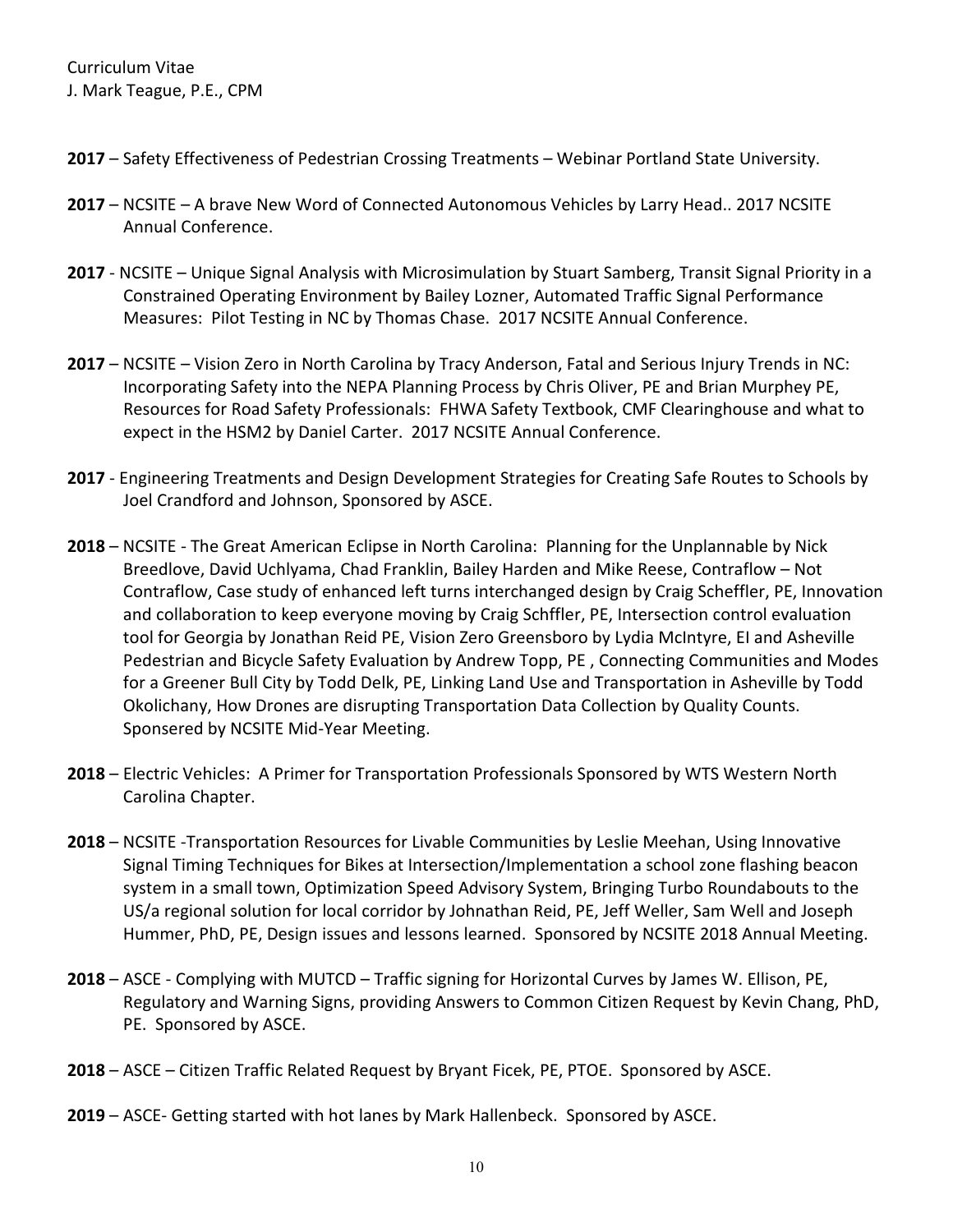- **2019** ASCE Innovative Bicycle Facility Treatments by Charlie Alexander, PE and Rick Plenge, PE, PTOE. Sponsored by ASCE.
- **2019**  ASCE Avoiding Round about Design Failures: An interactive approach to Identifying Error and Finding Solutions, Nazir Lalani, PE. Sponsored by ASCE.
- **2019 –** Building our City with Jeff Speck. Sponsored by Collider non-profit.
- **2019 –** NCSITE Annual Meeting 2019: A Safe Systems Approach to Roadway Safety; Building the Future, and Overview of Transportation Funding; Looking to the future including "Triad Regional ITS" "Coordinated Adoptive Ramp Metering", and "Downtown Parking"; Pedestrians, including "Pedestrian Countermeasure Evaluations, "Collaborative Approaches to Advance Complete Streets" and "Level of Service Evaluation". Sponsored by NCSITE.
- **2019 –** ASCE Traffic Studies for Implementing Short Term and Long-Range Roadway Improvements, James W. Ellison, PE. Sponsored by ASCE.
- **2020 –** ASCE Marketing 101, Project Team and People Management Part II of II, Setting and Managing Speed Zones, Complete Streets, Traffic Volume Data Collection, If you haven't planned it; you can't control it. Sponsored by ASCE.
- **2020** Babson Executive Education How to Identify Opportunities in a Crisis, Entrepreneurial Leadership in a Volatile World, How Crises Fuel Creativity and Innovation. Sponsored by Babson College, 10,000 SB
- **2020 –** NCSITE Annual Meeting Advanced Technology in Transportation, Traffic Engineering, NCDOT IPD, Current Events Affecting Transportation. Sponsored by NCSITE.

## **TECHNICAL PRESENTATIONS**

- <span id="page-10-0"></span>**2002** - Presenter - North Carolina Section Institute of Transportation Engineers Annual Conference - "Guardrail Installation Prioritization"
- **2004** Presenter North Carolina Department of Transportation Traffic Engineering Annual Conference "School Safety and Transportation"
- **2006** Moderator North Carolina Department of Transportation Traffic Engineering / Intelligent Transportation Systems Annual Conference
- **2009** Presenter American Society of Civil Engineers monthly meeting "General Design and Features of Single Point Urban Interchanges
- **2012** Presenter Rutherford County Tourism Development Authority: Alliance Conference
- **2013** Presenter Rutherford County Tourism Development Authority: Alliance Conference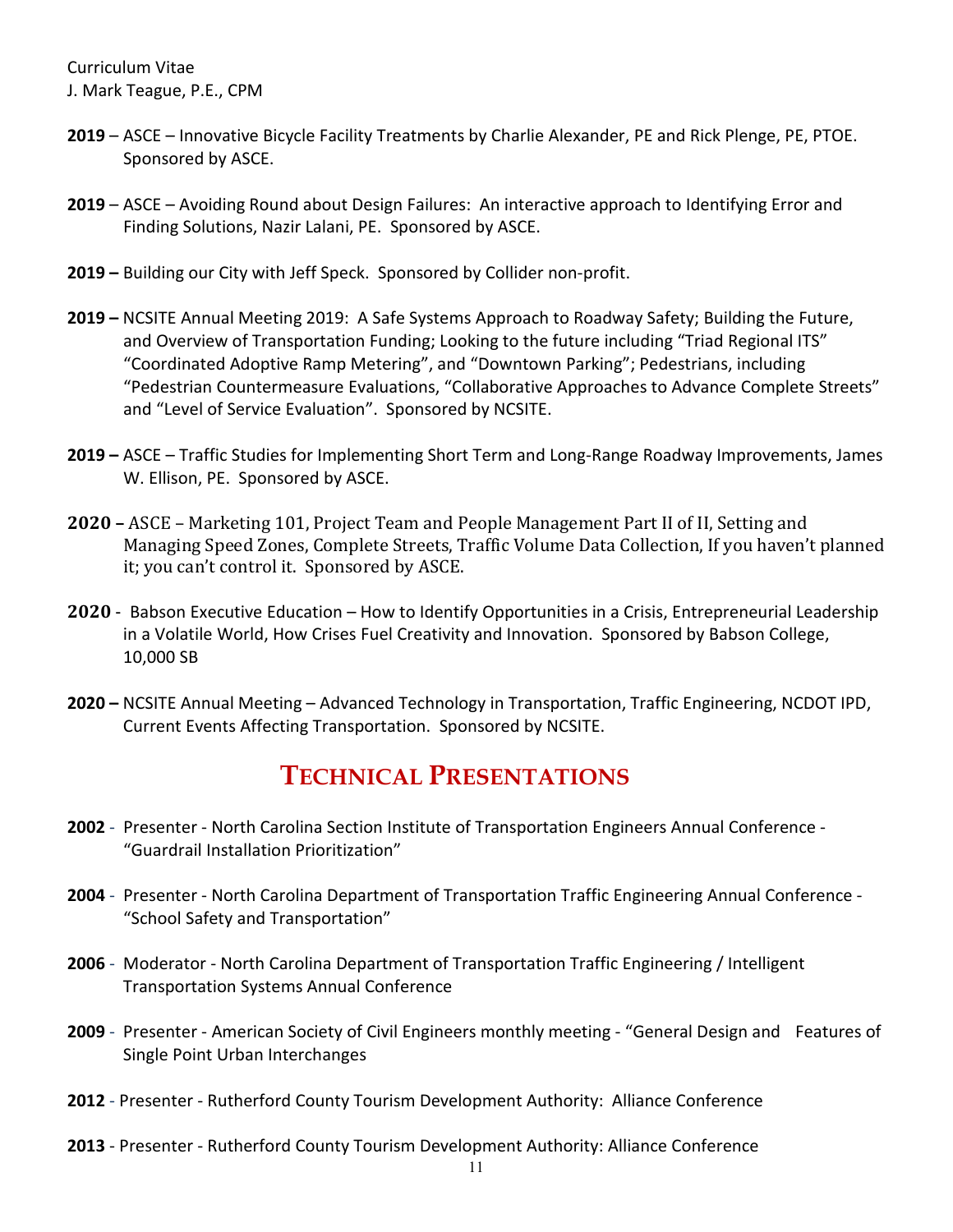- 2013 Presenter 6<sup>th</sup> Annual Carolina Thread Trail Forum, Trail Signs, Signals, and Pavement Markings
- **2014**  Presenter 7th Annual Carolina Thread Trail Forum, Courting Your Bicycle and Pedestrian Facilities
- **2014** Presenter NC Main Street Managers, The Basics of Complete Streets
- **2014** Presenter Town of Clyde, NC MUTCD Training
- **2014** Presenter Land of Sky Regional Council, NC Sign Reflectivity Training
- **2015**  Presenter NCAMPO Courting Your Bicycle and Pedestrian Facilities from a Forensic Engineering & Planning Perspective
- **2015**  Presenter Rotary Club, Waynesville, Roundabouts as a Tool
- **2015**—Presenter NCSITE Annual Meeting, Asheville, NC, Armored Car Movie Making a Movie: A view from the Road
- **2018** Presenter -NCSITE Annual Meeting, Raleigh, NC, Planning for the World to Visit, Traffic and transportation planning challenges for the 2018 World Equestrian Games
- **2018** Presenter IRWA (International Right of Way Association) Chapter 31, Asheville, NC Transportation Issues
- <span id="page-11-0"></span>**2021 –** Presenter – WTS WNC Chapter, Signals and Markings and Lawyers Oh No! The MUTCD from a forensic Perspective.

#### **TECHNICAL COMMITTEES**

- **2001 -** Transportation Technician Skill Based Pay Committee North Carolina Department of Transportation. Participated in this committee to develop a new pay scale for technicians based on their abilities and skills.
- **2001 -** Team Leader "NCDOT Guardrail Prioritization Task Force" Led a task force comprised of elected officials, law enforcement officials, and NCDOT department heads to develop and implement a Guardrail prioritization program. The system is based on a point system where potential guardrail locations are prioritized with respect to crash history, traffic volume, roadway geometrics, school bus use, and roadway hazards. Several NCDOT divisions across the state have implemented this program.
- **2004 -** Late Night Flash Study Committee North Carolina Department of Transportation. Participated in this committee to develop new and revised statewide practices on the use of late-night flash with traffic signals.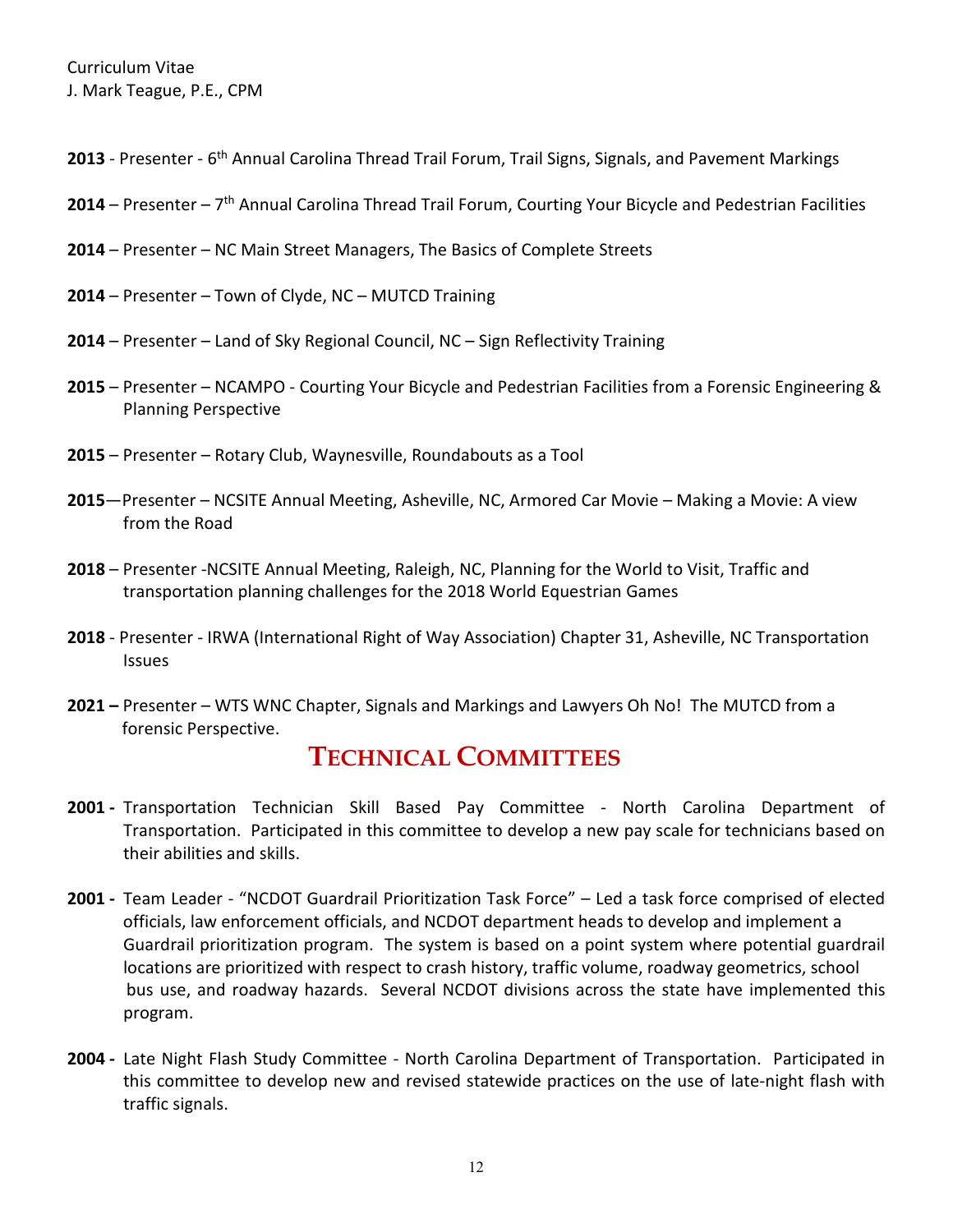- **2005 -** Incident Management Detour Signing Study Committee North Carolina Department of Transportation. Participated in this committee to develop standard practices on the use of detour signing for the NCDOT incident management program.
- **2006 -** Transportation Supervisor Skill Based Pay Committee North Carolina Department of Transportation Participated in this committee to develop a new pay scale for transportation supervisors based on their abilities and skills.
- **2007 -** Traffic Signal Preventative Maintenance Task Force North Carolina Department of Transportation. Participated in this task force to develop a cost effective and comprehensive traffic signal maintenance program for the NCDOT and local governments.

## <span id="page-12-0"></span>**PROJECT EXPERIENCE - TRAFFIC IMPACT ANALYSES**

**Various Locations in Western North Carolina**, 1997-2009 - Prepared and presented over 100 traffic impact analyses for various subdivisions and developments. (NCDOT)

**River Ridge Shopping Center (Super Wal-Mart),** 2004 - Asheville, NC - Extensive site plan, traffic signal system, access management, and traffic impact analysis evaluation for 1,000,000 SF mixed use development. (NCDOT)

**Biltmore Lake,** 2004 - Enka, NC - Extensive site plan, traffic signal system, access management, and traffic impact analysis evaluation for 1500 unit / mixed use upscale subdivision and development. (NCDOT)

**The Cliffs at Walnut Cove,** 2005 - Asheville, NC - Extensive site plan, traffic signal system, access management, and traffic impact analysis evaluation for 1000-unit upscale subdivision. (NCDOT)

**Queen's Gap**, 2005 - McDowell County, NC - Extensive site plan and traffic impact analysis evaluation for 1000-unit upscale subdivision. (NCDOT)

**South Ridge Shopping Center (Target, Lowes),** 2005 - Asheville, NC - Extensive site plan, traffic signal system, and traffic impact analysis evaluation for 500,000 SF mixed use. (NCDOT)

**Target Shopping Center**, 2005 - Asheville, NC - Extensive site plan, traffic signal system, access management, and traffic impact analysis evaluation for 200,000 SF mixed use development. (NCDOT)

**The Ramble**, 2007 - Arden, NC - Extensive site plan, traffic signal system, and traffic impact analysis evaluation for 600 unit / mixed use upscale subdivision and development. (NCDOT)

**"1780",** 2007- Lake James, NC - Extensive site plan and traffic impact analysis evaluation for 1000 Unit Upscale Subdivision. (NCDOT)

**Hotel Indigo**, 2007 - Asheville, NC - Extensive site plan and traffic impact analysis evaluation for large upscale hotel. (NCDOT)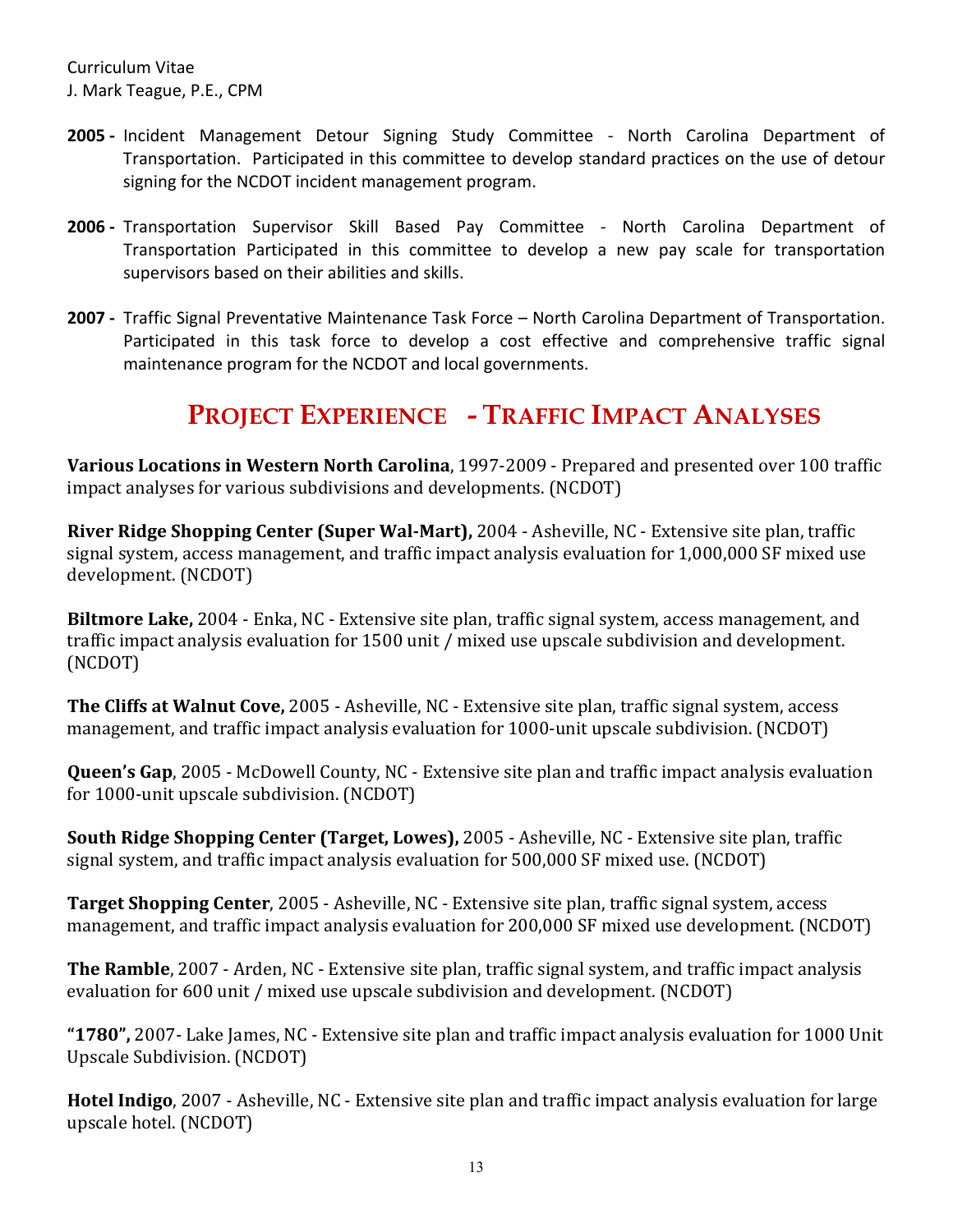**North Ridge Shopping Center (Lowes, Super Wal-Mart),** 2008 - Weaverville, NC *-* Extensive site plan, traffic signal system, access management, and traffic impact analysis evaluation for 500,000 SF mixed use development. (NCDOT)

**Wal-Mart Shopping Center,** 2008 - Fletcher, NC - Extensive site plan, traffic signal system, and traffic impact analysis evaluation for 200,000 SF mixed use development. (NCDOT)

**The Cliffs at High Carolina**, Swannanoa, NC, 2008 - Extensive site plan, traffic signal system, access management, and traffic impact analysis evaluation for 1000-unit upscale subdivision. (NCDOT)

**Grand Bohemian Hotel**, 2008 - Asheville, NC - Extensive site plan, traffic signal system, and traffic impact analysis evaluation for large upscale hotel. (NCDOT)

**Henredon Shopping Center (Home Depot, Super Wal-Mart**), 2009 - Morganton, NC *-* Extensive site plan, traffic signal system, and traffic impact analysis evaluation for 500,000 SF mixed use development. (NCDOT)

**Sugar Hill Shopping Center (Super Wal-Mart),** 2009 - Marion, NC - Extensive site plan, traffic signal system, and traffic impact analysis evaluation for 300,000 SF mixed use. (NCDOT)

**Various Locations in Western North Carolina**, 1997-2009 - Evaluated over 200 small scale commercial traffic impact analyses evaluations for various gas stations, restaurants, retail stores, grocery stores, etc. Vary in size up to 100,000 SF. (NCDOT)

**Ruth's Chris Steakhouse**, 2011 - Asheville, NC - Prepared a traffic impact analysis including level of service, data collection, access management, and queue analysis. (JMTE 0049)

**Kenilworth Homeowner Association**, 2011 – Asheville, NC – Prepared a traffic impact analysis for the impacted residents and property owners in addressing traffic related matters associated with the proposed Caledonia Apartments. (JMTE 0097)

**White Oak Grove Apartment Complex**, 2011 - Asheville, NC - Prepared a traffic impact analysis for a 100-unit Apartment Housing project including level of service, access management, data collection, and queue analysis. (JMTE 0114)

**Walgreens Drug Store**, 2011 - Rutherford College, NC - Prepared a traffic impact analysis including level of service, data collection, and queue analysis. (JMTE 0116)

**The Cottages at Boone Apartment Complex**, 2011 - Boone, NC - Prepared a traffic impact analysis for an 800-unit University Housing project including level of service, data collection, access management, and queue analysis. (JMTE 0124)

**Historic Biltmore School Redevelopment**, 2012 - Asheville, NC - Prepared a traffic impact analysis including level of service, access management, data collection, and queue analysis. (JMTE 0137)

**Airport Road Development**, 2012 - Asheville, NC - Prepared a traffic impact analysis including trip generation, trip distribution, intersection delay, vehicle queue, and intersection capacity. (JMTE 0138)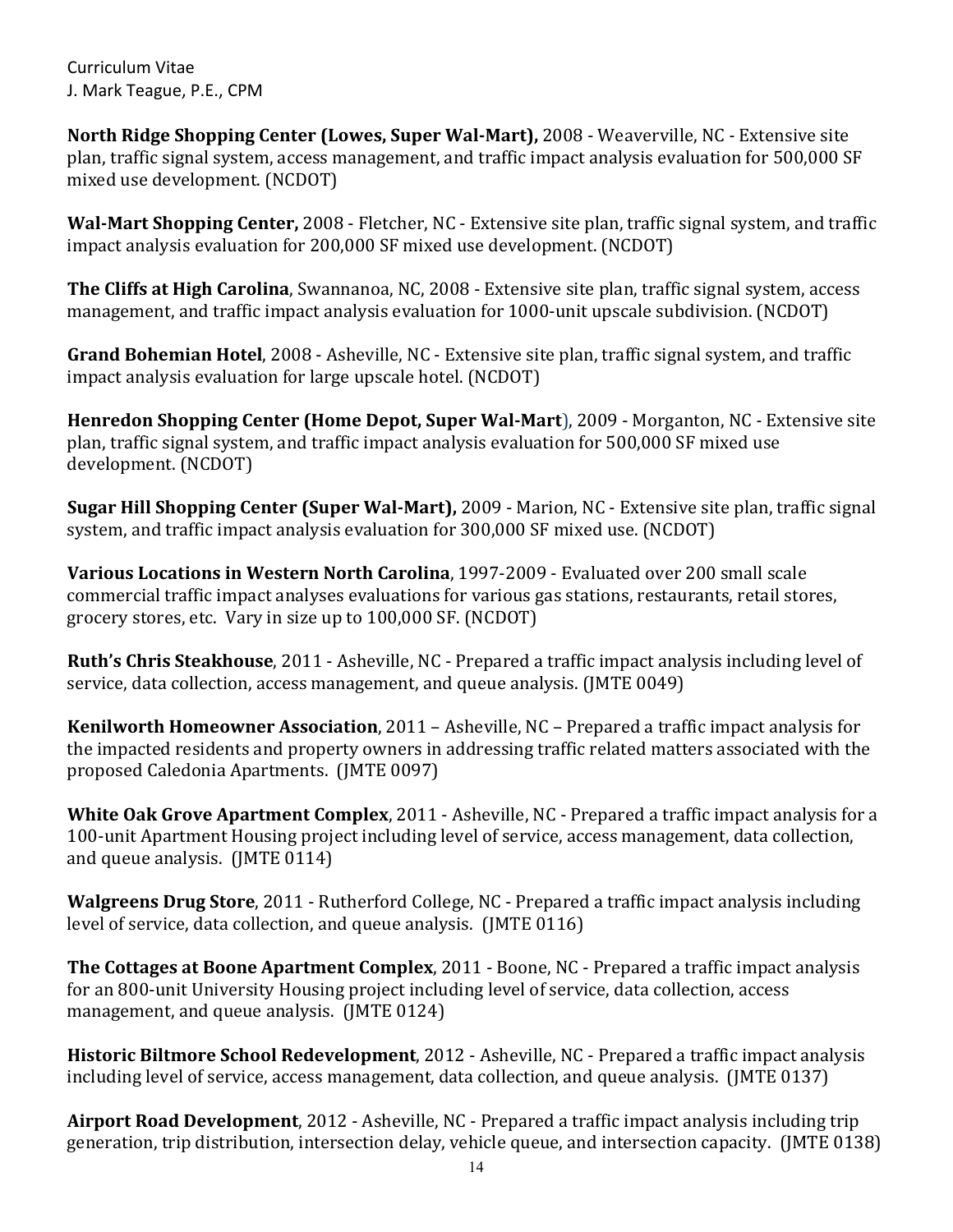**Hunt Hill Apartment Complex**, 2012 - Asheville, NC - Prepared a traffic impact analysis including level of service, data collection, access management, queue analysis and traffic signal warrant study. (JMTE 0139)

**Discount Retail Store**, 2012 - LaGrange, GA - Prepared a traffic impact analysis for a proposed 9,100 square foot retail space including level of service, data collection, and queue analysis. (JMTE 0168)

**Discount Retail Store**, 2012 - Mountville, GA - Prepared a traffic impact analysis for a proposed 9,100 square foot retail space including level of service, access management, data collection, and queue analysis. (JMTE 0169)

**AB Tech Allied Health Building**, 2012 - Asheville, NC - Prepared a traffic impact analysis for a 181,000-square foot mixed use building containing classroom space, office space, student laboratory space, auditorium, public areas, and a children's daycare. TIA included level of service, queue analysis, access management, and data collection. (JMTE 0170)

**Westgate Terrace**, 2012 - Franklin, NC – Prepared a traffic impact analysis for a 60-unit apartment complex including level of service, data collection, and queue analysis. (JMTE 0172)

**Shelby NC Traffic Study**, 2012 - Shelby, NC – Prepared traffic impact analysis and simulation model for a lane reduction project in the City of Shelby, North Carolina. The purpose of this study was to determine the impact of the proposed lane modifications on existing traffic patterns. (JMTE 0175)

**Town of Summerfield – US 220 Corridor**, 2013 – Summerfield, NC - Prepared a traffic impact analysis for the Town of Summerfield that had identified several potential traffic and access related concerns associated with the final roadway geometrics and project build-out. (JMTE 0179)

**Middle Fork Falls Resort**, 2013 – Boone, NC - Prepared a traffic impact analysis for a mixed-use resort being planned on US 321 between Tweetsie Railroad Amusement Park and the Mystery Hill Attraction, near Blowing Rock. The resort consists of retail space, an indoor water park, lodging facilities, and a restaurant. The anticipated site generated traffic will directly connect and be networked onto existing streets. (JMTE 0193)

**University Heights at Western Carolina University**, 2013 - Cullowhee, NC– Prepared a traffic impact analysis for a 504-unit student housing complex including level of service, data collection, traffic control plans, and queue analysis. (JMTE 0207)

**Retail Store**, 2013 - Horseshoe, NC - Prepared a traffic impact analysis for a new retail development including level of service, data collection, and queue analysis. (JMTE 0214)

**River Arts District (RAD) Lofts**, 2013 – Asheville, NC - Performed a traffic impact analysis for a proposed mixed-use development in downtown Asheville. The study area included heavy pedestrian and bicycle traffic, and access management, along with plans for retail, parking, and residential development. (JMTE 0217)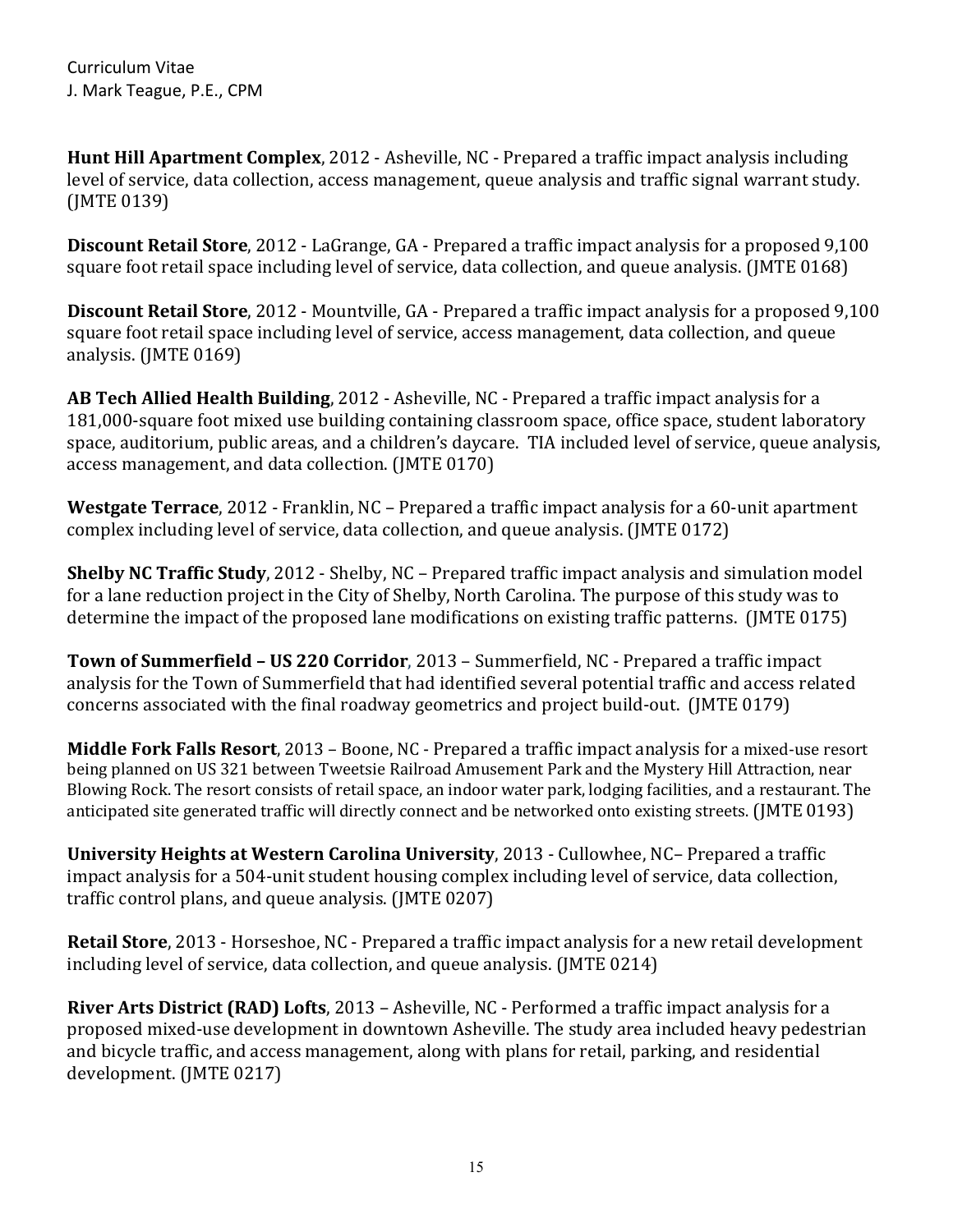**Hendersonville Community Co-Op,** Hendersonville, NC, 2014 - Supervised a traffic impact analysis for the proposed relocation that consists of 11,400 square feet of grocery store, as well as 1,800 square feet of office space. (JMTE 0236)

**New Hope Armstrong Peninsula Development,** 2014 – Lake Wylie, NC - Supervised a traffic impact analysis for a proposed mixed-use development with 810 units of single-family homes, 100 units of multifamily homes, and 30 acres of neighborhood retail. The site encompasses 356 acres of the Daniel Stowe Botanical, which is part of the proposed site plan. (JMT 0243)

**Old Coggins Place**, 2014 – Buncombe County, NC - Supervised a traffic impact analysis for a proposed housing development that revised the overall site plans that called for a reallocation of proposed land uses and the addition of a site access point. (JMTE 0248)

**Robinson Church Road Charter School**, 2014 – Charlotte, NC - Supervised a traffic impact analysis for a proposed educational facility. Preliminary development plans call for a K-8 Charter School with approximately 445 student enrollments. (JMTE 0254)

**Discount Retail Store**, 2014 – Morristown, NC - Supervised a traffic impact analysis for a new retail development at the intersection of West Andrew Johnson Highway (11E / TN 34) @ Archer Circle in Morristown, TN. (JMTE 0256)

**Harrisburg ACE Charter School**, 2014 – Harrisburg, NC - Supervised a traffic impact analysis for a proposed educational facility. Preliminary development plans call for a K-8 Charter School with approximately 540 student enrollments. (JMTE 0271)

**Brooks Engineering, Boone University Housing**, 2014 - Boone, NC **-** Supervised a traffic impact analysis for a 448-bedroom proposed student housing development. The site consists of 98 2 bedroom units and 84 3-bedroom units. (JMTE 0285)

**Brevard Mixed Use Development**, 2014 - Supervised a traffic impact analysis for a development with plans that call for a mix of restaurants, retail, service, and student housing land uses on each side of Asheville Highway (US 64/276). (JMTE 0286)

**Monarch at WCU**, 2014 – Cullowhee, NC - Supervised a traffic impact analysis for a 170 unit / 542 bedroom proposed student housing development. (JMTE 0306)

**City of Claremont, Claremont Apartments**, 2014 - Supervised the initial evaluation of the operational and roadway safety impact for a proposed 88-unit apartment complex. (JMTE 308)

**Lake Wylie Housing Development**, York County, 2014 - Supervised a traffic impact analysis for a proposed housing development that consists of 31 buildings / 155-unit single-level apartment. (JMTE 0311)

**Barr Road**, Kannapolis, NC, 2014 - Supervised a traffic impact analysis for a proposed housing development that consists of a multi-building / 170-unit single-level apartments. (JMTE 0320)

**Poplar Tent Road,** Concord, NC, 2014 - Supervised a traffic impact analysis for a proposed housing development that consists of a multi-building / 110-unit single-level apartment. (JMTE 0321)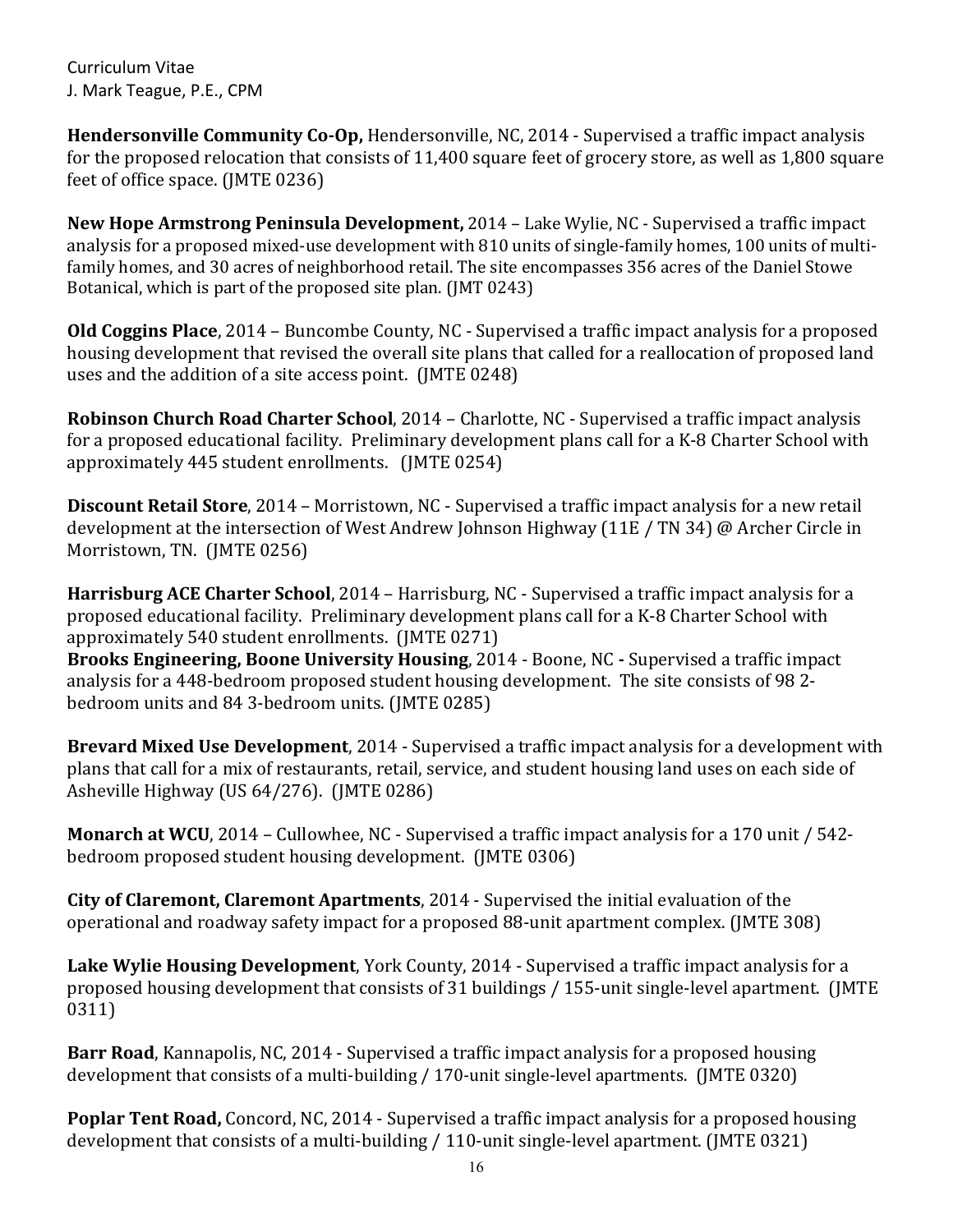**Biltmore Baptist Church**, Arden, NC, 2014 - Supervised a traffic impact analysis for a proposed campus expected to serve between 800 and 1000 church goers. (JMTE 0364)

**Leonard Avenue**, Albemarle, NC, 2014 - Supervised a traffic impact analysis for the City of Albemarle to analysis the current conditions and compare future conditions of Leonard Avenue in order to determine needed roadway operational and safety improvements. This traffic study made recommendations to ensure the overall roadway network continues to operate within an acceptable level of service from both an operational and safety aspect. (JMTE 0365)

**City of Jacksonville,** NC, 2014 - provides the City of Jacksonville with on-call Transportation Impact Analysis services for proposed developments within the City of Jacksonville planning jurisdiction. (JMTE 0373)

**Life Care**, Arden, NC, 2014 - Supervised a traffic impact analysis for a proposed development consisting of assisted living housing, skilled nursing facility, and independent living housing. The assessment evaluated possible access points, determine potential auxiliary turn lane requirements, and determine the likelihood of traffic signal warrants being met. (JMTE 0379)

**Solid Waste/Recycling Transfer Center**, Buncombe County, NC, 2015 - Supervise a traffic impact study for a proposed 52-acre Solid Waste/Recycling Transfer Station to determine the impact of site traffic to the surrounding roadway network. (JMTE 0396)

**Cedar Terrace Apartments**, Hendersonville, NC, 2015 – Supervised a traffic impact analysis for a proposed 80-unit apartment complex. The purpose of the study was to determine the impact of the anticipated traffic associated with the development. including trip generation, trip distribution, vehicle speeds, traffic volumes, vehicle classification, congestion, and roadway level of service. (JMTE 0402)

**Boiling Springs Apartment**, Boiling Springs, SC, 2015 - Supervised an initial evaluation of the operational and roadway safety impact of a 64-unit proposed apartment complex. (JMT 0403)

**Perkinsville Multi-Family Development**, Boone, NC, 2015 - Supervised Prepared a traffic impact analysis for a multi-family housing complex that consists of 9 buildings containing a total of 184 units, 7 garages, and a leasing office. (JMT 0410)

**Cemex - Knoxville Cement Plant**, Knoxville, TN, 2015 - Supervised a traffic analysis and safety audit to provide the Cemex - Knoxville Cement Plant with the findings related to improving the awareness of interactions between pedestrians and vehicles throughout the facility. (JMT 0425) **Veterans Administration Fisher House**, Charleston, SC, 2015 - Supervised a traffic impact analysis to determine the impact of a single two-story building containing 16 suites with bath facilities. The residents of the proposed Fisher House will be the families of the veterans being treated at the Ralph H. Johnson VA Medical Center. (JMT 0441)

**Cemex - Louisville Cement Plant**, Louisville, KY, 2015 - Supervised a traffic analysis and safety audit to provide the Cemex - Louisville Cement Plant with the findings related to improving the awareness of interactions between pedestrians and vehicles throughout the facility. (JMT 0448)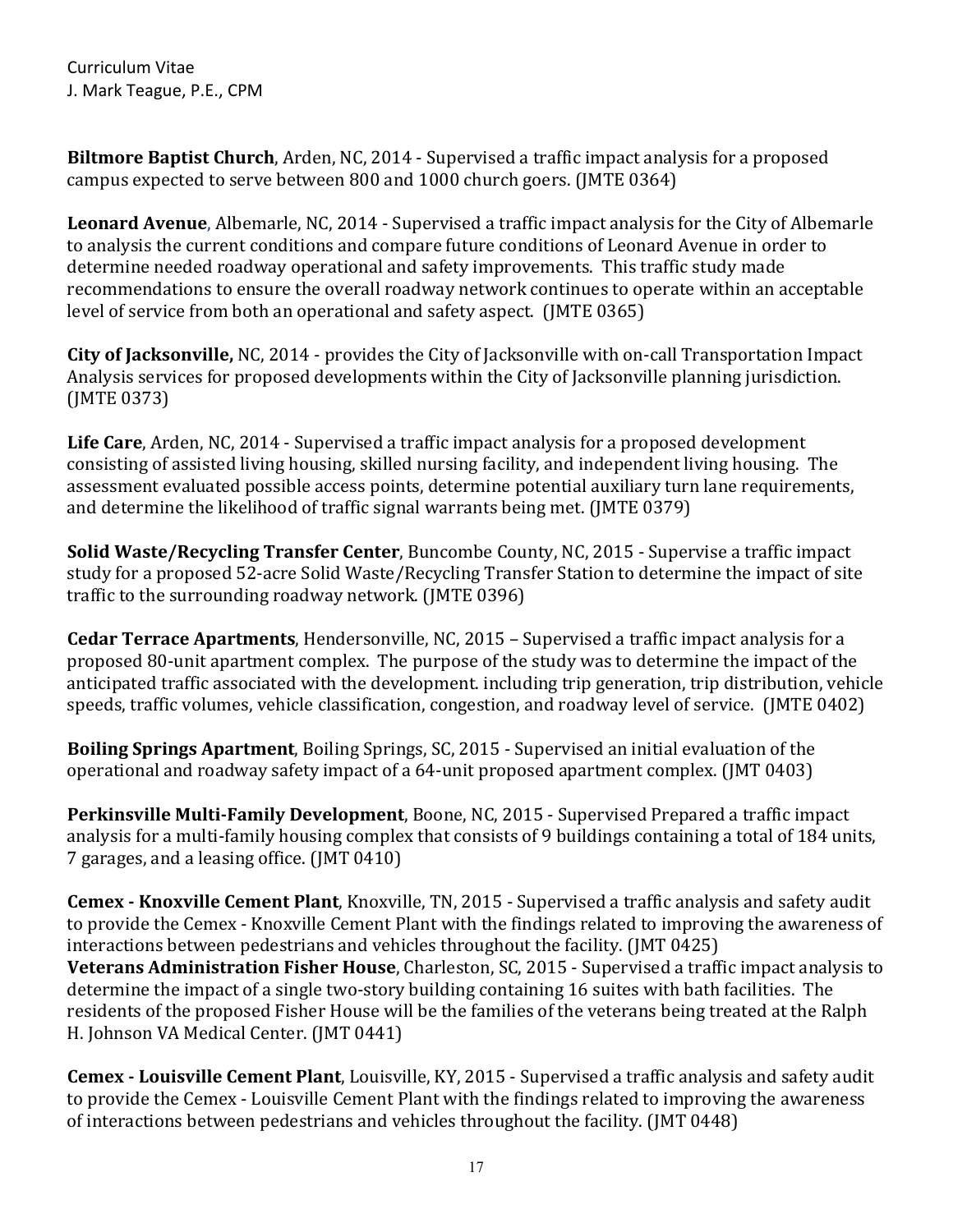**Cemex - Fairborn Cement Plant**, Fairborn, OH, 2015 - Supervised a traffic analysis and safety audit to provide the Cemex - L Cement Plant with the findings related to improving the awareness of interactions between pedestrians and vehicles throughout the facility. (JMT 0452)

**FedEx Ground Offsite Tractor/Auto Parking**, Charlotte, NC, 2015 - Supervised a traffic analysis to determine the impact of a proposed offsite tractor/auto parking facility consisting of 247 new tractor parking spaces and 80 new passenger car parking space and will be adjacent to the existing FedEx Ground facility. There will be a two-lane site access point (1 ingress lane / 1 egress lane). Current development plans also proposed an additional separate parking facility adjacent to the tractor / passenger car parking facility that will consist of 60 new trailer parking spaces with a two-lane site access point (1 ingress lane / 1 egress lane) connecting to the proposed tractor / passenger car facility. (JMT 0465)

**Brevard Academy**, Transylvania County, NC, 2016 - Supervised a traffic analysis to determine the impact of a proposed charter school consisting of 500 students. School officials anticipate 3-5 buses will be in operation for student pick-up / drop-off, with two-lane site ingress for passenger cars and two-lane full access for passenger car egress and school bus ingress / egress. (JMT 0477)

**Morristown Dollar General**, Morristown, NC, 2016 - Supervised a traffic analysis to determine the impact of a proposed 9,100 SF retail store in Morristown, Tennessee along W. Andrew Johnson Hwy. (JMT 0256)

**Long Shoals Village**, Asheville, NC, 2016 - Supervised a traffic analysis to determine the impact of a proposed mixed-use development consisting of 8,734 square-feet of shopping center (retail), two 15,000 square-foot office buildings, four restaurants, and a vehicle service station. (JMT 0506)

**Commerce Street Assessment**, Town of Waynesville, NC. 2016 – Reviewed and performed analysis of crash data, did distance measurement, field observation, speed study, 13 hour turning movement, preliminary survey, traffic calming assessment, conceptual drawings, and engineering report.

**TIA for Retail Development**, Sapphire Lake, NC. 2016 – Supervised and managed the development of a traffic impact analysis including: intersection modeling, access management, sight distance analysis, trip generation, trip distribution, and data collection. Work included close collaboration between NCDOT, the developer, and the local property owners. Analyzed site for location, size and sight distance. Identified alternative design configurations and presented to NCDOT as options. Prepared and presented a final TIA report to NCDOT and the client.

**Long Shoals Village,** Asheville, NC. 2018 – JMTE was asked to perform a traffic signal warrants analysis, traffic impact analysis, auxiliary turn lane warrant analysis, a sight distance analysis, and a traffic signal design for a large development along a major corridor. The unique element of this project was the order of analysis as it did not follow the typical method. A traffic signal plan that included the required right turn lane. Because of the needed mitigation along the state right of way, a reimbursable agreement was prepared that allowed the client to perform the necessary work and for the DOT to properly review and inspect the traffic signal design (JMTE 0596)

**Various Locations in Western North Carolina**, presently – Oversight of all traffic impact analyses for various subdivisions and developments. (JMTE)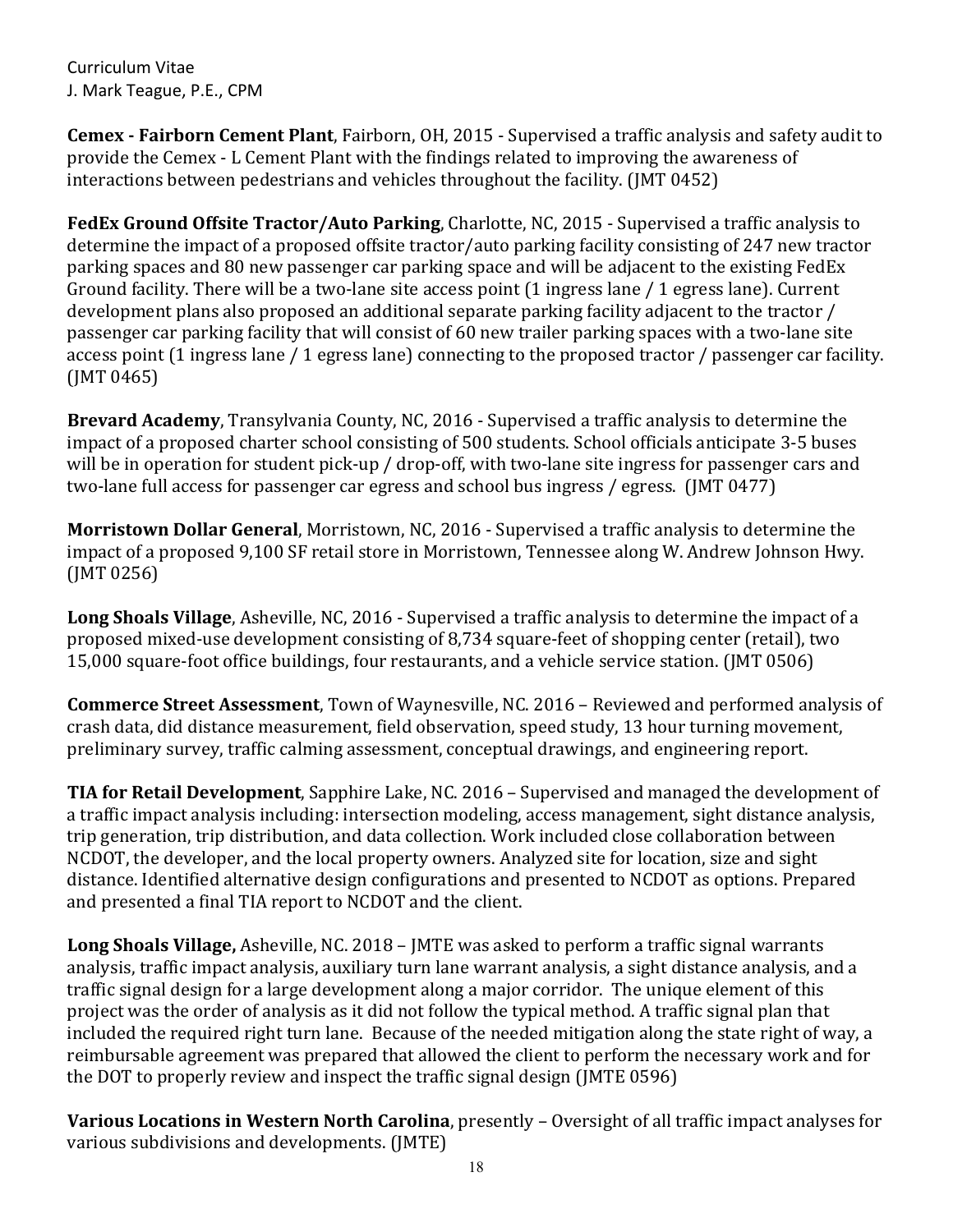### **PROJECT EXPERIENCE - TRAFFIC SIGNAL**

<span id="page-18-0"></span>**Closed Loop Traffic Signal System** - US 421, 1994 - Wilkesboro, NC - Project manager for the implementation of a 7-signal closed loop signal system with pedestrian features. Included evaluating system timing, supervising construction, and field design modifications. One of the three original closed loop traffic signal systems in North Carolina. (NCDOT)

**Time of Day Traffic Signal System** - Main Street, 1998 - Sylva, NC - Project manager for a metal pole / mast arm upgrade and modification of a 3-signal time of day signal system with pedestrian features. Included evaluating system timing, supervising construction, and field design modifications. (NCDOT)

**Closed Loop Traffic Signal System** - US 276 (Russ Avenue), 1998 - Waynesville, NC - Project manager for the implementation of a 6-signal closed loop signal system with pedestrian features. Included evaluating system timing, supervising construction, and field design modifications. (NCDOT)

**Time of Day Traffic Signal System** - Main Street (US 74 Business), 2002 - Forest City, NC - Project manager for a metal pole / mast arm upgrade and modification of a 4-signal time of day signal system with pedestrian features. Included evaluating system timing, supervising construction, and field modifications. (NCDOT)

**Closed Loop Traffic Signal System** - Merrimon Avenue (US 25), 2002 - Asheville, NC - Project manager for the implementation of a 7-signal closed loop signal system with pedestrian features. Included evaluating system timing, supervising construction, and field design modifications. (NCDOT)

**Closed Loop Traffic Signal System** - Tunnel Road (US 70 / US 74A), 2003 - Asheville, NC - Project manager for the implementation of a 12-signal closed loop signal system with pedestrian features. Included evaluating system timing, supervising construction, and field design modifications. (NCDOT)

**Time of Day Traffic Signal System** - Downtown Central Business District (NC 18, US 70, US 64), 2003 - Morganton, NC - Project manager for a metal pole / mast arm upgrade and modification of a 15-signal time of day signal system with pedestrian features. Included evaluating system timing, supervising construction, and field design modifications. (NCDOT)

**Closed Loop Traffic Signal System -** Patton Avenue (US 19 / 23), 2004 - Asheville, NC - Project manager for the implementation of an 8-signal closed loop signal system with pedestrian features. Included evaluating system timing, supervising construction, and field design modifications. (NCDOT)

**Closed Loop Traffic Signal System -** Hendersonville Road (US 25), 2005 - Asheville, NC - Project manager for the implementation of a 22-signal closed loop signal system with pedestrian features. Included evaluating system timing, supervising construction, and field design modifications. (NCDOT)

**Closed Loop Traffic Signal System -** US 70, 2005 - Valdese, NC - Project manager for the implementation of a 7-signal closed loop signal system with pedestrian features. Included evaluating system timing,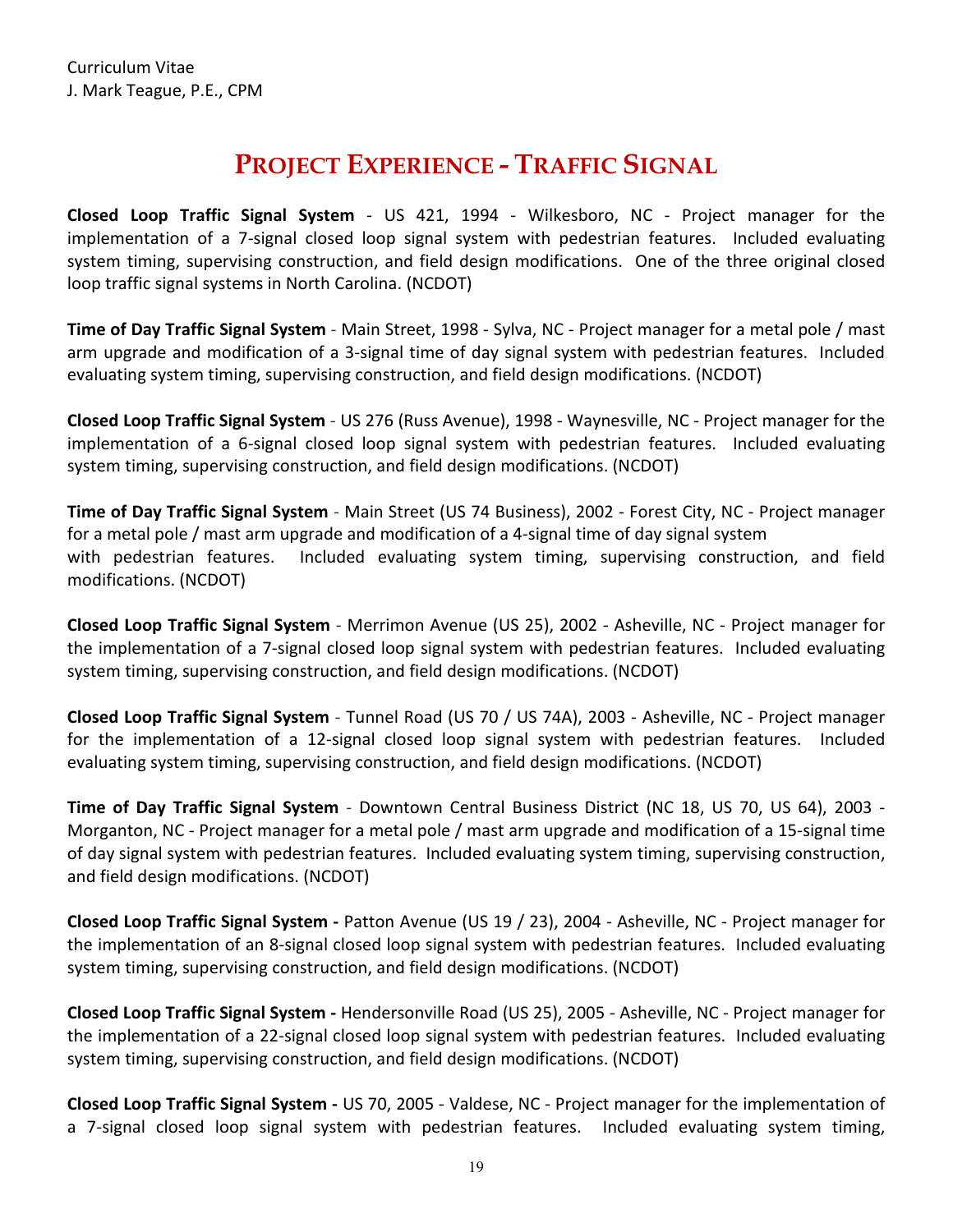supervising construction, and field design modifications. Used state of the art radio communication – First time use in North Carolina. (NCDOT)

**Closed Loop Traffic Signal System -** Downtown Central Business District (US 74, US 25), 2006 - Asheville, NC Project manager for a metal pole / mast arm upgrade and modification and the implementation of a 21 signal closed loop signal system with pedestrian features. Included evaluating system timing, supervising construction, and field design modifications. (NCDOT)

**Closed Loop Traffic Signal System -** Airport Road (NC 280), 2009 - Asheville, NC - Project manager for the implementation of an 8-signal closed loop signal system with pedestrian features. Included evaluating system timing, supervising construction, and field design modifications. (NCDOT)

**Traffic Signal Warrant Studies -** Various Locations in Western North Carolina, 1997-2009 - Performed over 500 official traffic signal warrant studies on primary and secondary roadways in accordance with MUTCD guidelines. (NCDOT)

**Isolated and System Traffic Signal Review -** Various Locations in Western North Carolina, 1997-2009 Performed over 800 official traffic signal design, timing, and operation evaluations on primary and secondary roadways in accordance with MUTCD guidelines. Included actuated traffic signals, pre-timed traffic signals, full-time flashers, and actuated flashers. (NCDOT)

**Traffic Signal Design – Upgrade Existing Signal** - US 176 (Spartanburg Highway) Hendersonville Co-op, 2014, Revised traffic signal design for intersections following guidelines, revised Geometric plan, modifications such as new loop detectors, new signal heads, signal timing, updated phasing and clearance interval modifications and revised electrical plans.

**Traffic Signal Design – Upgrade Existing Signal** - Julian Road @ Summit Park Drive, City of Salisbury NC – Summit Park 2014, Revised traffic signal design for intersection, revised geometric plan to incorporate an addition of a U-turn Lane and any modifications such as new loop detectors, new signal heads, signal timing, updated phasing and clearance interval modifications and revised electrical plans.

**Traffic Signal Design (Geometric & Electrical)** - Buffalo Trail (TN 343) @ N. Liberty Hill Drive City of Morristown, TN 2014. Prepare and submit a number of traffic signal plan packages to the City of Morristown and TDOT for approval. Geometric plan prepared incorporating the addition of a new westbound approach and any additional modifications such as loop detectors, signal heads, signal timing, updated phasing and clearance interval modifications.

**Traffic Signal Design, proposed Traffic Signal upgrade (Geometric & Electrical) -** NC 280 (Airport Road) @ McKenna Road, Arden, NC 2015. Prepared an updated signal plan to accommodate a westbound approach and movements associated with a proposed development. The addition of a northbound left turn lane to be incorporated into the phasing design.

**Traffic Signal Designs -** SOF Battalion Operations Facility and SOF Intelligence Training, Fort Bragg, NC 2016. Completion of three traffic signals, traffic counts, signal geometrics, electrical, structural design for the installation design for the intersection of the new roads at Tora Bora Boulevard and Urban Freedom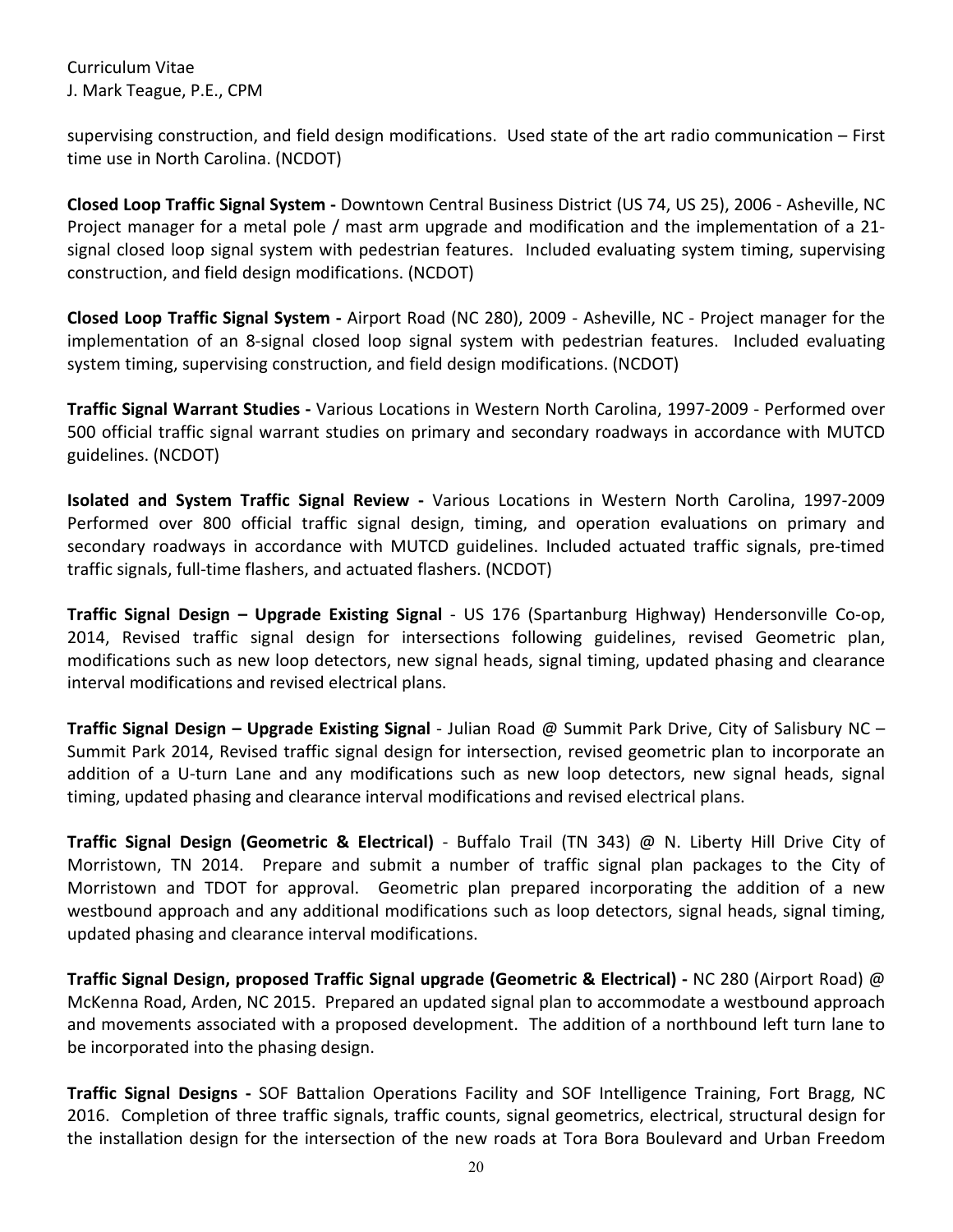Way; three-way intersection of African Lion Boulevard and Urban Freedom Way and signal design for the expanded intersections at Ardennes and Zabitosky Roads.

**Traffic Signal Design (Geometric and Electrical) -** Eastfield Road @ Browne Road, City of Charlotte, NC – Mallard Creek Academy 2016. Update traffic signal design, updated geometric plan to incorporate the addition of surface improvements and any additional modifications such as loop detectors, signal heads, signal timing, phasing and clearance interval modifications.

**Traffic Signal Design (Geometric and Electrical)** - Natalie Commons Drive @ NC 16 Business, Denver, NC Shinnville Ridge Partners, LLC 2017. Geometric plan to incorporate signal pole location, signal cable, guy wires, loop detectors, signal heads, signal timing, phasing and clearance interval calculations.

**Burke County Mountain View School** – 2017–2019 Traffic signal installation and roadway improvements, Bouchelle Street and Sanford Drive, Morganton, NC. JMTE was asked to review for accuracy and confirm the recommended recommendation from the governing agency's previously conducted traffic impact analysis for the site. As part of the study, JMTE conducted several turn lane warrant analyses and a traffic signal warrant analysis. The recommended mitigation was 2 auxiliary turning lanes and a traffic signal. JMTE managed and inspected the turn lane construction and performed work on the traffic signal installation to include bid solicitation, construction inspection, and observation and administration of the traffic signal and roadway improvements.

### <span id="page-20-0"></span>**PROJECT EXPERIENCE - INTELLIGENT TRAFFIC SYSTEMS (ITS)**

**Fog Detection -** I-40, 1998 - Canton, NC - Project manager for the installation of a technologically advanced fog detection system including four overhead dynamic message signs and three visibility sensors. Included evaluating system integrity, supervising construction, and field design modifications. First time use in North Carolina. (NCDOT)

**Highway Advisory Radio -** I-26, 1999 - Polk County, NC - Project manager for the installation of a highway advisory radio at this key interstate location. Included evaluating system integrity, supervising construction, and field design modifications. (NCDOT)

**Highway Advisory Radio -** I-40 / US 74, 1999 - Clyde, NC - Project manager for the installation of a highway advisory radio at this key interstate location. Included evaluating system integrity, supervising construction, and field design modifications. (NCDOT)

**Median Crossover Detection System -** I-26, 2003 - Asheville, NC - Project manager for the installation of a median crossover detection system including special interstate signing. Included evaluating system integrity, supervising construction, and field design modifications. (NCDOT)

**Fog Detection -** I-26, 2003 - Mars Hill, NC - Project manager for the installation of a fog detection system including special interstate signing and eight visibility sensors. Included evaluating system integrity, supervising construction, and field design modifications. (NCDOT)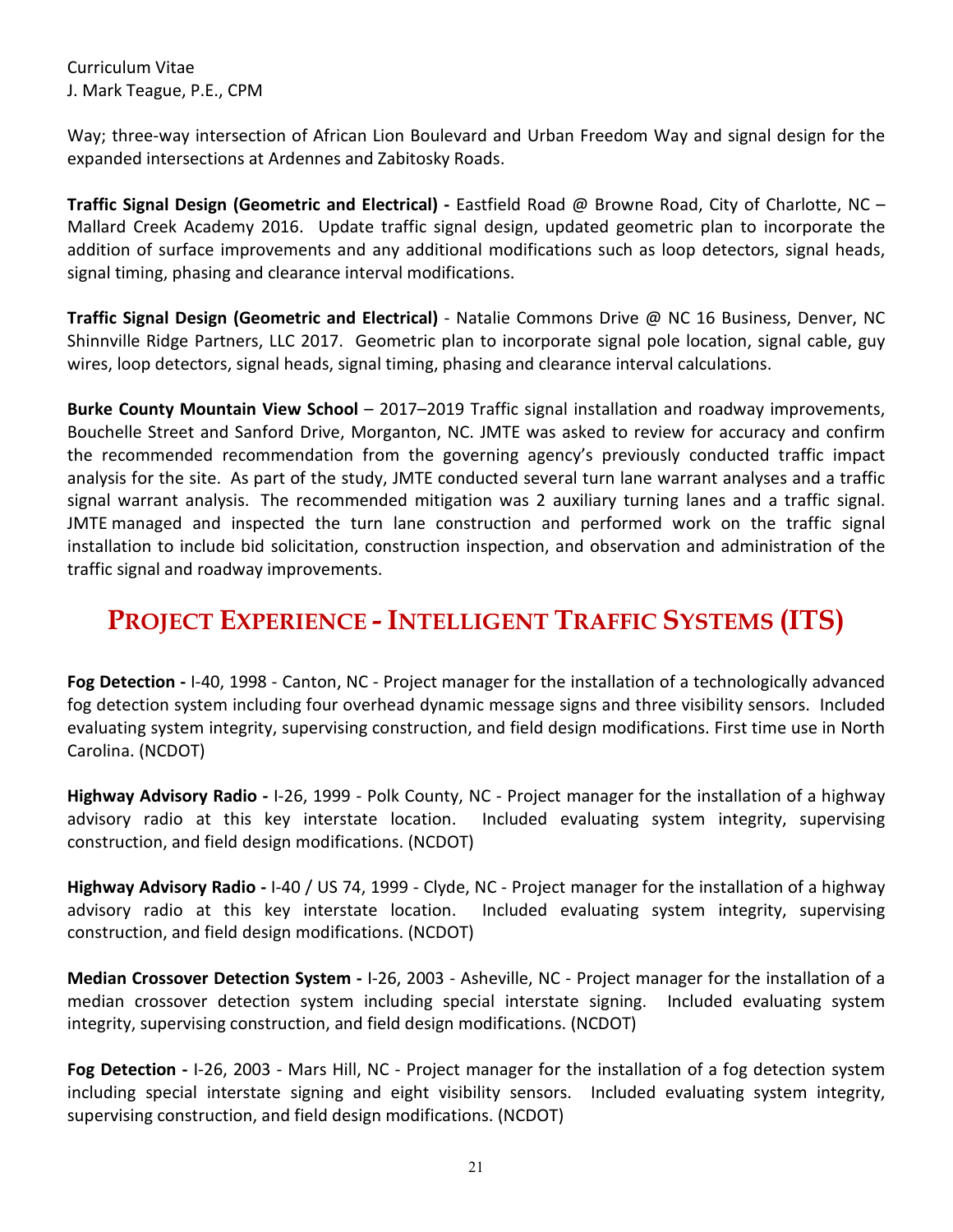**Vehicle Queue Detection System -** I-26, 2005 - Asheville, NC - Project manager for the installation of a vehicle queue detection system including special interstate signing and two speed sensors. Included evaluating system integrity, supervising construction, and field design modifications. (NCDOT)

**Vehicle Queue Detection System -** I-240, 2007 - Asheville, NC - Project manager for the installation of a technologically advanced vehicle queue detection system including special interstate signing and eight speed sensors. Evaluated system integrity, supervised construction, and field design modifications. (NCDOT)

**Truck Speed Detection -** I-40, 2007 - Old Fort, NC - Project manager for the installation of a technologically advanced truck speed detection system including special interstate signing and three speed sensors. Included evaluating system integrity, supervising construction, and field design modifications. First time use in North Carolina. (NCDOT)

**Fog Detection -** I-40, 2007 - Old Fort, NC - Project manager for the installation of a fog detection system including special interstate signing and six visibility sensors. Included evaluating system integrity, supervising construction, and field design modifications. (NCDOT)

**Dynamic Message Signs -** I-40 / I-240 / I-26, 2007 / 2008 - Asheville, NC - Project manager for the installation of seven overhead dynamic message signs on specified interstate corridors. Included evaluating system integrity, supervising construction, and field design modifications. Two separate projects. (NCDOT)

**Video Detection -** I-40 / I-240 / I-26, 2007 / 2009-– Asheville, NC - Project manager for the installation of four video detectors on specified interstate corridors. Included evaluating system integrity, supervising construction, and field design modifications. (NCDOT)

**Highway Advisory Radio -** I-40 / I-240 / I-26, 2009 - Asheville, NC - Project manager for the installation of a highway advisory radio at this key interstate junction. Included evaluating system integrity, supervising construction, and field design modifications. (NCDOT)

# **PROJECT EXPERIENCE - TRAFFIC CONTROL PLAN**

<span id="page-21-0"></span>**I-26**, 2008 - Asheville, NC - Designed, developed, and implemented a traffic control plan and detour route plan for an emergency interstate closure – duration one week. (NCDOT)

**I-40**, 2009 - Asheville, NC - Designed, developed, and implemented a traffic control plan and detour route plan for an emergency interstate closure – duration five months. Included

**Tennessee Department of Transportation,** Virginia Department of Transportation, and South Carolina Department of Transportation. (NCDOT)

**I-240,** 2009 - Asheville, NC - Designed, developed, and implemented a traffic control plan and detour route plan for a planned bridge replacement – duration one week. (NCDOT)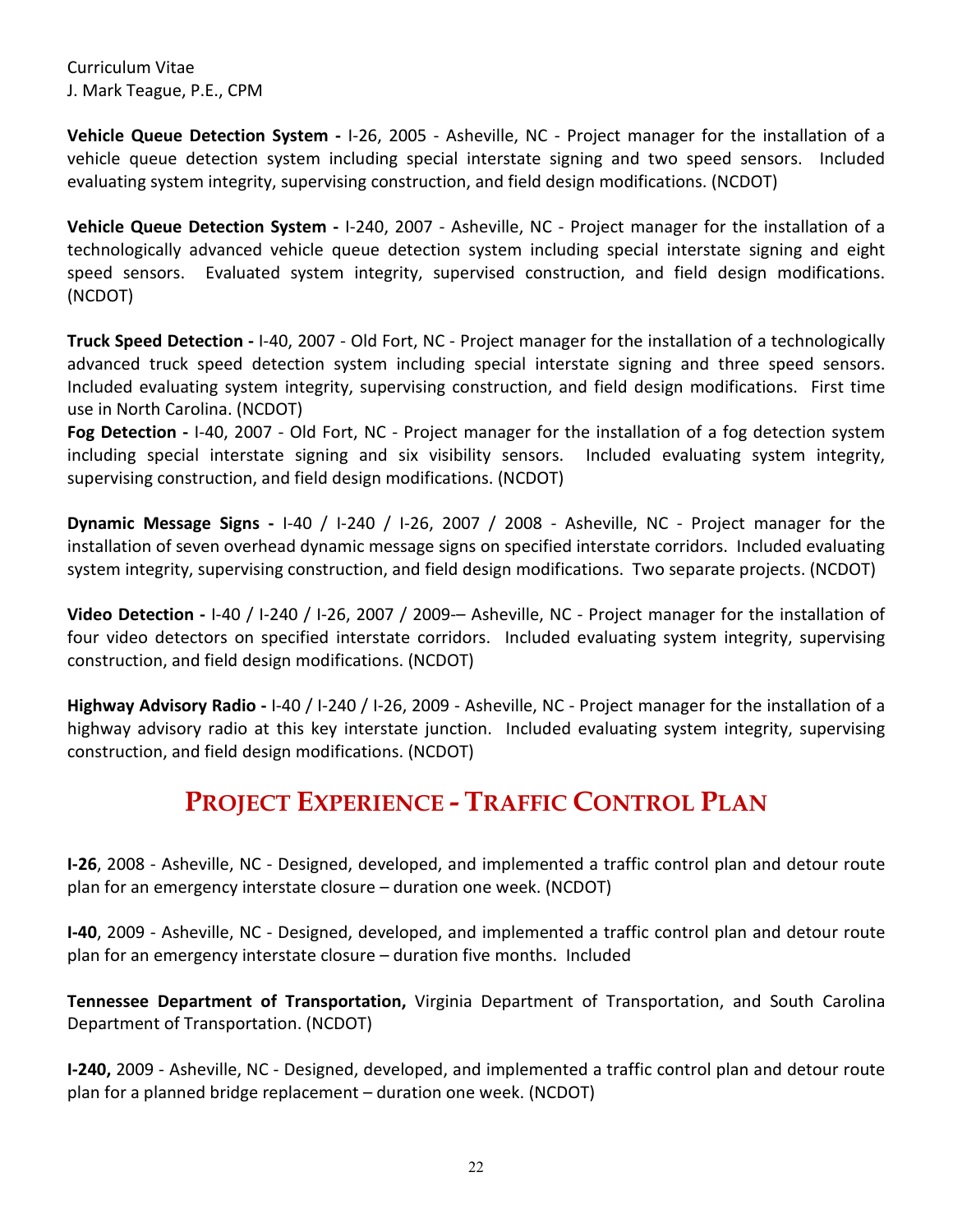**SR 1001**, 2009 - Rhodhiss, NC - Designed and developed a traffic control plan and detour route plan for a planned bridge replacement – duration six months. (NCDOT)

**US 19E**, 2009 - Spruce Pine, NC - Designed, developed, and implemented a traffic control plan and detour route plan for a planned bridge replacement – duration two months. (NCDOT)

**Various Routes in Western North Carolina**, 1997-2009 - Designed, developed, and implemented over 200 small scale traffic control plans and detour route plans for typical small-scale construction projects, maintenance projects, bridge projects, and traffic control device implementation projects. (NCDOT)

**Traffic Control and Incident Management Plan -** I-26 / I-240 / I-40, 2009 - Western NC - Designed, developed, and implemented a large scale and region wide incident management and traffic control plan for 120 miles of various interstate. (NCDOT)

**Porsche Television Commercial**, 2012 **-** Graham County, NC - Designed and implemented the traffic control plan for the filming of a Porsche commercial. Plan included all signs and message boards, flaggers, law enforcement and all permitting / submittals for NCDOT and Forest Service. (JMTE 0156)

**Three Moose Village Apartments - University Heights**, 2013 - Western Carolina University, NC - Designed and prepared a traffic control plan for a large student housing project. (JMTE 0207)

**NC 105**, 2014 - Boone, NC - Designed and prepared a traffic control plan for access connection associated with a large student housing project. (JMTE 0285)

**Armored Car Productions,** 2014, - Different locations in Buncombe County – Developed a Traffic Management Plan for closure of highways for the filming of the movie "Mastermind". Collaborated with NCDOT, the City of Asheville, and local law enforcement for permitting, detouring, and safety of motorist.

**Area Wide Protective**, 2017 to present – Review each TCP and collaborated with NCDOT regarding the specific details of each work zone. After review and updates each plan is sealed. Traffic Control Plans in North Carolina, South Carolina, Virginia, Kentucky, and Tennessee.

### <span id="page-22-0"></span>**PROJECT EXPERIENCE - TRAFFIC OPERATION AND SAFETY**

**School Site Review -** New Middle School, 2004 - Morganton, NC - Conducted a comprehensive review for three proposed school sites including crash analysis, traffic counts, traffic control device design evaluation, intersection analysis and design, traffic impact analyses, parking studies, and capacity analyses. (NCDOT)

**School Site Review -** New Middle School, 2004 - Weaverville, NC - Conducted a comprehensive review for a proposed school site including crash analysis, traffic counts, traffic control device design evaluation, intersection analysis and design, traffic impact analyses, parking studies, and capacity analyses. (NCDOT)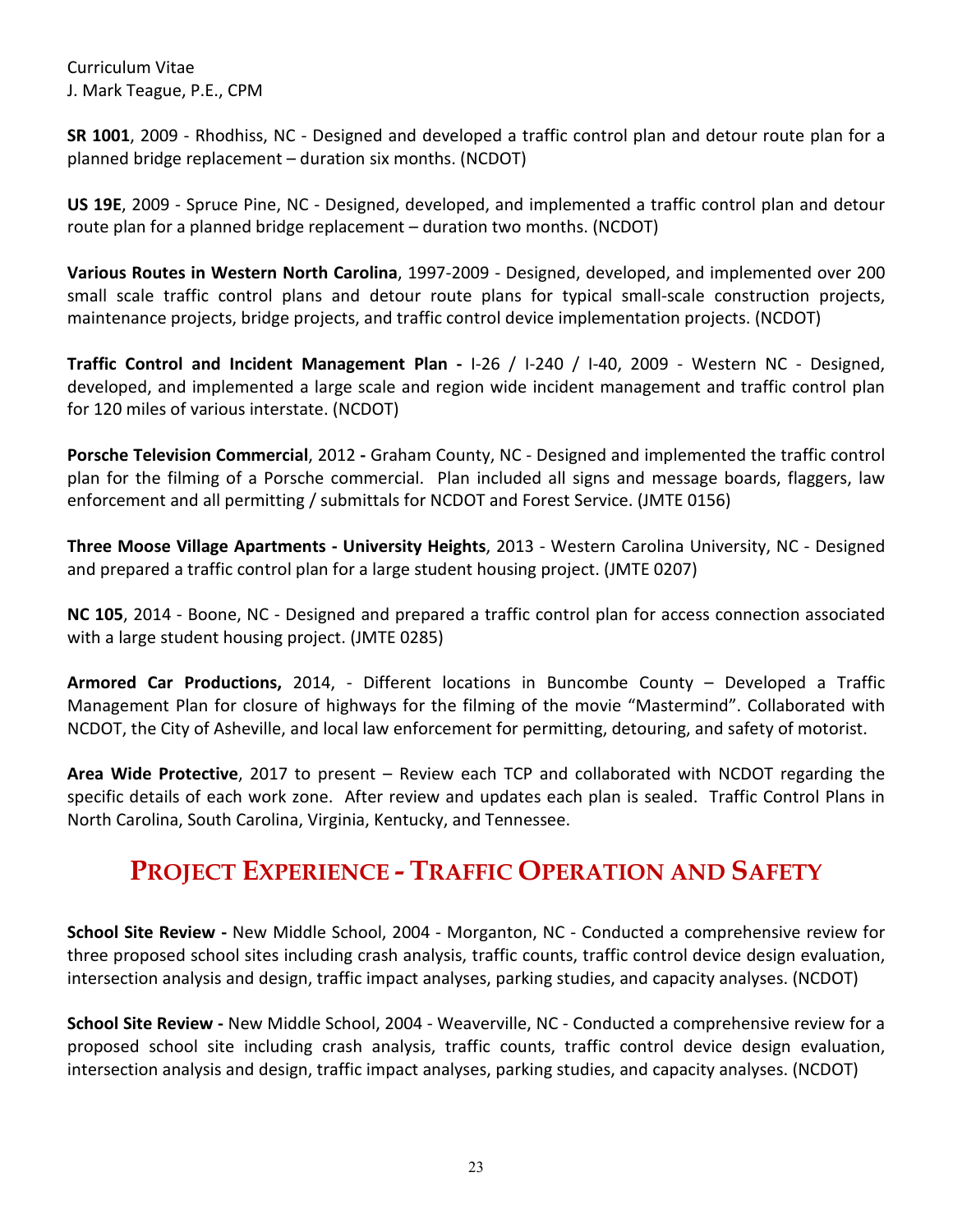**School Site Review -** New Elementary School, 2007 - Arden, NC - Conducted a comprehensive review for a proposed school site including crash analysis, traffic counts, traffic control device design evaluation, intersection analysis and design, traffic impact analyses, parking studies, and capacity analyses. (NCDOT)

**Speed Limit Review -** Various Locations in Western North Carolina, 1992–2009 - Conducted over 800 official speed limit reviews on interstate, primary and secondary roadways in accordance with MUTCD guidelines. (NCDOT)

**School Operational Review -** Various Locations in Western North Carolina, 1992-2009 - Conducted over 50 small scale school traffic operational reviews including crash analysis, traffic counts, traffic control device design evaluation, intersection analysis and design, traffic impact analyses, parking studies, and capacity analyses. (NCDOT)

**Stop Sign Review -** Various Locations in Western North Carolina, 1997-2009 - Conducted over 600 official stop sign placement and operation reviews on primary and secondary roadways in accordance with MUTCD guidelines. (NCDOT)

**Guide and Warning Sign Review -** Various Locations in Western North Carolina, 1997-2009 - Conducted over 5,000 warning sign and guide sign placement and operation reviews on interstate, primary and secondary roadways in accordance with MUTCD guidelines. (NCDOT)

**Parking Study -** Various Locations in Western North Carolina, 1992-2009 - Conducted over 200 official parking studies on primary and secondary roadways in accordance with MUTCD guidelines. (NCDOT)

**Sign Operation and Reflectivity Review -** Various Locations in Western North Carolina, 1997-2009 - Performed an annual sign operation and reflectivity review on 2000 miles of interstate, primary and secondary roadways in accordance with MUTCD guidelines. (NCDOT)

**Pavement Marking Operation and Reflectivity Review -** Various Locations in Western North Carolina, 1992-2009 - Conducted an annual pavement marking operation and reflectivity review on 2,000 miles of interstate, primary and secondary roadways in accordance with MUTCD guidelines. (NCDOT)

**Passing Zone Study -** Various Locations in Western North Carolina, 1992-2009 - Conducted over 200 official passing zone studies on primary and secondary roadways in accordance with the MUTCD. (NCDOT)

**Median Crossover Study -** Various Locations in Western North Carolina, 1997-2009 - Conducted over 100 official median crossover studies on interstate and primary roadways in accordance with MUTCD guidelines. (NCDOT)

**Access Management Study -** Various Locations in Western North Carolina, 1992-2009 - Conducted over 1,000 access management studies for official driveway permits on primary and secondary roadways in accordance with MUTCD guidelines. Included crash analysis, traffic counts, traffic control device design evaluation, intersection analysis and design, traffic impact, parking studies, and capacity. (NCDOT)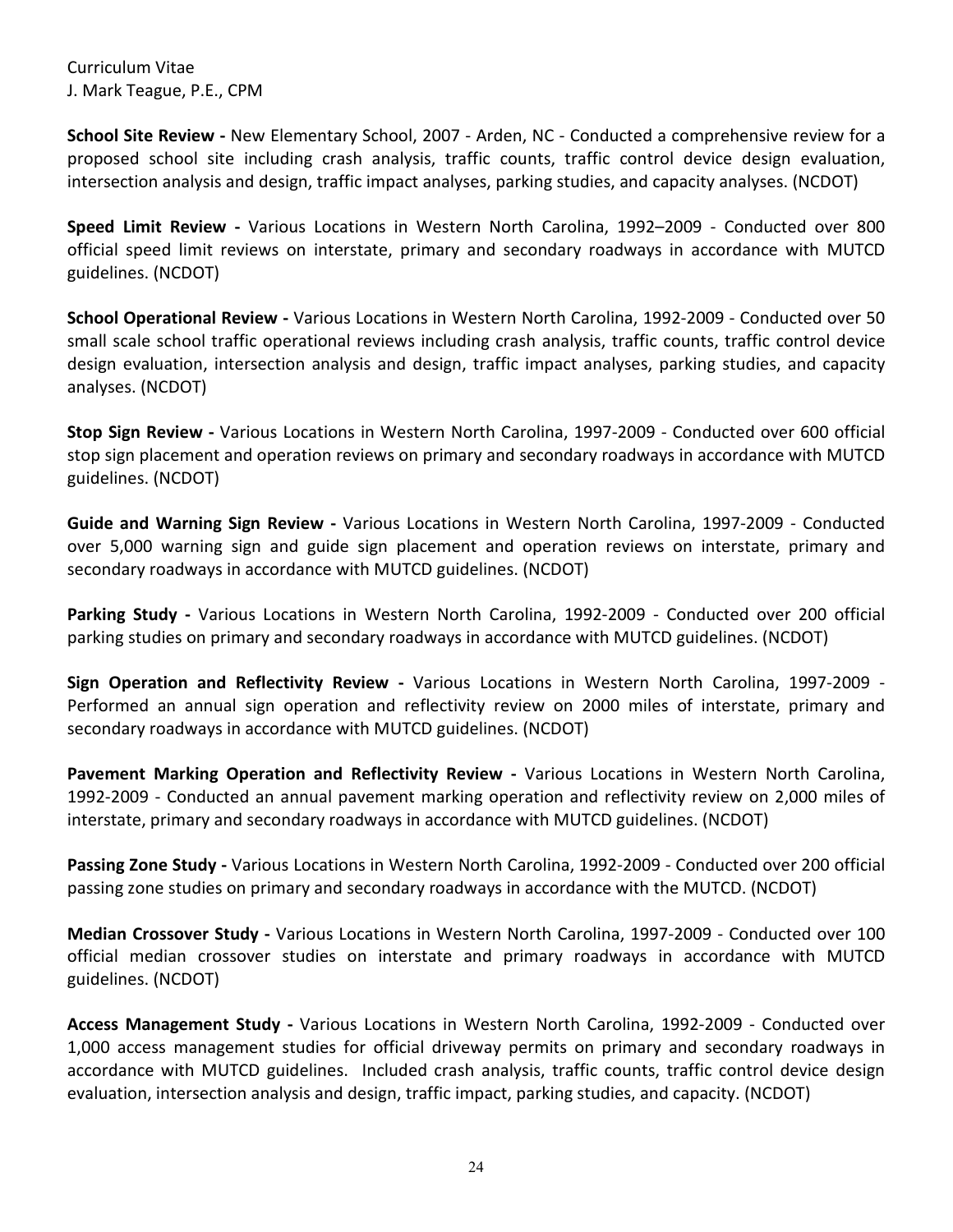**Auxiliary Turn Lane Study -** Various Locations in Western North Carolina, 1992-2009 - Conducted over 600 left or right turn lane studies for general safety or official driveway permits on primary and secondary roadways in accordance with MUTCD guidelines. Included crash analysis, traffic counts, traffic control device design evaluation, intersection analysis and design, traffic impact analyses, parking studies, and capacity analyses. (NCDOT)

**Auxiliary Turn Lane Design -** Various Locations in Western North Carolina, 1992-2009 - Conducted over 200 left or right turn lane designs for general safety or official driveway permits on primary and secondary roadways in accordance with MUTCD guidelines. (NCDOT)

**Roadway Design -** Various Locations in Western North Carolina, 1992-2009 - Conducted over 50 small scale geometric roadway designs for general safety or official driveway permits on primary and secondary roadways in accordance with MUTCD guidelines. (NCDOT)

**Roadway Lighting Operational Review -** Various Locations in Western North Carolina, 1992-2009 - Conducted over 100 roadway lighting operational reviews for general safety on interstate, primary and secondary roadways in accordance with MUTCD guidelines. (NCDOT)

**Roundabout Design and Operation Review -** Various Locations in Western North Carolina, 1997-2009 - Conducted seven roundabout design and operation reviews for general safety or official driveway permits on primary and secondary roadways in accordance with MUTCD guidelines. (NCDOT)

**Superstreet Design and Operation Review -** US 221, 2007 - Rutherford County, NC - Conducted a superstreet operational and design review. Project associated with TIP R-2233. (NCDOT)

**Corridor Study -** Various Locations in Western North Carolina", 1992-2009 - Conducted over 40 small scale corridor studies for general safety or official driveway permits on primary and secondary roadways in accordance with MUTCD guidelines. Included crash analysis, traffic counts, traffic control device design evaluation, intersection analysis and design, traffic impact, parking studies, and capacity analyses. (NCDOT)

**Corridor Study -** "Haywood Road (US 19/23 Business)", 2004 - Asheville, NC - Conducted a corridor study that included crash analysis, traffic counts, traffic control device design evaluation, intersection analysis and design, traffic impact analyses, parking studies, capacity analyses, modified traffic signal timing, and auxiliary turn lanes. (NCDOT)

**Corridor Study -** "I-40", 2004 - Asheville, NC - Conducted a corridor study that included crash analysis, traffic counts, traffic control device design evaluation, ramp intersection analysis and design, traffic impact analyses, aerial surveillance, capacity analyses, modified signal timing, and auxiliary turn lanes. (NCDOT)

**Corridor Study -** "US 19-23 Business", 2011 - Waynesville, NC - Conducting a corridor study that includes crash analysis, traffic counts, traffic control device design evaluation, intersection analysis and design, traffic impact analyses, capacity analyses, modified signal timing, and auxiliary turn lanes. (JMTE)

**Rumble Strip Study -** "NC 18", 2007 - Burke County, NC - Conducted a rumble strip study that included crash analysis, traffic counts, traffic control device design evaluation, and intersection analysis. (NCDOT)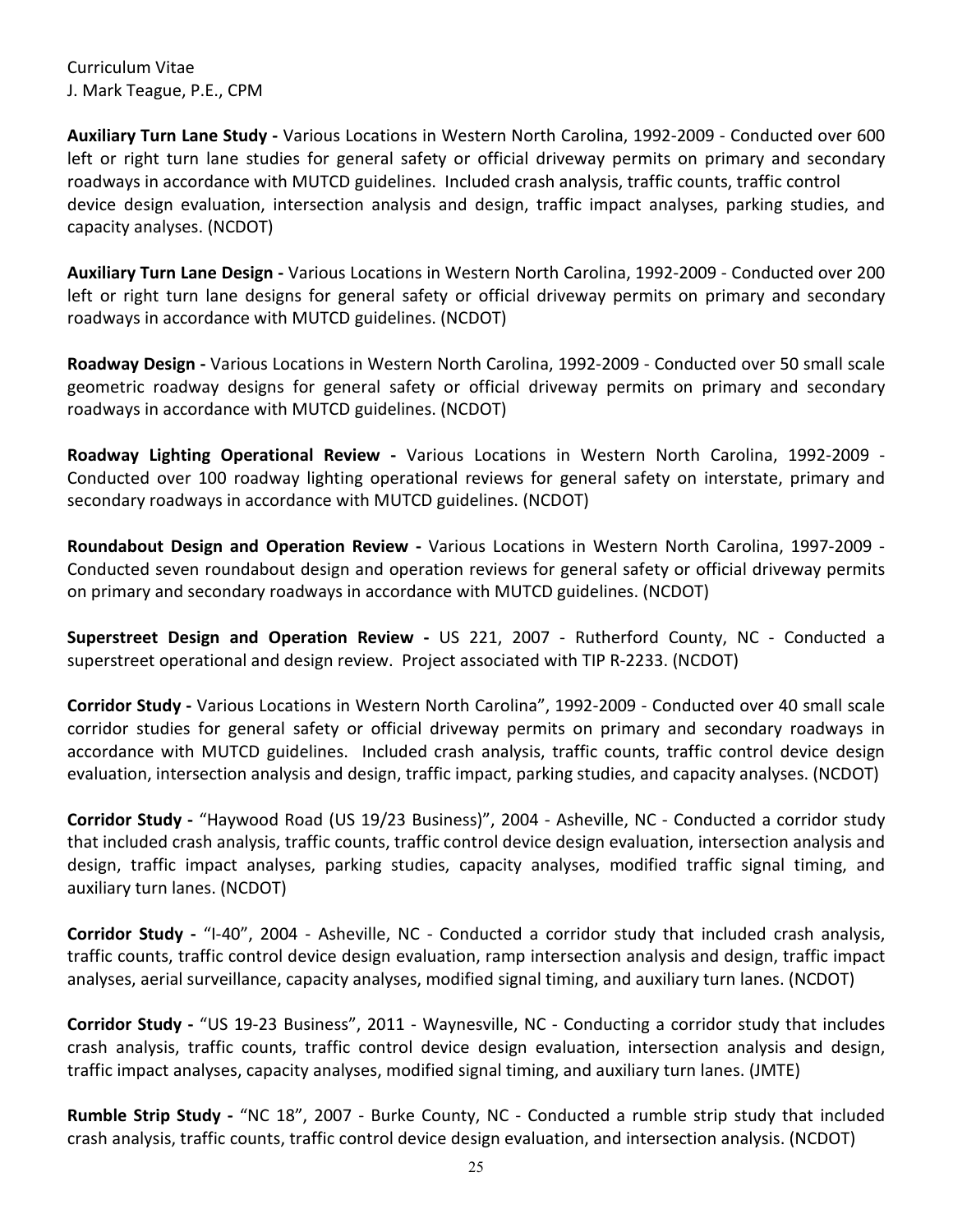**Rumble Stripe Study -** "I-40", 2007 - Buncombe County, NC - Conducted a rumble stripe study that included crash analysis, traffic counts, traffic control device design evaluation, and ramp intersection analysis. (NCDOT)

**LED Pavement Marker Study** - "I-40", 2007- McDowell County, NC - Conducted a LED pavement marker study that included crash analysis and traffic counts. (NCDOT)

**Data Collection -** "Various Locations in Western North Carolina, 1992-2009 - Conducted over 1000 data collections for general safety, operation improvement, and driveway permits on interstate, primary and secondary roadways in accordance with MUTCD guidelines. Included turning movement counts, delay studies, gap studies, queue measurements, vehicle classification studies, and travel time studies. (NCDOT)

**Regulatory Sign and Pavement Marking Review -** Various Streets, 2010 - Rutherford College, NC - Conducted a regulatory sign and pavement marking review on all Town owned streets in accordance with MUTCD guidelines. (JMTE)

**Regulatory Sign and Pavement Marking Review -** Various Streets, 2011 - Valdese, NC - Conducted a regulatory sign and pavement marking review on all Town owned streets in accordance with MUTCD guidelines. (JMTE)

**Traffic Safety Reviews -** Various Streets, 2010-2012 - Rutherfordton, NC - Reviewed and resolved various safety concerns such as: intersection control, high crash locations, truck safety, vehicle speed issues, traffic calming, signing, traffic signal operation. (JMTE)

**School Operational Review -** Salem Elementary School, 2010 - Morganton, NC - Conducted a comprehensive school traffic operational review including crash analysis, traffic counts, traffic control device design evaluation, intersection analysis and design, traffic impact analyses, parking studies, and capacity analyses. (JMTE)

**Pavement Marking Operation Review -** Westwood Drive, 2010 - Drexel, NC - Conducted a pavement marking review that included crash history, sight distance evaluation, speed studies, and traffic counts in accordance with MUTCD guidelines. (JMTE)

**Regulatory Sign and Pavement Marking Review -** Various Streets, 2010 - Bryson City, NC - Conducted a regulatory sign and pavement marking review on all Town owned streets in accordance with MUTCD guidelines. (JMTE)

**Intersection Operation Review -** NC 9 @ Hill Street, 2010 - Black Mountain, NC - Conducted an intersection review that included crash history, sight distance evaluation, speed studies, and traffic counts in accordance with MUTCD guidelines. (JMTE)

**Intersection Operation Review -** Black Mountain Ave @ Terry Estates, 2010 - Black Mountain, NC - Conducted an intersection review that included crash history, sight distance evaluation, speed studies, and traffic counts in accordance with MUTCD guidelines. (JMTE)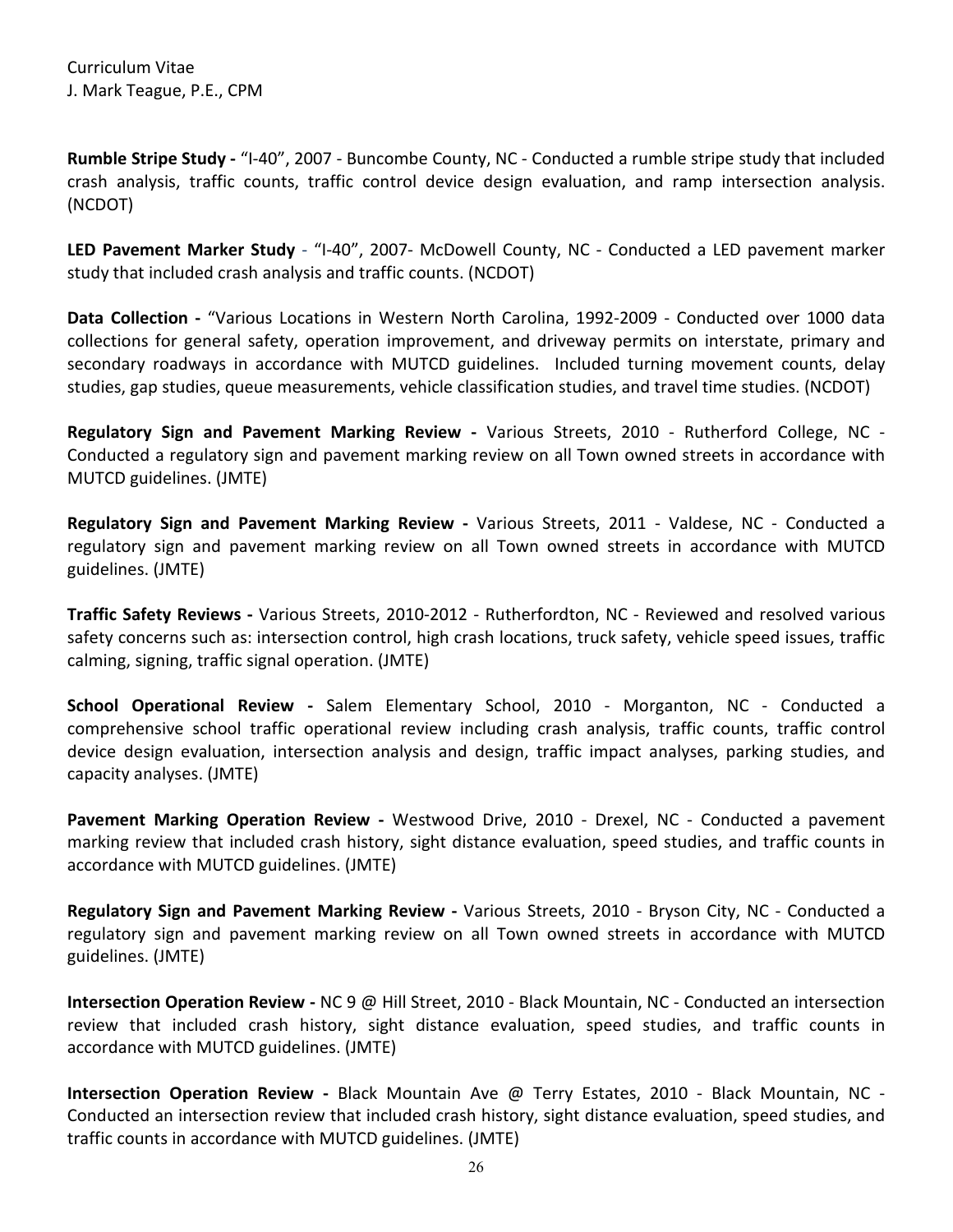**Traffic Control Device Review -** Various Streets, 2010 - Rutherfordton, NC - Conducted an annual overall traffic control device placement and operation reviews on all Town owned streets in accordance with MUTCD guidelines. (JMTE)

**Intersection Operation Review -** 2 Locations Within Subdivision, 2010 - Biltmore Lake, NC - Conducted an intersection review that included crash history, sight distance evaluation, speed studies, and traffic counts in accordance with MUTCD guidelines. (JMTE)

**Data Collection -** Old Haw Creek Road @ Bell Road, 2010 - City of Asheville, NC - Conducted a 12-hour turning movement count in accordance with NCDOT and MUTCD guidelines. (JMTE)

**Data Collection** - Cleghorn Street @ 2<sup>nd</sup> Street, 2010 - Rutherfordton, NC - Conducted a 2-hour turning movement count in accordance with NCDOT and MUTCD guidelines. (JMTE)

**Regulatory Sign and Pavement Marking Review -** Various Streets, 2011 - Claremont, NC - Conducted a regulatory sign and pavement marking review on all Town owned streets in accordance with MUTCD guidelines. (JMTE)

**Regulatory Sign and Pavement Marking Review -** Various Streets, 2011 - Maiden, NC - Conducted a regulatory sign and pavement marking review on all Town owned streets in accordance with MUTCD guidelines. (JMTE)

**Regulatory Sign and Pavement Marking Review -** Various Streets, 2011 - Weaverville, NC - Conducted a regulatory sign and pavement marking review on all Town owned streets in accordance with MUTCD guidelines. (JMTE)

**Pedestrian Safety Analysis -** US 70 (State Street), 2011 - Black Mountain, NC - Performed a pedestrian study in the downtown area of Black Mountain. The project included crosswalk placement, vehicle travel lane modifications, pedestrian refuge islands, and road diets. (JMTE)

**Truck Route Review -** Various Streets, 2011 - Rutherfordton, NC - Researched and developed a proposed truck route for presentation to NCDOT. (JMTE)

**One Way Street Investigation -** Central Street, 2011 - Rutherfordton, NC - Conducted a feasibility study for a downtown one-way traffic pattern. (JMTE)

**Data Collection -** Patton Avenue @ French Broad Street, 2011 - City of Asheville, NC - Conducted a 12-hour turning movement count in accordance with NCDOT and MUTCD guidelines. (JMTE 0041)

**Intersection Safety Review -** NC 114 @ Mimosa Drive, 2012 - Drexel, NC - Conducted an intersection review that included crash history, sight distance evaluation, speed studies, and traffic counts in accordance with MUTCD guidelines. Final product included a recommendation and drawing for an intersection re-design. (JMTE 0082)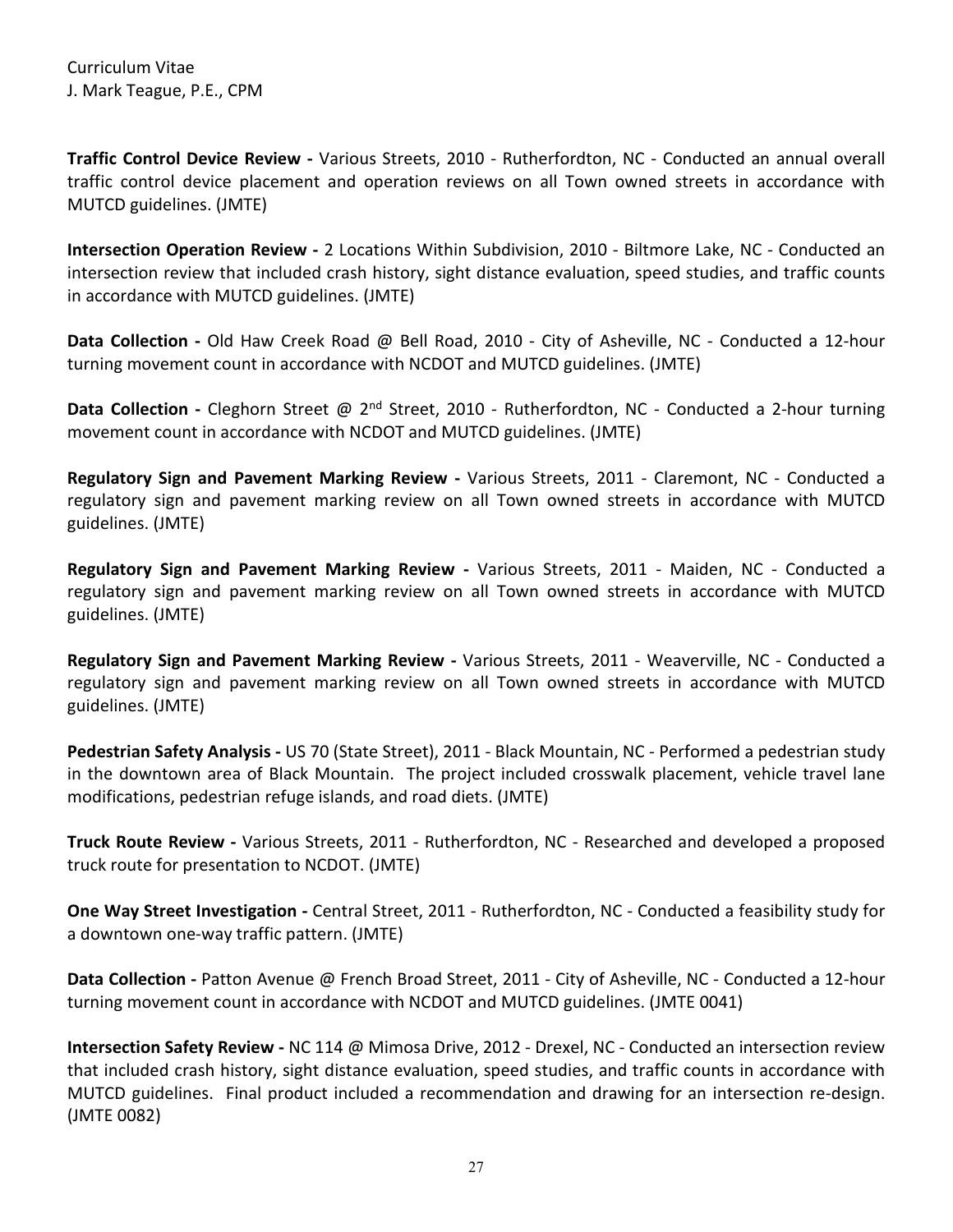**Parking Study -** Various Downtown Streets, 2011 - Rutherfordton, NC - Conducted a surface parking study for downtown lots / on-street locations including the feasibility of a "smart" parking system. (JMTE 0103)

**Complete Streets Study** - North Main Street and Walnut Street, 2013 - Waynesville, NC - Team Leader for an analysis of intersection and corridors for vehicular, pedestrian and bicycle usage using 'Complete Streets' guidelines. (JMTE 0146)

**Traffic Operation Analysis -** US 74 Business, 2012 - Shelby, NC - Conducted a traffic operation comparison analysis associated with a downtown lane reduction project. (JMTE 0175)

**Pavement Condition Survey -** Citywide, 2012 - Town of Rutherfordton, NC - Conducted a citywide pavement condition survey. (JMTE 0176)

**Sidewalk Condition Survey -** Citywide, 2013 - Town of Rutherfordton, NC - Conducted a citywide sidewalk condition survey. (JMTE 0177)

**Road Sign Assessment –** Town Wide, 2014 – Town of Laurel Park, NC – Conducted a town wide comprehensive road sign inventory and assessment, approximately 33 miles, to develop a planned sign replacement and maintenance database for the Town. (JMTE 0312)

**Pavement Condition Survey –** Citywide, 2015 – Town of Maiden, NC – Conducted a citywide pavement condition survey. (JMTE 0370)

**Data Collection –** Western NC, 2015-2016 – Oversight for 70 data collections for NCDOT. Included turning movement counts, tube counts, vehicle classifications, speed studies, delay studies and crossing compliance.

**Operational Plan Design Services for the 2018 FEI World Equestrian Games –** Tryon, NC 2017-2019 – Operational Plan services, transportation maps, data collection and geospatial mapping of trails and served as liaison between TIEC and DOT. (JMTE 0696)

**Valdese Intersection Treatment Feasibility Study** – Valdese, NC – 2018 - intersection treatment feasibility study to determine whether to leave the intersection as a 2-way stop control, change the stop signs to the other approaches, install a traffic signal, or convert to an all-way stop control. The intersection crash history was obtained and analyzed to determine potential impacts for a different intersection treatment. Once the potential intersection treatment alternatives were modeled and analyzed using metrics that included safety, pedestrian interaction, vehicle delay, and sight distance, it was determined that re-locating the stop signs to the other intersection approaches was the best option. An implementation plan was then developed for the town that outlined each step including pre-signing, advance warning signs, new treatment warning, and post signing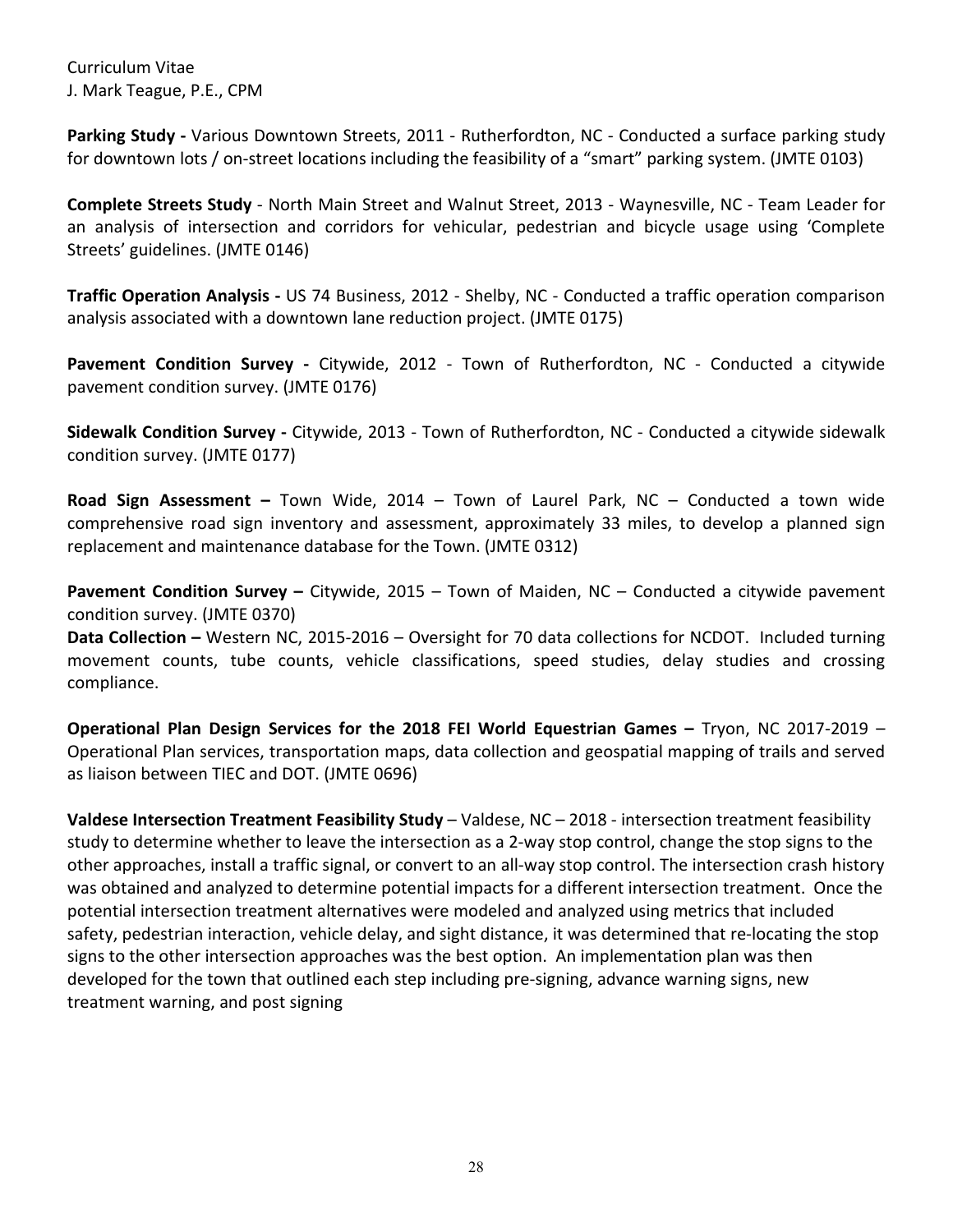### **FORENSIC ENGINEERING & EXPERT WITNESS Deposition Given**

<span id="page-28-1"></span><span id="page-28-0"></span>2011 – U. S. 52, Cheraw, SC – Djuana T. Buchanan as Personal Representative of the Estate of Bryant W. Buchanan vs C. R. Jackson, Inc., and SCDOT and Carolina Pavement Markings, Inc., - Hyman Law Firm, LLP - William Hatfield, Esquire.JMTE performed forensic engineering research and analysis. Mark Teague appeared for deposition for the plaintiff in a fatal injury case involving roadway shoulder condition. Plaintiff believed that the road shoulder condition created during a construction project had an influence on the vehicle crash. (JMTE 0073)

2011 – Henry Tecklenberg Drive and Savage Road, Charleston, SC - Shirley Jean Bratcher vs Thomas & Hutton Engineering Co., Peek Service Company, Sanders Brothers Construction Company Inc., et al - The Law Office of Mark C. Tanenbaum, PA - Mark C. Tanenbaum, Esquire.JMTE performed forensic engineering research and analysis Mark Teague appeared for deposition for the plaintiff in a personal injury case involving a motor vehicle crash. Plaintiff believed vegetation and resulting restrictive sight distance had an influence on the vehicle crash. (JMTE 0104)

2011 – Kentyre Road and Old Hamer Road, Dillon, SC – Wandella Miller as Personal Representative of the Estate of Eric Michael Ross vs SCDOT- Hyman Law Firm, LLP - William Hatfield, Esquire*.* JMTE performed forensic engineering research and analysis. Mark Teague appeared for deposition for the Plaintiff in a quadruple fatal injury case involving a motor vehicle crash. Plaintiff believed crops and resulting restrictive sight distance had an influence on the vehicle crash. (JMTE 0110)

2011 – SC Highway 278, Aiken, SC - James Vaugh vs SCDOT and Satterfield Construction, Inc.- Law Offices of John E. Duncan - John E. Duncan, Esquire.JMTE performed forensic engineering research and analysis. Mark Teague appeared for deposition for the Plaintiff in a case involving roadway shoulder condition. (JMTE 0128)

2011 – North Ocean Boulevard, Myrtle Beach, SC – Lynn Karasik vs City of Myrtle Beach - Hearn & Hearn - Pete Hearn, Esquire. JMTE performed forensic engineering research and analysis. Mark Teague appeared for deposition for the Plaintiff in a personal injury case involving a pedestrian incident. (JMTE 0131)

2014 – Emergency Drive, Little Rock, AR – William Thomas Frazier as Administrator of the Estate of Cynthia Frazier, Deceased and on behalf of the Wrongful Death Beneficiaries of Cynthia Frazier vs Baptist Health Medical Center; Cassandra Johnson; Regions Financial Corporation as Trustee of the Trust Agreement for the Baptist Health Professional and General Liability Self Insurance Program and John Doe Insurance Companies A through Z - Rochelle McCullough, LLP - Gregory H. Bevel, Partner.Mark Teague performed forensic and traffic engineering expertise for the Plaintiff in a case related to a motor vehicle / pedestrian crash. Deposition testimony given. (JMTE 0270)

2015 – Nashville, TN – Lela A. McKee, as Mother and Next of Kin and executor for the Estate of Glenn Thomas Allen, Jr., deceased vs Trevor C. Bradshaw, Erin Brown, Richard Brown, Mary Ann Brown, and Metro Government of Nashville Davidson County, Tennessee. Matt Hardin Law – Performed forensic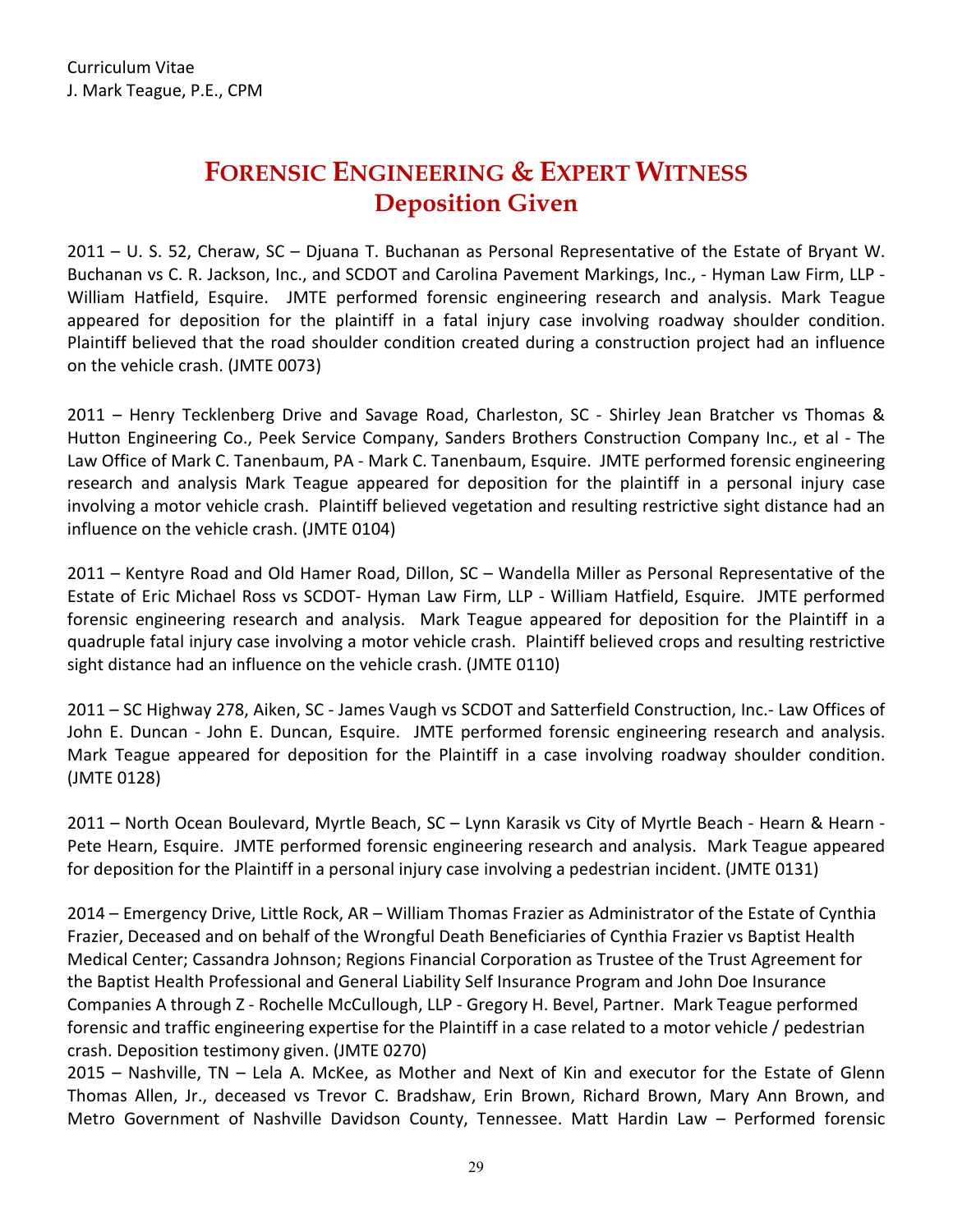engineering research & analysis for the Plaintiff in a case, which included deposition testimony. (JMTE 0360)

2016 – Aynor, SC – Herring vs Southern Asphalt/SCDOT. Lesemann & Associates, LLC, pavement drop off case. Performed forensic engineering and research for the Plaintiff, which included deposition testimony (JMTE0593)

2017 – Sam's Place, N Dirksen Parkway, Springfield, IL, Mikus vs Porter Gwaltney and Wal-Mart Stores, Inc. and McClain vs Porter Gwaltney and Wal-Mart Stores, Inc. Ryan, Ryan & Landa - Performed forensic engineering and research, which included deposition testimony regarding dangers of the subject intersection and what could have been done to alleviate the danger. Two cases with different Plaintiffs. Two Separate cases, both settled prior to trial. (JMTE0293)

2017 – State Route 43, Carroll County, Ohio – Anthony Manack vs Lineal Industries. Law Offices of Kegler, Brown, Hill & Ritter, LPA. Consulting for Defendant regarding a work zone signage requirements and installation practices. Deposition testimony given. (JMTE0643)

2017 – Horry County, SC – Delpriora vs The Pantry Inc and Horry County Solid Waste Authority. Performed forensic engineering and research, prepared a Driveway Access Assessment for The Law Offices of Daniel Hunnicut and gave deposition testimony. Services provided for the Plaintiff. (JMTE 0472)

2018 – Bussell Road, Greenville, SC, Cooksey vs SCDOT. Thomas Creech Law Offices, LLC – Greenville County Guardrail case including guardrail placement standards. Deposition testimony given for the Plaintiff. (JMTE 0686)

2018 – Boaz, AL, Gurtler vs City of Boaz. F & B Law Firm, PC – MUTCD research. Served as an expert Witness for the Defendant. Deposition testimony given. Case settled before trial. (JMTE FORS 1035)

2020 – Dollyhigh vs Strickland, et al, SC 160 Tega Cay, SC. McGowen, Hood & Felder, LLC. This case involves SCDOT right-of-way, bushes, line of sight and contractors hired to maintain the right-of-ways. Services provided to the Plaintiff. (JMTE 0629)

2020 – Strait vs City of Charleston, WV. Shuman, McCuskey & Slicer. This case involved a motor vehicle collision where 2 vehicles collided at the intersection of 2 residential streets. The focal point of the case was the presence and effectiveness of proper traffic control devices, especially as to how the traffic control devices met requirements set forth by the MUTCD and Municipal Ordinances. Provided services for the Defendant. Deposition testimony given. Case settled before trial. (FORS 1049)

<span id="page-29-0"></span>2021 – Porter vs E.S. Wagner Company LLC, and Summit Design and Engineering Services and Traffic Control and Safety Services. Columbus County, NC. The case involved a RWA sign that blocked a stop sign causing the driver not to see the stop sign. Services provided for the Plaintiff. (FORS 1016)

#### **No Depositions Given**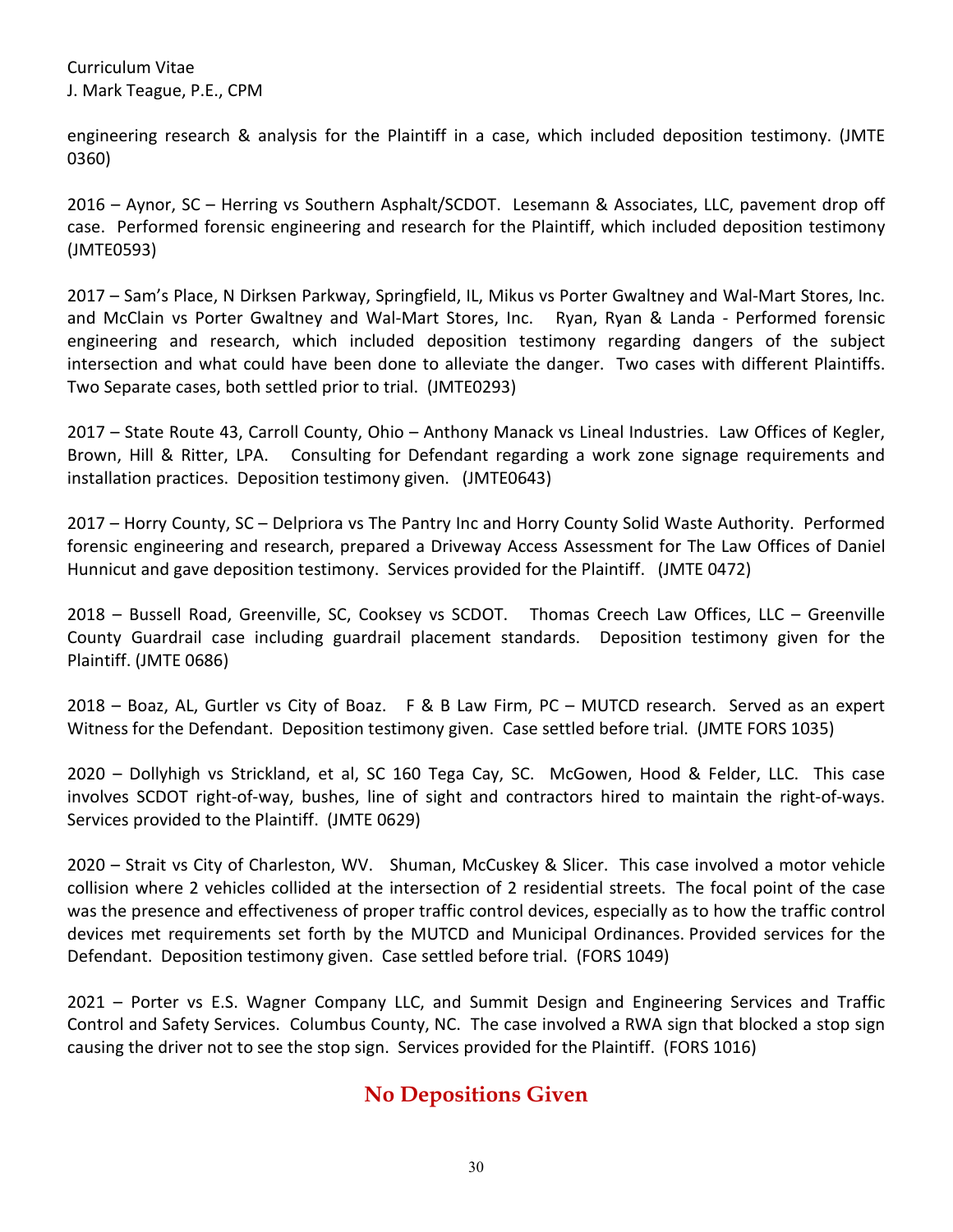2003 - Buncombe County, NC - North Carolina Attorney General's Office.Served as expert witness for Plaintiff in a case involving pavement markings and traffic signal operation. (NCDOT)

2006 - McDowell County, NC - North Carolina Attorney General's Office.Served as witness for Defendant in a case involving an informational sign placement. (NCDOT)

2007 - Burke County, NC - North Carolina Attorney General's Office.Served as witness for Defendant in a case involving a stop sign placement. (NCDOT)

2008 - Buncombe County, NC - North Carolina Attorney General's Office.Served as witness for Defendant in a case involving guardrail placement. (NCDOT)

2011 – Stuyvesant Road, Biltmore Forest, Buncombe County, NC – Brad M. Smith, et ux, Carolina A. Smith vs Biltmore Forest Country Club Inc., and Town of Biltmore Forest -The Van Winkle Law Firm - Jones Byrd, Esquire.JMTE performed forensic engineering research and analysis for the plaintiff in a personal injury case involving a motor vehicle / bicycle crash. Plaintiff believed restrictive sight distance had an influence on the vehicle crash. Sworn Affidavit (JMTE 0076)

2011 – Marion, McDowell County, NC - Marie Lang, J.D. JMTE performed forensic engineering research for the plaintiff in a potential case involving a motor vehicle / motorcycle crash. Plaintiff believed thick vegetation and resulting restrictive sight distance had an influence on the vehicle crash. Settled prior to Deposition (JMTE 0109)

2011 - Loris, SC - Hearn & Hearn - Pete Hearn, Esquire Rogers vs SCDOT. JMTE performed forensic engineering research and analysis for the Plaintiff in a case involving roadway pothole. Settled prior to Deposition (JMTE 0127)

2012 - Charleston, SC - The Law Offices of Gedney M. Howe, III - Gedney M. Howe, III, Esquire.JMTE performed forensic engineering research for the Plaintiff in a personal injury case involving a motor vehicle crash and roadside utility placement. Settled prior to Deposition (JMTE 0140)

2013 – South College Street and E. Stonewall Street, Mecklenburg County, Charlotte, NC – Cathy C. Morgan, Administrator of the Estate of Brett Howard Morgan vs The Linda Construction Company, Inc., Demolition Division, Inc., and Ted Phillip Boone, Sr. - Clawson & Staubes - Ronnie Craig, Esquire.JMTE performed forensic engineering research and analysis. Mark Teague appeared for deposition for the Defendant in a fatal injury case involving a pedestrian / motor vehicle crash. Settled prior to Deposition (JMTE 0200)

2013 – U. S. 25 Business, Henderson County, NC – Ken Cooper. JMTE prepared a technical memorandum for a sweep path analysis in anticipation for litigation. Case Dismissed (JMTE 0203)

2013 – Bright Hope Road, Laurel Woods Trailer Park, Buncombe County, NC - Minick Law - Jack Hollingsworth.JMTE performed forensic engineering research and analysis for the Plaintiff in a personal injury case involving a pedestrian incident. Case Dismissed (JMTE 0204)

2014 - Greenville, SC– Sarah Day Hurley vs Duke Energy Corporation, CAC Mechanical Contractors and Carolina Conduit Systems, Inc. - Clarkson, Walsh, Terrell & Coulter, PA - Trey Still, Associate. JMTE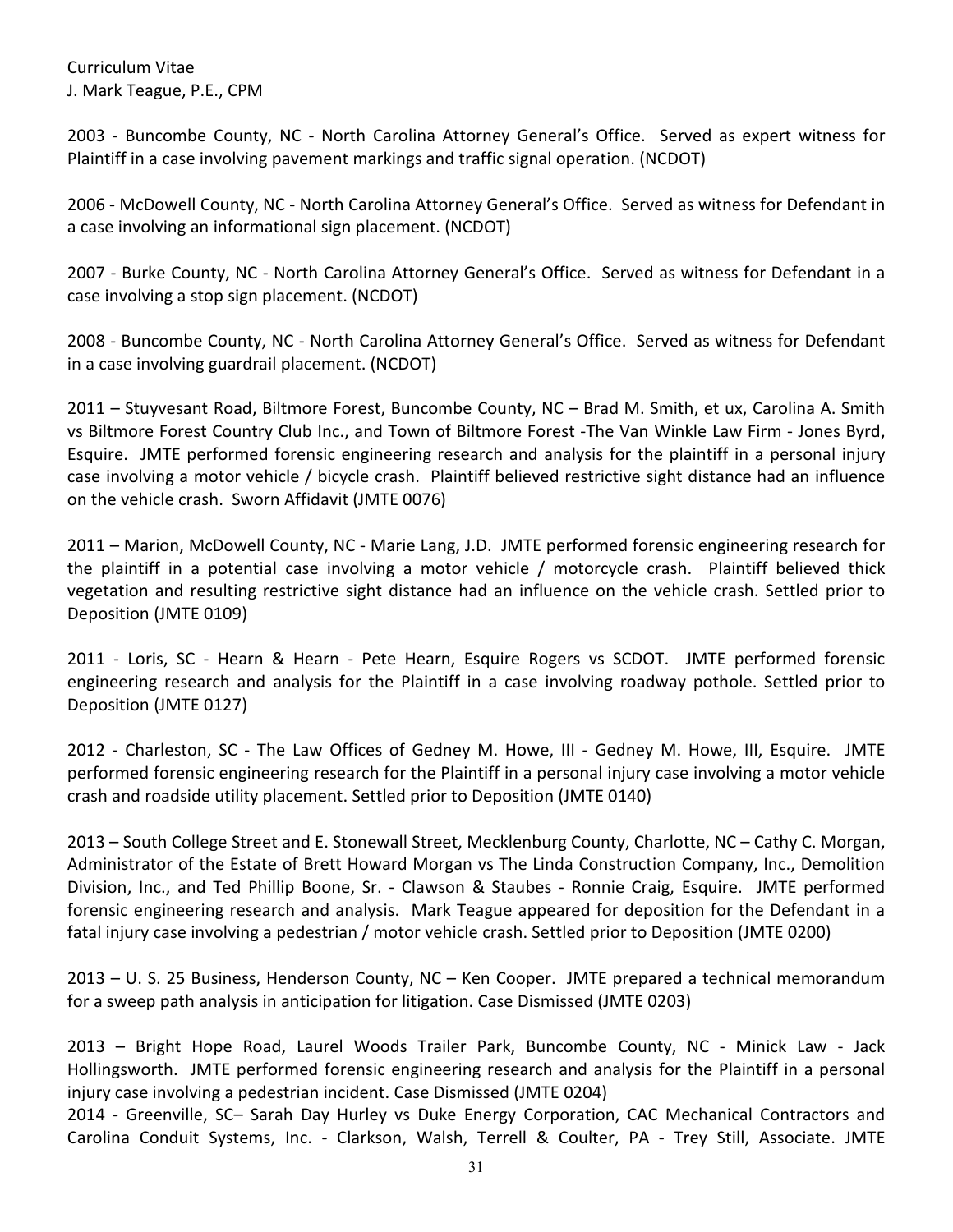performed forensic engineering research and analysis for the Defendant in a personal injury case involving a pedestrian incident. Work Zone Analysis (JMTE 0262)

2014 – SC Highway 707, Socastee, SC – Lisa Yongue vs Bates & Bates, LLC - Hearn & Hearn - Pete Hearn, Esquire. JMTE performed forensic engineering research, analysis, and provided a professional report for the Plaintiff in a personal injury case involving a pedestrian incident. Settled prior to Deposition (JMTE 0280)

2014 - Davidson County, NC – John M. Dolven vs NCDOT - The Van Winkle Law Firm - Craig D. Justus, PA. JMTE performed forensic engineering research, analysis, and provided a professional report in a case for the Plaintiff involving a proposed development at an at-grade, high-speed railroad crossing. Settled prior to Deposition (JMTE 0313)

2015 – Brainerd Road and Panorama Drive, Chattanooga, TN – Law Offices of Joshua Weiss – Performed forensic engineering research & analysis for the plaintiff in a traffic signal operation case involving an intersection incident. Technical Memorandum prepared (JMTE 0489)

2016 – Cato Road, Florence, SC – Daniel E. Hunnsinger vs County of Florence - Hatfield Temple LLP – JMTE provided forensic engineering research, analysis, and MUTCD expertise for the Plaintiff in a "run off the road" case. Technical Memorandum prepared (JMTE 0422)

2017 – Sausalito, California – Matthew J. Whitteman vs City of Sausalito – Law Offices of S. Chandler Visher-MUTCD Compliance and City Ordinance Assessment as it relates to parking signs. Technical Memorandum prepared for Plaintiff. (JMTE0625)

2017 – Highway 93 and Centennial Blvd, Clemson, SC -Siobhan Heiden and Michael Heiden vs Katherine E. Inclan – Clarkson, Walsh & Coulter, PA -Analysis and interpretation of traffic signal phasing. Technical Memorandum prepared for the Defendant. (JMTE0252)

2017 – Sumter County SC, Jones vs SCDOT – Hatfield Temple LLP, Roadway drainage issue, site visit and investigation for the Plaintiff. Case settled prior to deposition. (JMTE 0426)

2017 -Allendale, SC, Manual vs SCDOT and Mutual Insurance – Haynsworth Sinkler Boyd Attorneys – Work zone vehicle collision, driver driving on closed roadway. Consulting and MUTCD research for the Defendant. Settled prior to deposition. (JMTE 0671)

2017 – GA 85 and Idlewood Lane, Fayetteville, GA – Kingsley Iyamu vs Stalwart Films, LLC; Raymond Vicos; TWD Productions VII LLC; Southern Picture Cars, Inc; and New Deal Entertainment, Inc. – Busby & Negin Law Firm – Roadway access to determine sight distance or roadway design deficiency for the Defendant. Settled after site visit (JMTE0691)

2017 – Carolina Forest Boulevard and Stoney Falls Boulevard, Myrtle Beach SC Patricia Clark vs Southern Asphalt, et al – Law Offices of Natasha M. Hanna - Work Zone Sight Distance Evaluation Report for the Plaintiff. (FORS 1001)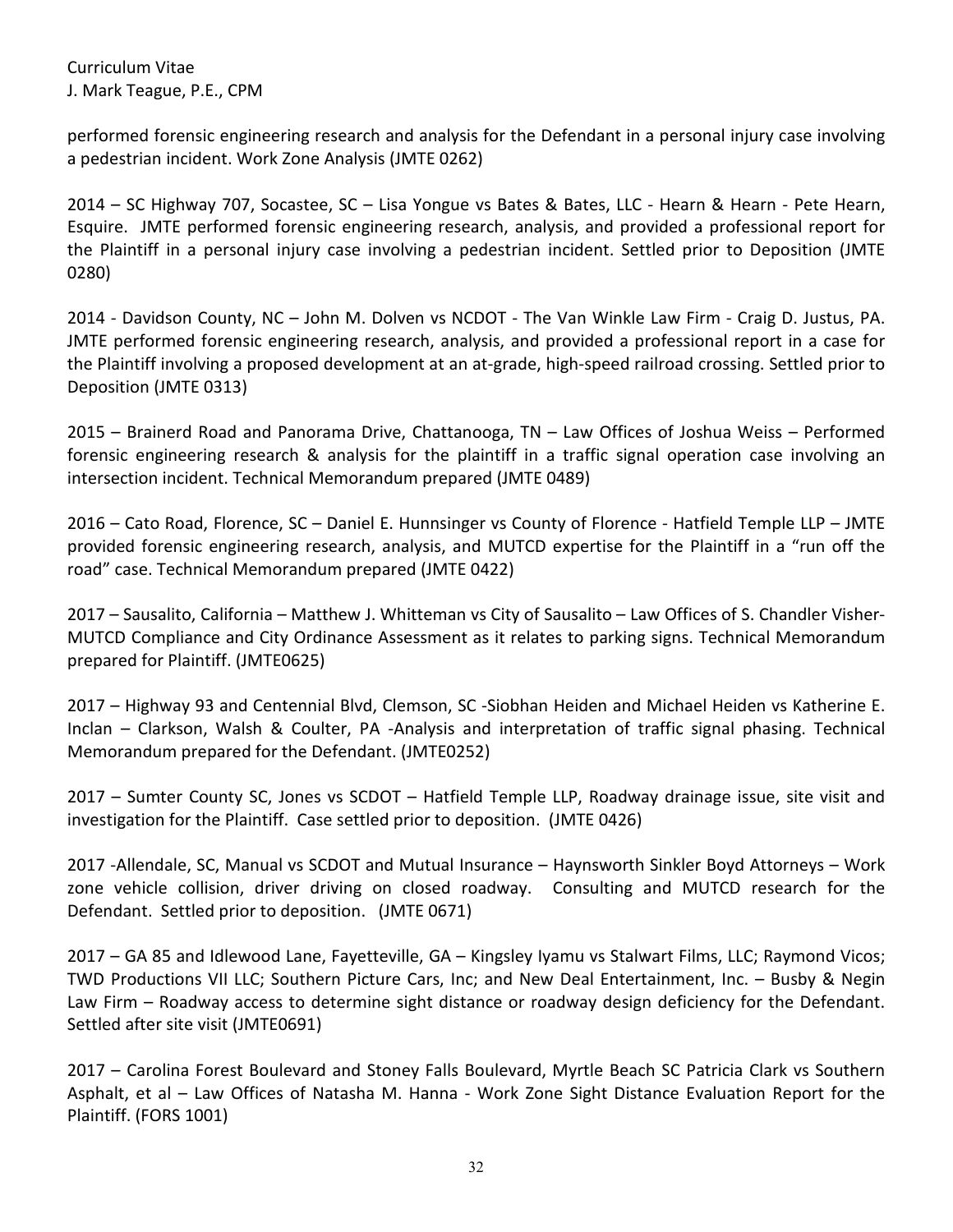2018 – Town of Morrisville, NC, Estate of John Hudson vs Norfolk Southern Railway Company, et al, Davis & Hamrick, LLP- Railroad Crossing case. Technical Memorandum prepared for the Defendant. Case settled (FORS 1005)

2018 - Town of Morrisville, NC, Estate of Dorothy Louis Flint vs Norfolk Southern Railway Company, et al, Railroad Crossing case. Technical Memorandum prepared for the Defendant. Case settled. (FORS 1006)

2018 – Polk County Harmon Field Road, Van Winkle Law Firm. Site visit and right of way research for Plaintiff. Final Report prepared. (FORS 1013)

2018 – W. Main Street at Fleetwood Drive, Bolding vs Waldrop, Signal Plan Review, Clawson & Staubes, PLLC. Analyze and interpretation of traffic signal phasing for the Defendant. Settled prior to Deposition (JMTE0674)

2019 – Davis vs Martin – Robbins Fence and GDOT, Hudson Parrott Walker. Provided services for the Defendant. Case settled before deposition. (FORS 1012)

2020 –Moore vs APAC and STC, MUTCD Conformity Knoxville, TN. Sutter O'Connell. Provided services for the Defendant. Case settled before deposition (FORS 1044)

2020- Lawhorn vs City of Clayton NC. Cranfill & Hartzog, LLP. The case involved an errant vehicle encroaching into a street festival causing injury and property damage. The focal point of the case was the presence and effectiveness of proper traffic control devices, their visibility and impact to approaching drivers, and their compliance with the MUTCD. Provided services for the Defendant. (FORS 1041)

2020- Morton vs Regas Quality Developments, Knoxville, TN. Spricer Rudstrom, PLLC. JMTE was asked to observe and evaluate the presence or absence of pavement markings, signage, sight distance and their determination, if any, in the causation of the vehicle crash. Services provided for the Defendant. (FORS 1042)

2020- Moore vs APAC-Atlantic, Inc – Knoxville, TN. Sutter O'Connell Attorneys. The case involved an interstate rehabilitation project where a series of errant vehicles collided into work equipment that was in operation by the defendant. The focal point of the case was the presence and effectiveness of proper traffic control devices, their visibility and impact to approaching drivers, and their compliance to the MUTCD. Services provided for the Defendant. (FORS 1044)

2020- Gordonsville Road, Albemarle County, VA. Duane, Hauck, Davis, Gravatt & Campbell PC. This case involved a primary route re-surfacing project where a series of errant vehicles collided into work equipment that was in operation by the defendant. The focal point of the case was the presence and effectiveness of proper traffic control devices, their visibility and impact to approaching drivers, and their compliance to the MUTCD. (FORS 1047)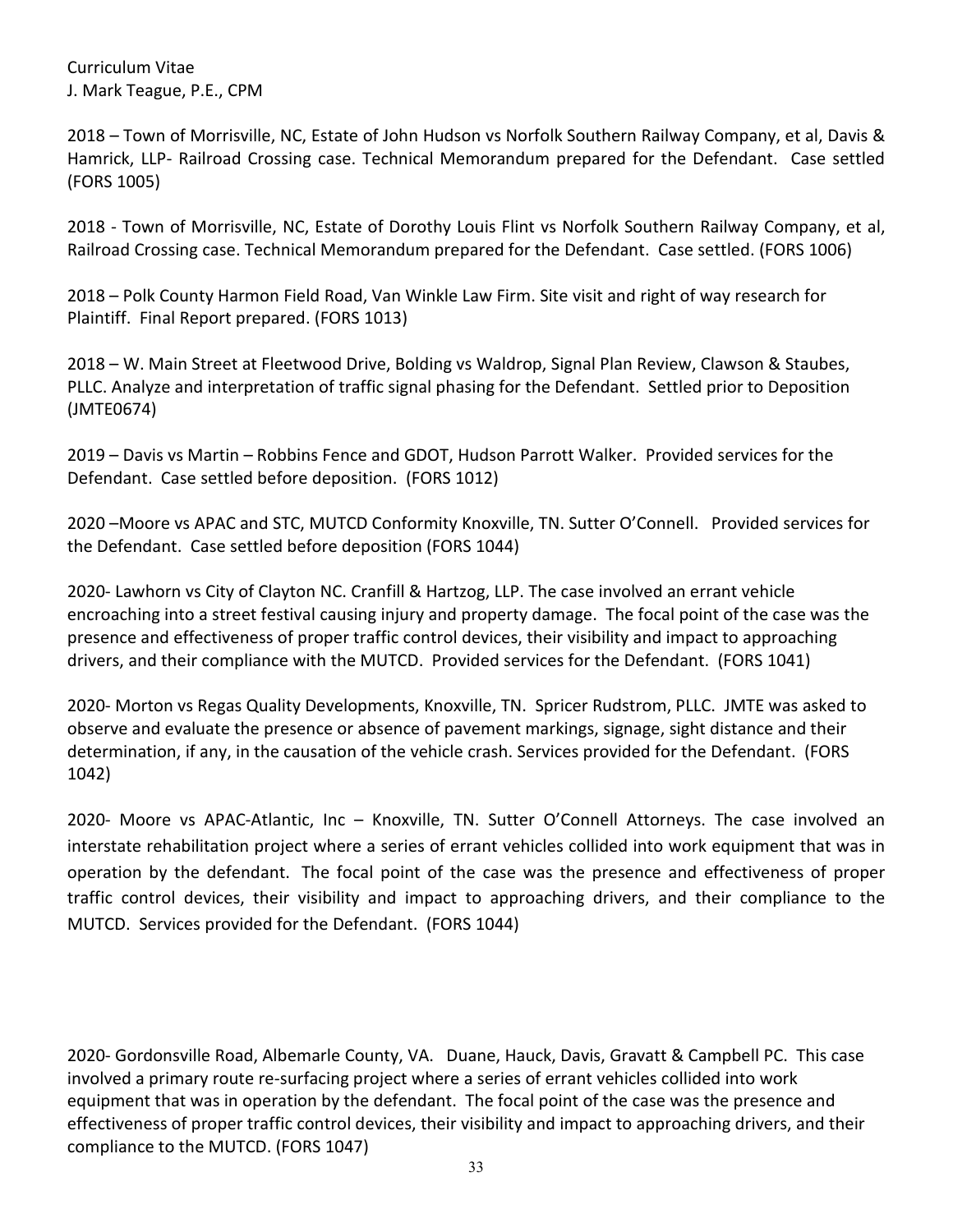2020 **–** Swift vs the Town of Kennebunkport ME. Law Offices of Joe Bornstein. JMTE was asked to review, evaluate, and determine potential causation of a motor vehicle / bicycle crash that occurred on June 10, 2018. This case involved an organized bike event. Specifically, JMTE was asked to determine if there was adequate warnings and guidance for event participants and non-event related traffic, commonly referred to as a transportation management plan. Services provided for the defendant. (FORS 1061)

2020 – Green vs Smith, Southport NC. Slaughter Law, PLLC. The case involved an errant vehicle encroaching into a street festival causing injury and property damage. The focal point of the case was the presence and effectiveness of proper traffic control devices, their visibility and impact to approaching drivers, and their compliance with the MUTCD. Services provided for the plaintiff. (JMTE 0692)

2021 – Estate of Kenneth Imm, New Kensington, PA. Pribanic & Pribanic. This case involves a fatality motorcycle accident in the parking lot of a commercial business that hit a protruding concrete peninsula in the parking lot. Services provided to the Plaintiff. (FORS 1036)

2021 – Austin vs GDOT, DeKalb County, GA. Morgan & Morgan. The case involves GDOT's failure to meet the generally accepted engineering standards which created a dangerous condition and posed a dangerous condition to the public. Services provided to the Plaintiff. Case settled prior to Deposition. (FORS 1048)

2022 - The Estate of Pamela Powell, Lexington County, SC. Harrison/White PC. This case involves a fatality on I-20. A large gust of wind came up and a large Pine tree uprooted and fell on the automobile traveling down that road. Services provided to Plaintiff. (FORS 1082)

2022 – Campbell vs Holton, Hancock, NH. O'Shaughnessy, Walker and Buchholz. This case involved a work zone rear-end collision. The key component of this was whether the proper work zone related signage and traffic control devices were installed in accordance with the MUTCD and were visible to the roadway user. Services provided for the defendant. (FORS 1084)

2022 – Reese vs Price, North Charleston, SC. Clawson and Staubes, PLLC. This case involves light sequencing, speed/distance calculations and the width of an intersection. Services provided for the defendant. (FORS 1087)

## **Testimony Given At Trial**

<span id="page-33-0"></span>2007 - Burke County, NC - North Carolina Attorney General's Office.Served as witness for defendant and appeared for deposition in a case involving a warning sign with auxiliary flashers. (NCDOT)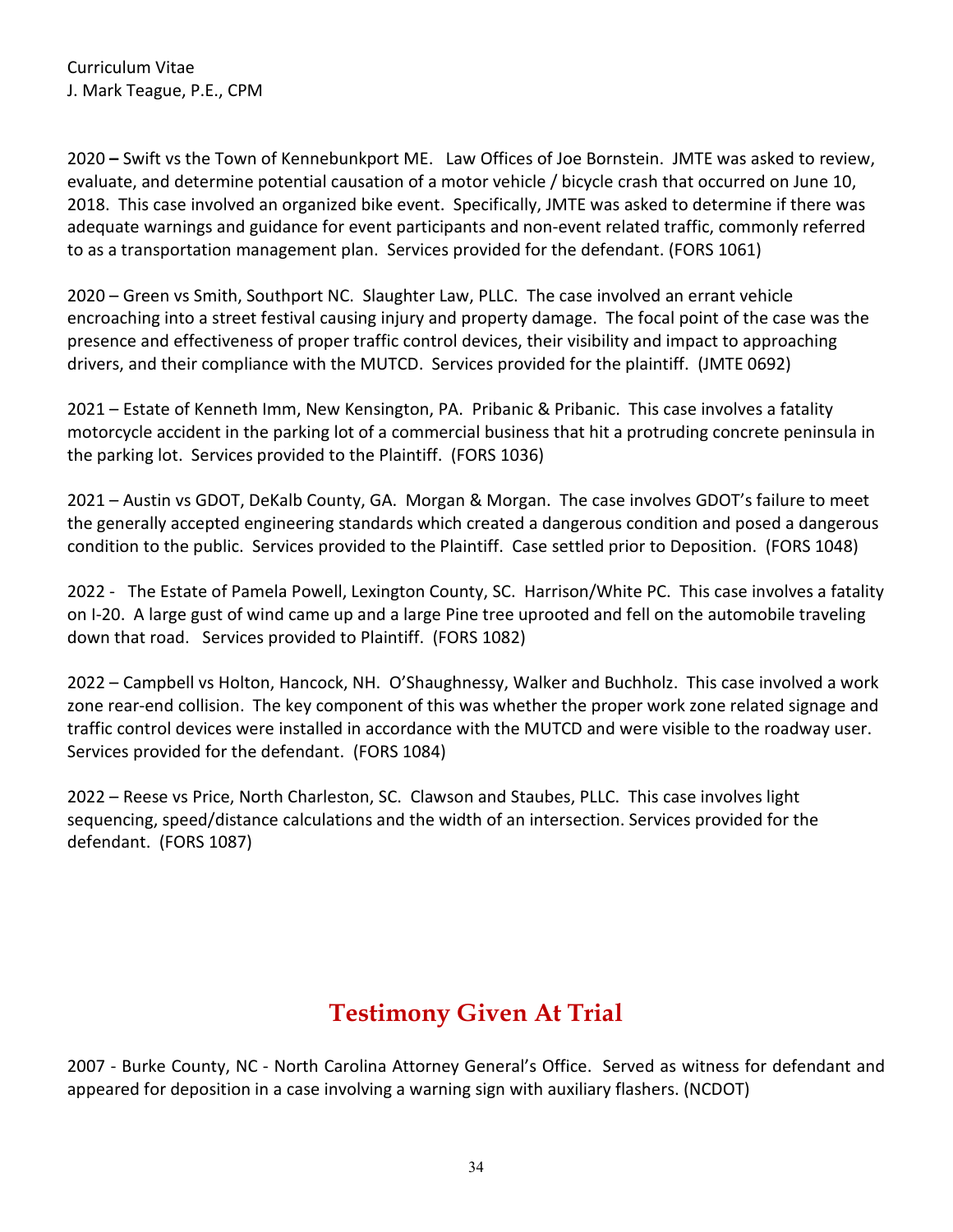2010 – Gladdens Drive at Gladdens Lake, Lincolnton, Lincoln County, NC – Estate of Taylor A. Peyton vs NCDOT – Final Report prepared for Forensic Engineering Inc. (JMTE 0028).

2011 – Hyder Mountain Road - Smathers and Smathers Attorney at Law - Zeb Smathers, Esquire.Mark Teague served as an expert witness and provided court testimony for defendant in a case involving roadway striping. Mark Teague was certified as a Traffic Engineering Expert by District Court Judge. (JMTE 0035)

2013 – U. S. 74 and Faith Church Road, Indian Trail, NC – Elaine B. Templeton vs Sandra Jane Megill and Thomas Megill - Golding, Holden & Pope - Bob Aylward.Mark Teague served as plaintiffs' expert witness involving traffic signal design. Analyze and interpretation of traffic signal phasing. (JMTE 0219)

2020 – NAACP vs The City of Myrtle Beach, Myrtle Beach, SC. Battle Law Firm, LLC. The case involved a traffic management plan that was established and implemented for the annual motorcycle gathering during Memorial Day weekend. Services provided for the defendant. (FORS 1034)

#### **Consulting**

<span id="page-34-0"></span>2013 - Bladenboro, NC - Capstone ISG - Mark Daniel.Mark Teague served as plaintiffs' expert witness involving traffic signal design. Analyze and interpretation of traffic signal phasing (JMTE 0218)

2013 – Cleveland, TN – Ailene Moffett, as surviving spouse of Billy Joe Moffett, deceased and Bradly Joe Moffett and Reba Faith Morris, surviving children of Billy Joe Moffett, vs Lowe's Home Centers, Inc., Martha Lane, Individually and as personal Representative of the Estate of Jimmy Lane, Spicer Rudstrom, PLLC - Thomas E. LeQuire, Esquire.JMTE performed forensic engineering research, and a site visit for the plaintiff in a case involving injury, death, and property damage. Mark Teague was specifically asked to review the parking lot layout and associated traffic control devices that were in place. (JMTE 0224)

2016 -- Charleston, SC – John Wayne Gaskins vs Randall Marion Igoe, Banks, Construction and SCDOT - Barnwell Whaley Patterson & Helms, LLC., - JMTE provided MUTCD consulting for the defendant regarding a work zone case. (JMTE 0552)

2016 – Conway, SC – Williams vs Paredes, US 501 Design/Construction Consulting for Anastopoulo Law Firm, LLC JMT provided research and opinion in referent to the left-turn phase at the intersection of the accident. (JMTE 0597)

2018 – Highway 45, Horry County, NC Brown vs SCDOT/L. Dean Weaver Company – Law Offices of Natasha M. Hanna. Provided research for the plaintiff. (FORS 1000)

2019 – Heathcoat/Nobili vs Rouse, Clawson and Staubes, LLC, Analysis of Schematics relating to the light sequencing. Provided consulting for the defendant. (FORS 1026)

2020- Griffin vs Howard Properties, Calera, AL. Farris, Riley & Pitt, LLP. This case involved a parking lot trip and fall incident where an airport visitor tripped over a section of uneven curb & gutter. The focal point of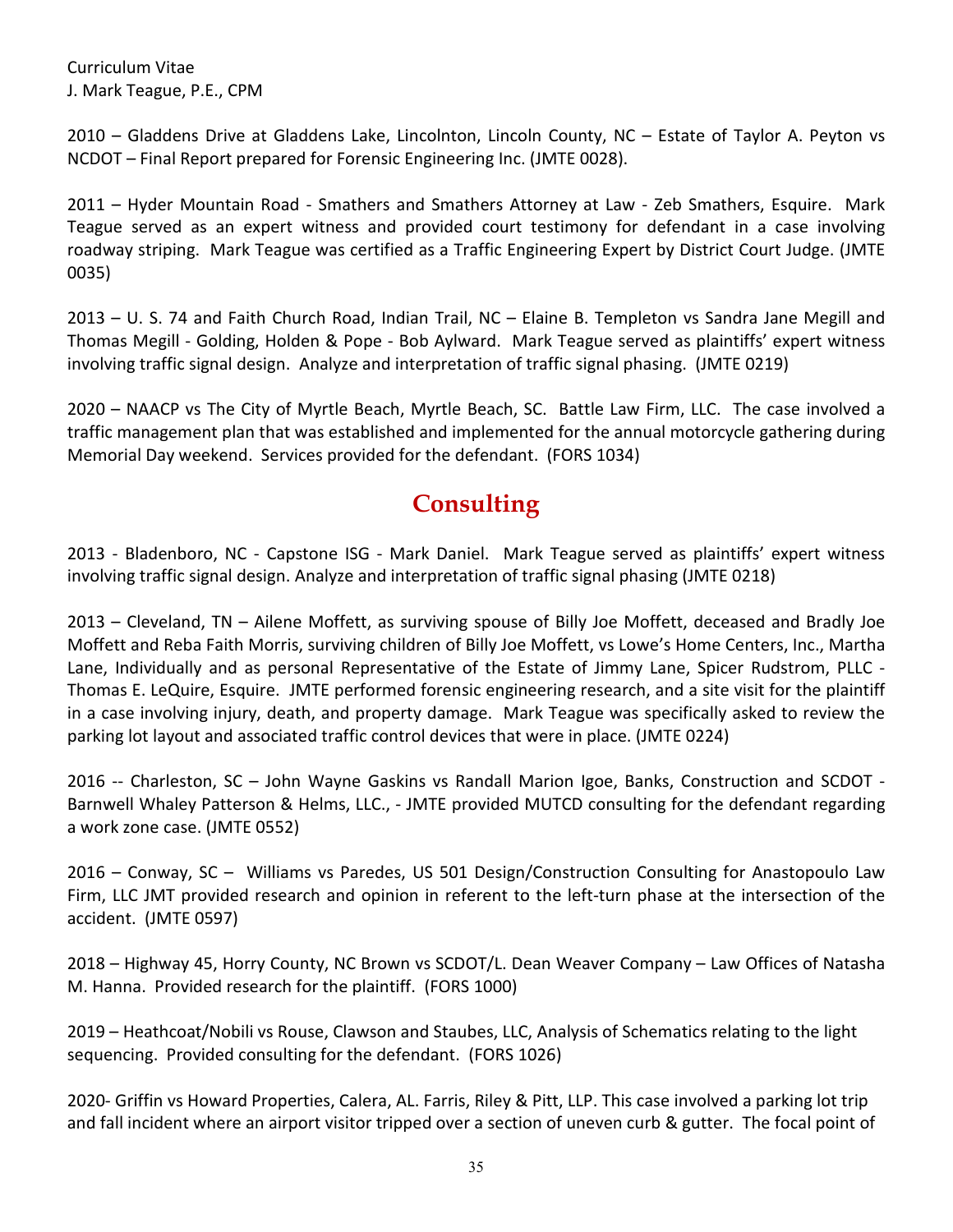the case was the requirement and need for necessary parking lot maintenance and proper parking lot design. Provided services for the Defendant. Case settled in mediation. (FORS 1046)

2020 – Salisbury, NC, Forensic Consultants of North America. This case involved a motor vehicle collision where a heavy truck crashed and overturned down an embankment causing extensive guardrail, CA fence, and some structural damage. The focal point of the case was to assess the damage claim from the roadway owner to determine its appropriateness for description and fee. Services provided for the defendant. (FORS 1051).

2020 – Wright vs Cemex Construction, Palm Beach, Fl. Adams Coogler, PA. JMTE was asked to review the light sequencing at the intersection where the accident occurred. This case involved a motor vehicle collision where 2 vehicles collided at a traffic signal. The focal point of the case was to review and analyze the traffic signal phasing and timing to determine which vehicle violated their right of way assignment as portrayed by the traffic signal. Services provided for the defendant. (FORS 1064).

#### **Supervision**

<span id="page-35-0"></span>2014 – Georgia Highway 211 and Georgia Highway 8, Statham, GA - James Gregory McLane vs Lanier Pallet Recycling, Inc., and CSX Transportation, Inc. - Clarkson, Walsh, Terrell & Coulter, PA - Trey Still, Associate. JMTE supervised and managed forensic engineering research and analysis for the defendant in a case involving a railroad crossing. Settled prior to Deposition (JMTE 0269)

2016 – Nesbit Ferry Road and Old Alabama Road, City of John's Creek, Fulton County, GA - Cruz & Associates, P.C. – JMTE performed forensic engineering research & analysis for the plaintiff in a traffic signal operation case involving and intersection incident. (JMTE 0497)

## **PROJECT EXPERIENCE - OTHER TYPE OF PROJECTS**

<span id="page-35-1"></span>**Roadway Maintenance Operation** - Various Roads in Western NC, 2001-2009 - Assisted in programming the annual road maintenance program for crack sealing, pothole patching, and pavement re-habilitation. Designed and implemented associated traffic control and work scheduling. (NCDOT)

**Roadway Maintenance Management System -** Various Roads in Western NC, 2007-2009 - Assisted in the development and implementation of a planned roadway maintenance program that included pavement structure, pavement condition, traffic control devices, guardrail, and drainage. (NCDOT)

**TIP R-2233 Review -** Various Streets, 2010 - Rutherfordton, NC - Working as the Town's liaison to ensure their concerns and interests are being addressed with NCDOT. Project R-2233 is planned for construction 2020. (JMTE 0003)

**Bike Path Review -** Church Street, Cherry Mountain Street, 2010 - Forest City, NC - Worked as the Town's liaison to research previous bike path and ensure proper signs installed. (JMTE 0011)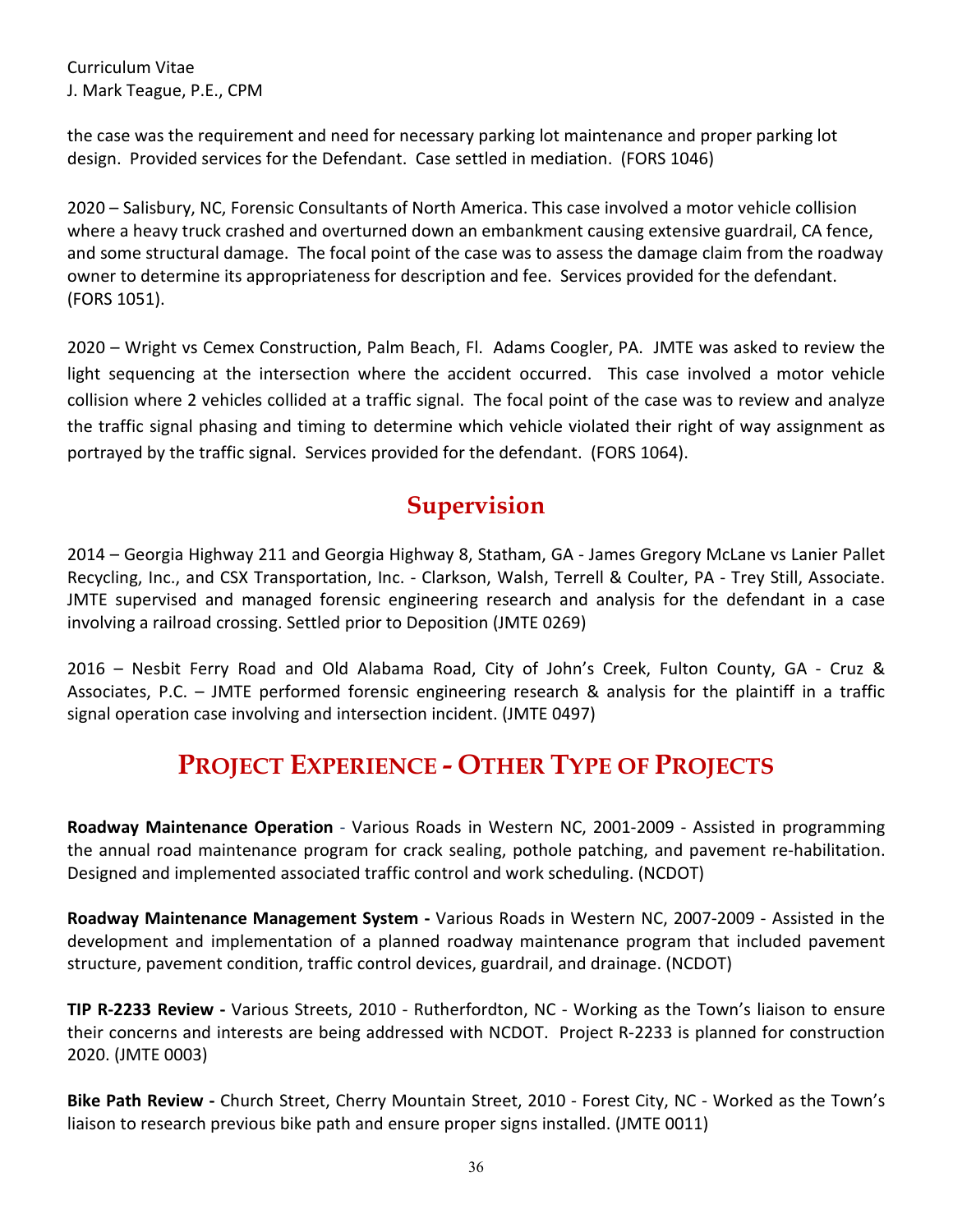**Traffic Signal Review -** US 441 @ Emergency Vehicle Center, 2011 - Franklin, NC - Working as the Town's liaison to ensure their concerns and interests are being addressed with a traffic signal upgrade project. (JMTE)

**Mapping -** Various Streets, 2010 - Hot Springs & Clyde, NC - Prepared 2010 Powell Bill Funding Maps for the town to submit to NCDOT. (JMTE 0007)

**TIP R-2237C Review -** US 321, 2011 - Blowing Rock, NC - Worked as a liaison for a group of business owners to ensure their concerns and interests are being addressed with NCDOT. Project R-2237 is planned for construction 2012. (JMTE 0091)

**Specific Signing and Turning Movement Investigation -** US 221 (Main Street) @ East Court Street, 2010 Rutherfordton, NC - Conducted a No Turn on Red turning movement investigation and associated overhead signing in accordance with MUTCD guidelines. (JMTE 0040)

**Traffic Signal Upgrade** (2 Intersections) - US 221 (Main Street) @ East Court Street and @ 3rd Street, 2010 – Rutherfordton, NC - Working as the Town's liaison to ensure their concerns and interests are being addressed with NCDOT. These signal upgrades are planned for construction 2013. (JMTE 0002)

**On-Call Traffic Engineer,** 2011-Present - Rutherfordton, NC - Working as the Town's on-call traffic engineer. Services include intersection safety, sidewalk and pavement condition, traffic signal operation, traffic control compliance with the MUTCD, liaison with NCDOT regarding a proposed TIP Bypass project, training, and downtown revitalization. (JMTE 0005)

**On-Call Traffic Engineer,** 2011-Present - Black Mountain, NC - Working as the Town's on-call traffic engineer. Services include intersection safety, traffic control compliance with the MUTCD, pedestrian safety, parking, and downtown revitalization. (JMTE 0032)

**Wayfinding Advisor,** 2012 - Rutherford County, NC - Working as the County's Wayfinding advisor. Services include providing expertise and guidance to the TDA as they develop a countywide wayfinding project. This project requires extensive coordination and communication with local governments, stakeholders, and NCDOT. (JMTE 0053)

**Wayfinding Advisor,** 2012 - City of Statesville, NC - Working as the City's Wayfinding advisor. Services include providing expertise and guidance to city staff as they develop and implement a citywide wayfinding project. This project requires extensive coordination and communication with local governments, stakeholders, and NCDOT. (JMTE 0130)

**Parking Lot Expansion**, 2012 - Vantage Point Homes - Waynesville, NC - Prepared a feasibility report for parking lot expansion options. Work included conceptual designs, traffic studies, and environmental impact considerations. (JMTE 0118)

**Mapping** - "Various Streets", 2013, 2014, 2015 – Clyde, NC, Dobson, NC - Oversaw Powell Bill Funding Maps for the town to submit to NCDOT. (JMTE 0162, 0229)

**Parking Lot Design,** 2013 - Dunkin' Donuts – Sylva, NC - Designed parking lot. Work included conceptual designs, traffic studies, and environmental impact considerations. (JMTE 0151)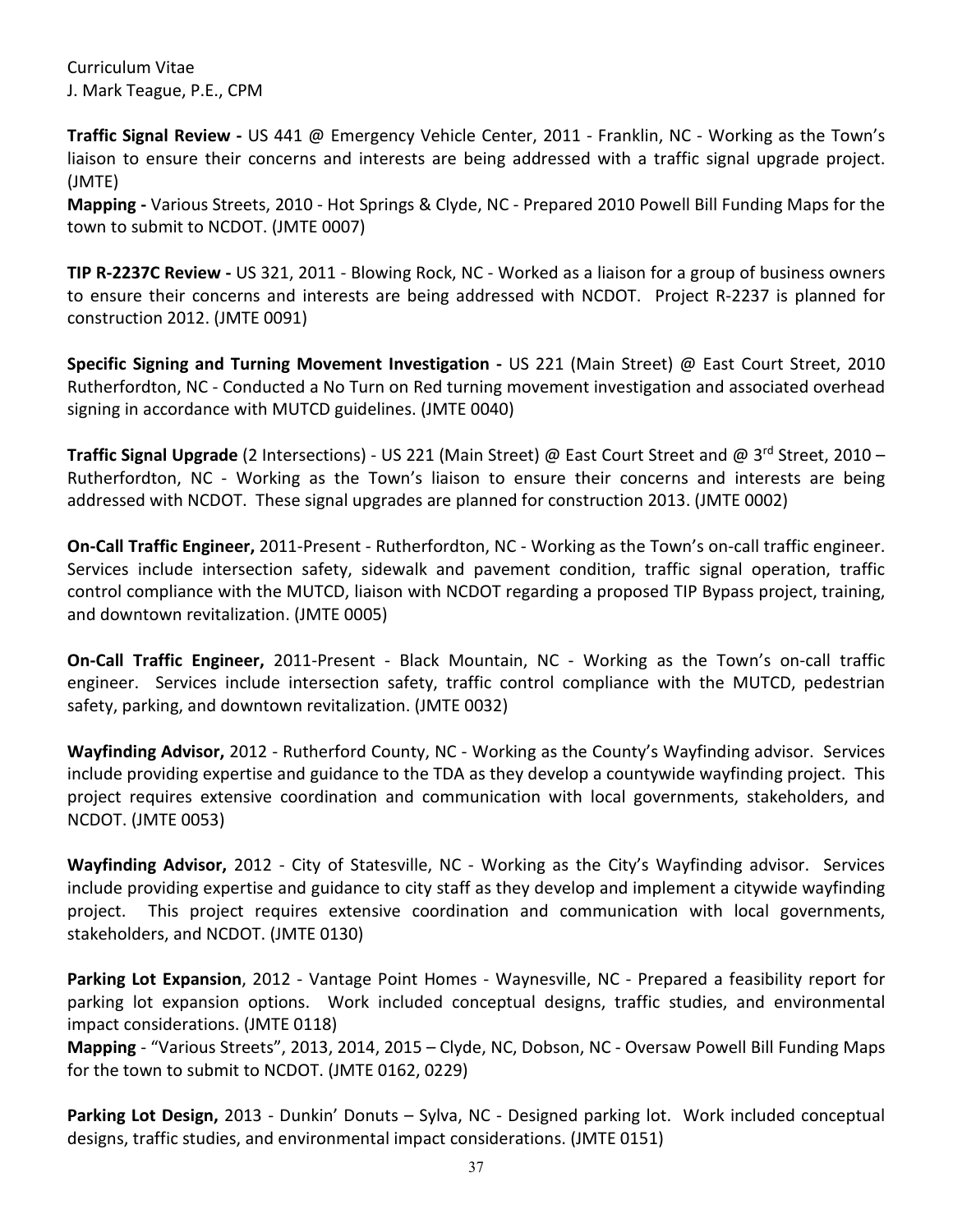**Parking Lot Design,** 2013 - Asheville ABC - Asheville, NC -Designed parking lot. Work included conceptual designs, traffic studies, and environmental impact considerations. (JMTE 0223)

**Sweep Pass Analysis**, 2013 - Henderson County, NC - Work included field measurements, calculations, and analysis of a vehicle collision. (JMTE 0203)

**Tourism Development Authority**, 2013 – Rutherford County – Work included mapping, signage.

**Work Zone Flagger Training -** 2014 - Town of Black Mountain, NC **-** Supervised the NCDOT approved training. The participants were able to demonstrate fundamental flagger procedures and develop a basic traffic control plan for a standard two-flagger operation and receive their official NCDOT certificate of completion. (JMTE 0316)

**Mapping –** "Various Streets", 2014, 2015 – Clyde NC – Prepared 2014/2015 Powell Bill Funding Maps for the town to submit to NCDOT. (JMTE 0229)

**Industrial Plant Assessment,** 2015 – Performed a site wide traffic operation and assessment for a 16 sqaure mile phosphorous mining and chemical plant. Included parking lot design, truck ratio, wayfinding, crash analysis, intersection safety and data collection.

# **Skill Focus**

- <span id="page-37-0"></span>**Intersection Safety**
- Roadway Geometrics
- **Traffic Law**
- Road Signs
- Roadway Maintenance
- **Pavement Markings**
- **Traffic Signal Operation and Design**
- **MUTCD**
- Work Zone Safety
- AASHTO
- **Parking Lot Design**
- Highway Access Management
- <span id="page-37-1"></span>**Traffic Calming**

## **PROFESSIONAL AND BUSINESS AFFILIATIONS**

Institute of Transportation Engineers, American Society of Civil Engineers, Greater Haywood County Chamber of Commerce, North Carolina Film Commission, Mid-Atlantic Film / Television Productions, Training Partner with MyFleetDept.com in Canandaigua, NY, Strategic Alliance with Stay Alert/work zone supply company, Strategic Alliance with Benny Flint/pavement marking manufacturer and supplier, member of Road Safety Focus Group sponsored by the University of North Carolina Highway Safety Research Center.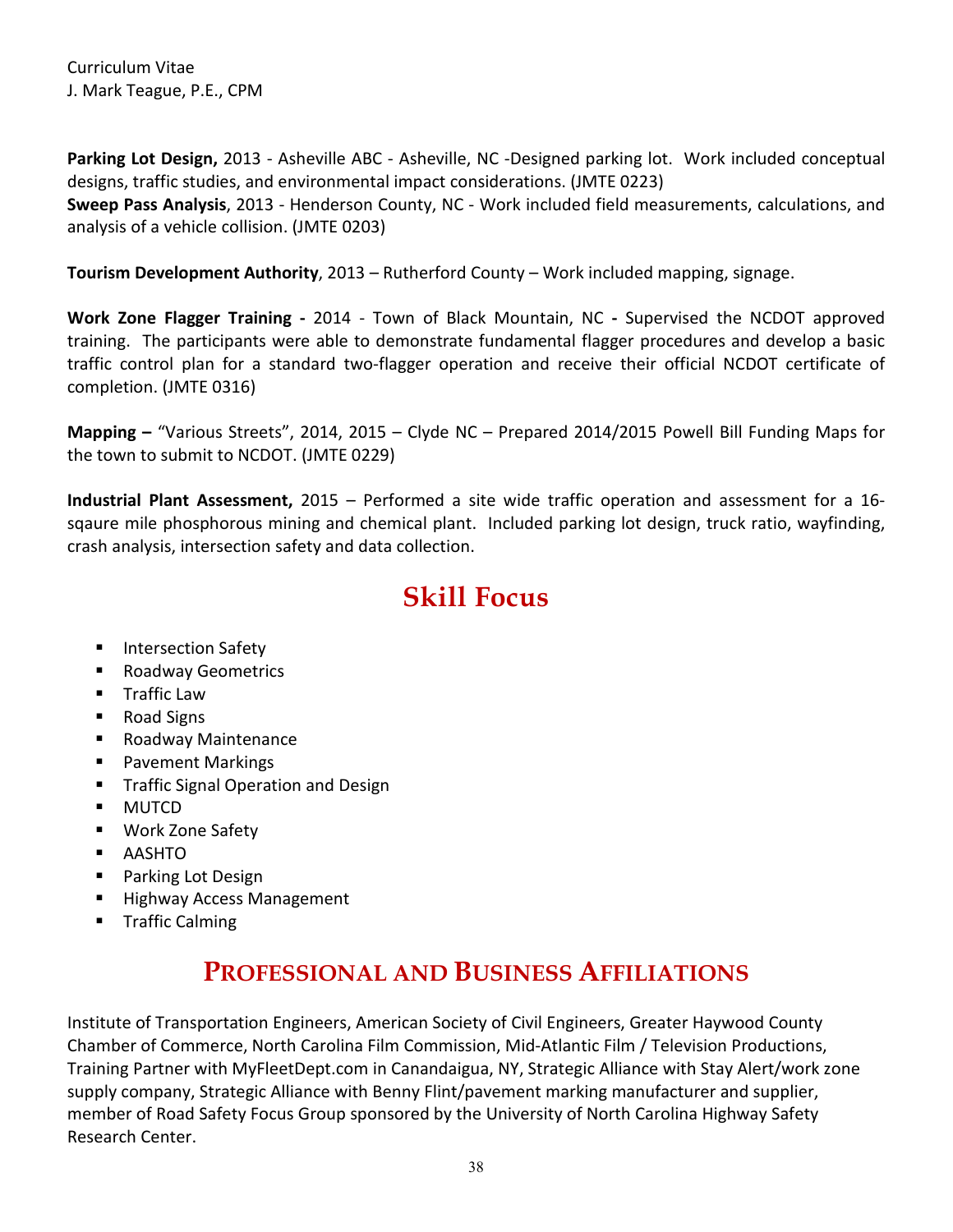#### **SPECIAL INTERESTS**

<span id="page-38-0"></span>National Eagle Scout Association, Boy Scouts of America District Committee, Assistant Scoutmaster, camping, hiking, whitewater rafting, cartology, home improvement projects, Long's Chapel United Methodist Church Council, Habitat for Humanity, various non-profit community service organizations

#### **REFERENCES**

<span id="page-38-1"></span>Gregory H. Bevel, Partner 4500 Republic Tower 325 North St. Paul Street Dallas, TX 75201 Phone: 214-580-2508

……………………………………………………… Nathan Clark

Town Manager – Town of Maggie Valley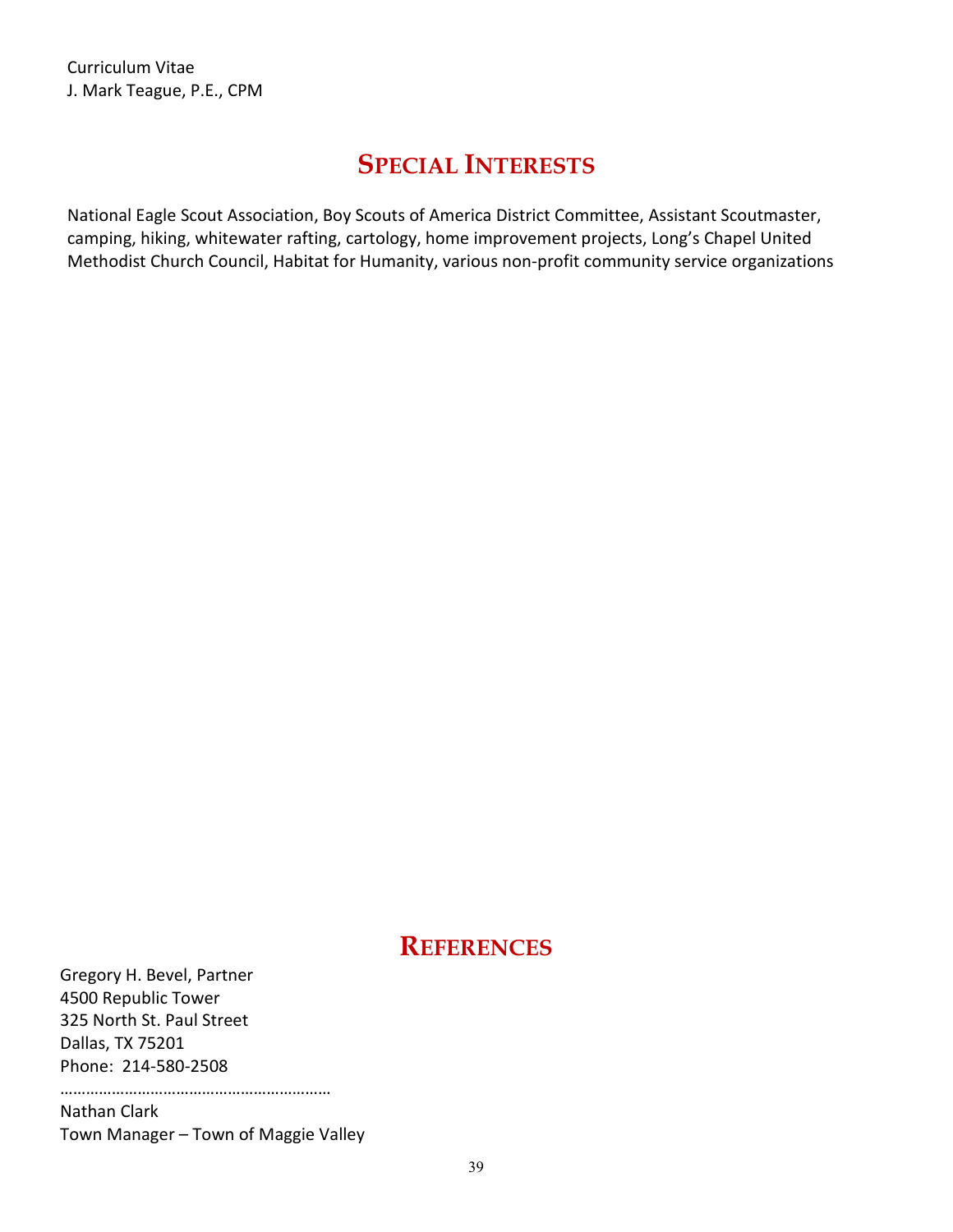3987 Soco Road Maggie Valley, NC 28751 Phone: 828-926-0866

………………………………………………… Peter Hearn, Esquire

Hearn and Hearn, Attorneys at Law 1206 Third Avenue, Suite B Conway, SC 29526 Phone: 843-248-3172

………………………………………………….

Mark Brooks, P.E. Brooks Engineering Associates 17 Arlington Street - Suite B Asheville, NC 28801 Phone: 828-232-6971 Cell 828-232-1331

………………………………………………

Bill Hatfield, Esquire Hatfield Temple Law Firm, LLP P.O. Box 1770 Florence, SC 29503-1770 Phone : 843-662-5000

…………………………………………………..

Jackson Bebber, Esquire Van Winkle Law Firm 11 North Market Street Asheville, NC 28802 Phone: 828-258-2991

Ken Putnam, P.E. Transportation Director – City of Asheville P. O. Box 7148 Asheville, NC 28802 Phone : 828-259-5617

………………………………………………………

Ronnie Craig, Esquire Clawson and Staubes, PLLC 756 Tyvola Road, Suite 130 Charlotte, NC 28217 Phone: 704-940-9128 Ext. 424

………………………………………………………) Johnny Metcalfe, P.E. Resident Engineer, NCDOT 209 Glenburnie Road New Bern, NC 28560